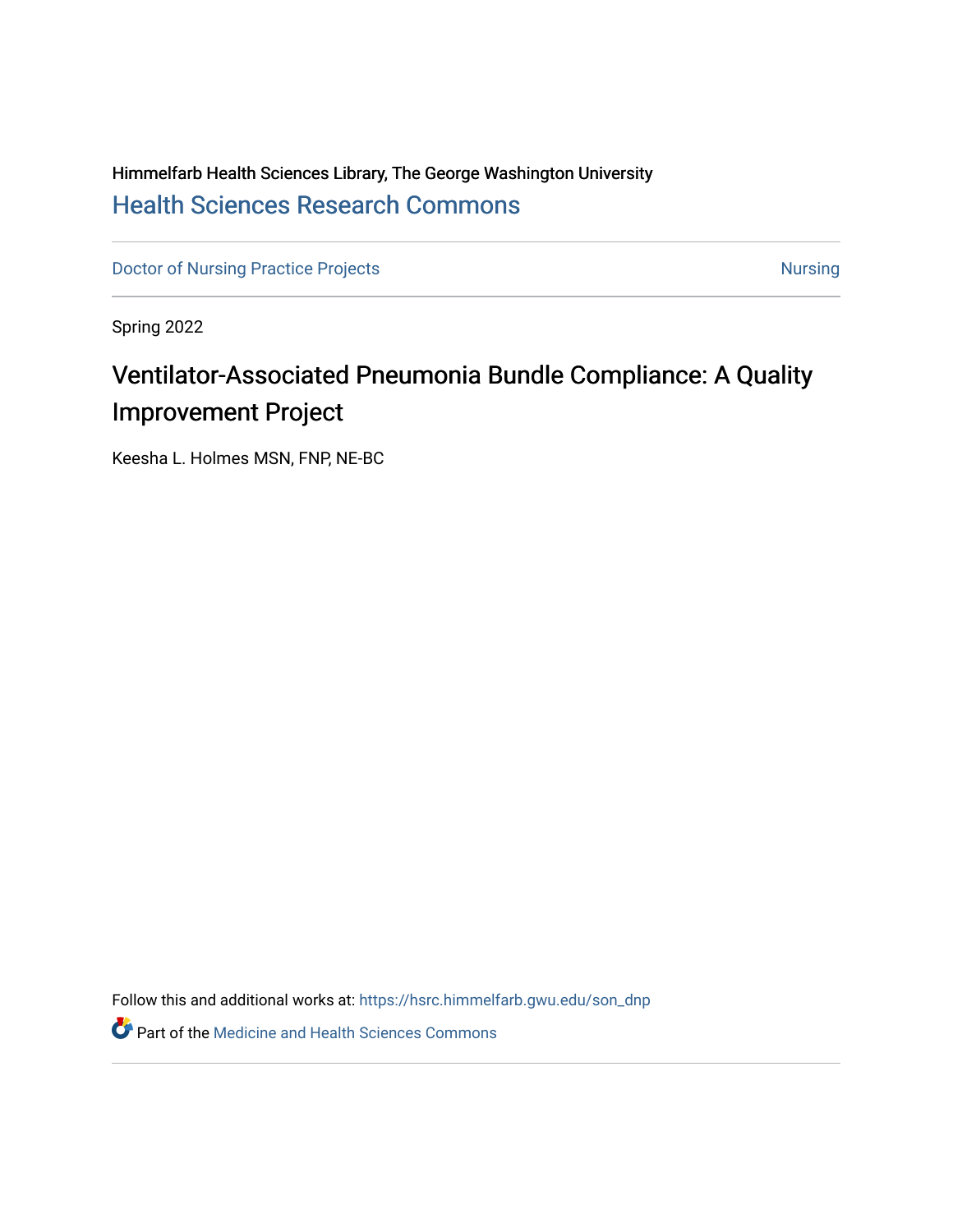**Nursing** 

# DOCTOR OF NURSING PRACTICE PROGRAM

# **A DNP PROJECT**

**TITLE: Ventilator-Associated Pneumonia Bundle Compliance: A Quality** 

**Improvement Project**

**STUDENT NAME:** Keesha L. Holmes, MSN, FNP, NE-BC

**DNP PROJECT PRIMARY ADVISOR:** Karen Kesten, DNP, APRN, CCNS, FAAN

**DNP PROJECT SECONDARY ADVISOR:** Ann LoBasso, DNP, RN, NEA-BC

**DATE OF DEGREE: May 2022**

**The George Washington University**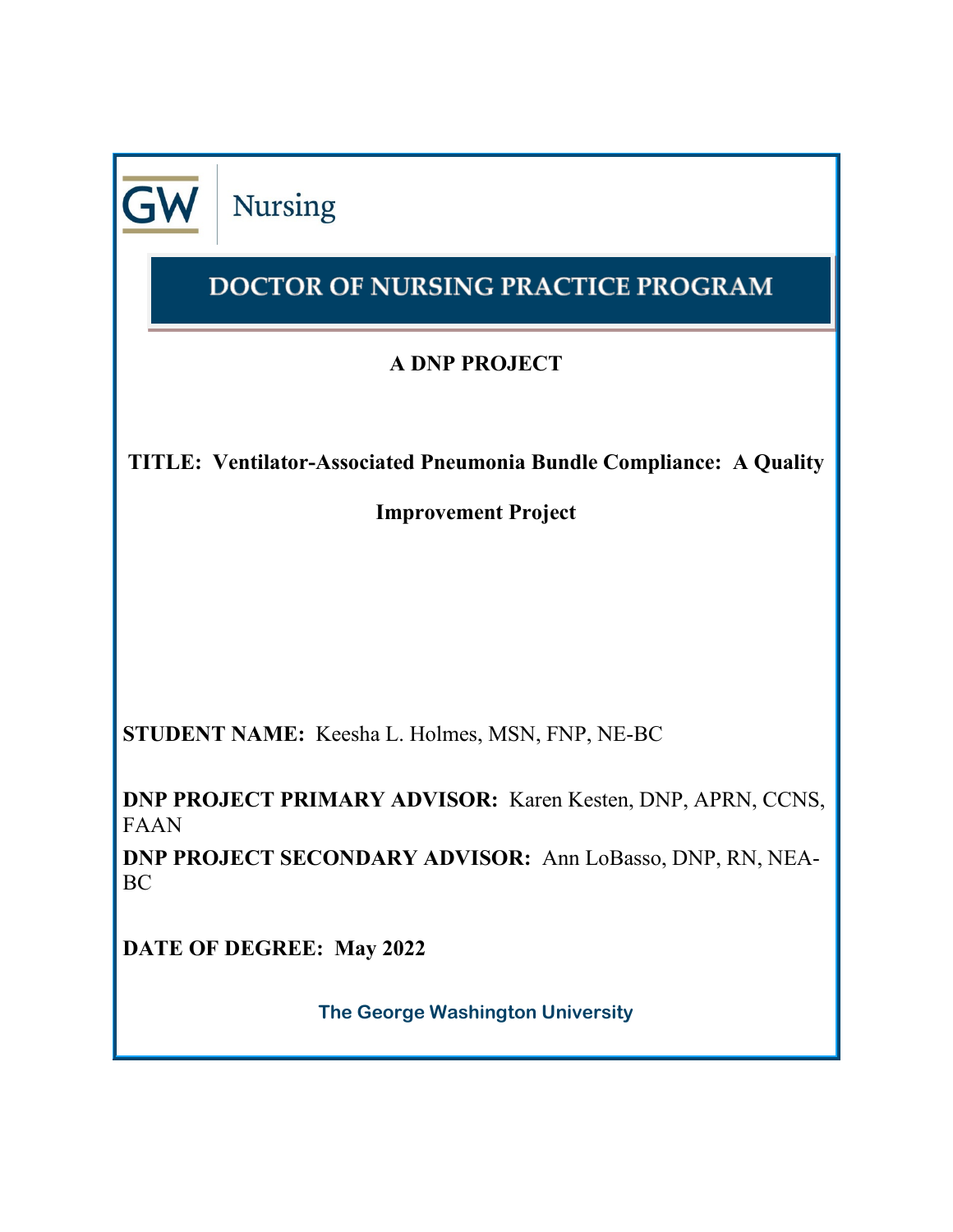# Table of Contents

| Abstract                                | 5      |  |
|-----------------------------------------|--------|--|
| Introduction                            | $\tau$ |  |
| Background and Significance             | 8      |  |
| Needs Assessment                        | 9      |  |
| Problem Statement                       | 10     |  |
| <b>Purpose Statement</b>                | 11     |  |
| Aims and Objectives                     | 12     |  |
| <b>Review Of Literature</b>             | 13     |  |
| <b>EBP Translation Model</b>            | 15     |  |
| Methodology                             | 16     |  |
| Setting                                 | 16     |  |
| Participant Recruitment                 | 17     |  |
| <b>Consent Procedure</b>                | 18     |  |
| Risks/Harm                              | 18     |  |
| Costs and Compensation                  | 18     |  |
| Project Interventions                   | 18     |  |
| Outcomes to be Measured                 | 19     |  |
| Project Timeline and Evaluation Plan    | 20     |  |
| <b>Resources Needed</b>                 | 20     |  |
| Data Analysis, Maintenance and Security | 20     |  |
| Results<br>21                           |        |  |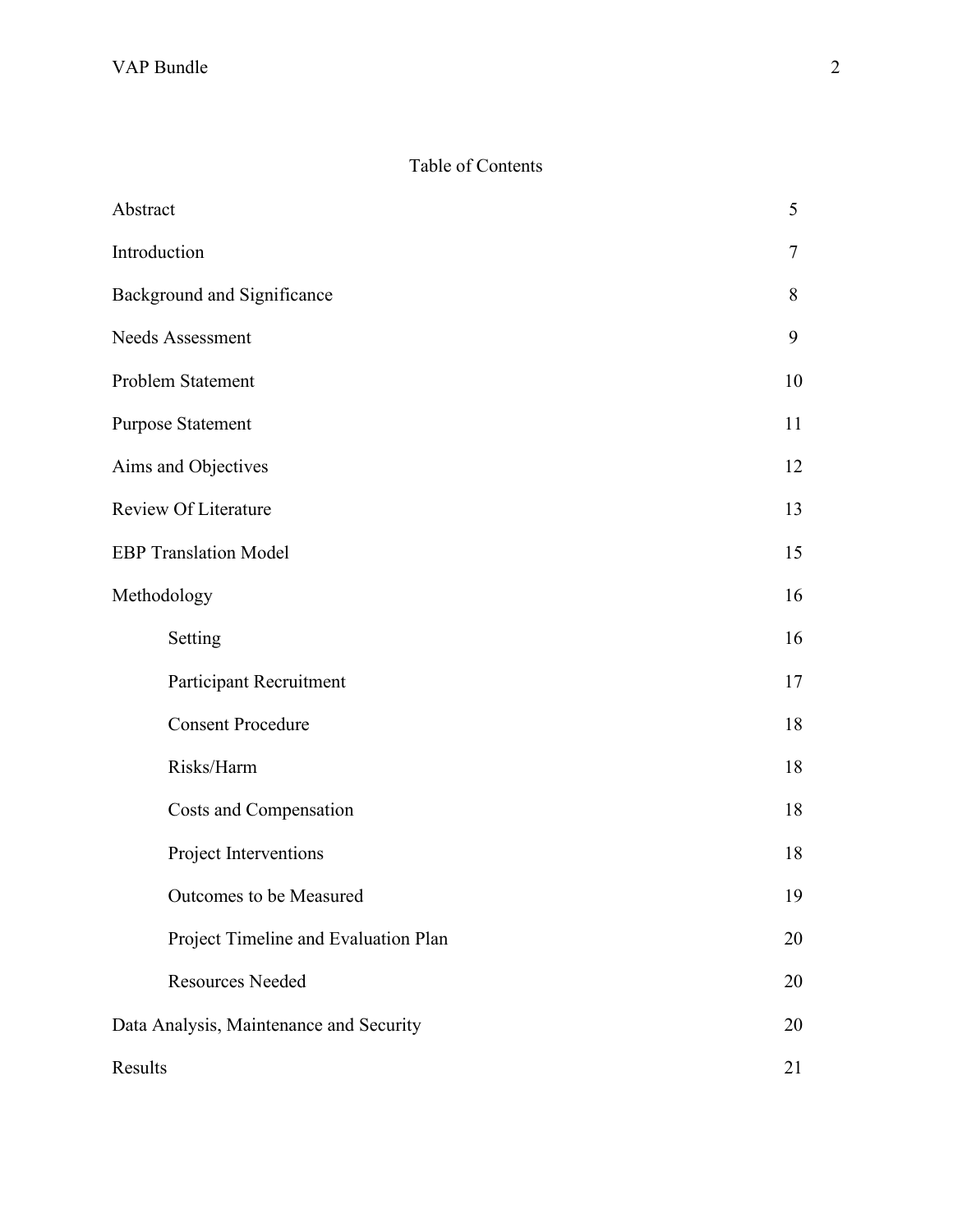| Discussion                                                              | 22 |
|-------------------------------------------------------------------------|----|
| <b>Implications for Practice</b>                                        | 22 |
| Implications for Healthcare Policy                                      | 23 |
| Implications for Executive Leadership                                   | 23 |
| Implications for Quality/Safety                                         | 24 |
| Limitations                                                             | 24 |
| Areas for Future Research                                               | 25 |
| Plans for Sustainability                                                | 25 |
| Conclusion                                                              | 25 |
| References                                                              | 27 |
| Appendices                                                              | 32 |
| Appendix A: SWOT Analysis Figure                                        | 32 |
| Appendix B: Evidence Table                                              | 38 |
| Appendix C: PDSA Model                                                  | 43 |
| Appendix D: Knowledge Assessment Questionnaire - Preventing Ventilator- |    |
| Associated Pneumonia (Modified from Aziz et al. 2020)                   | 44 |
| Appendix E: Post-education Staff Self-Assessment Survey                 | 49 |
| Appendix F: Project Recruitment Flyer                                   | 50 |
| Appendix G: Email Invitation to Participate in Project                  | 52 |
| Appendix H: Rutgers eIRB Approval                                       | 54 |
| Appendix I: Precautions Ventilator Acquired Pneumonia Order Set -       |    |
| Current                                                                 | 59 |
|                                                                         |    |

Appendix J: Ventilator-Associated Pneumonia Precautions Bundle Care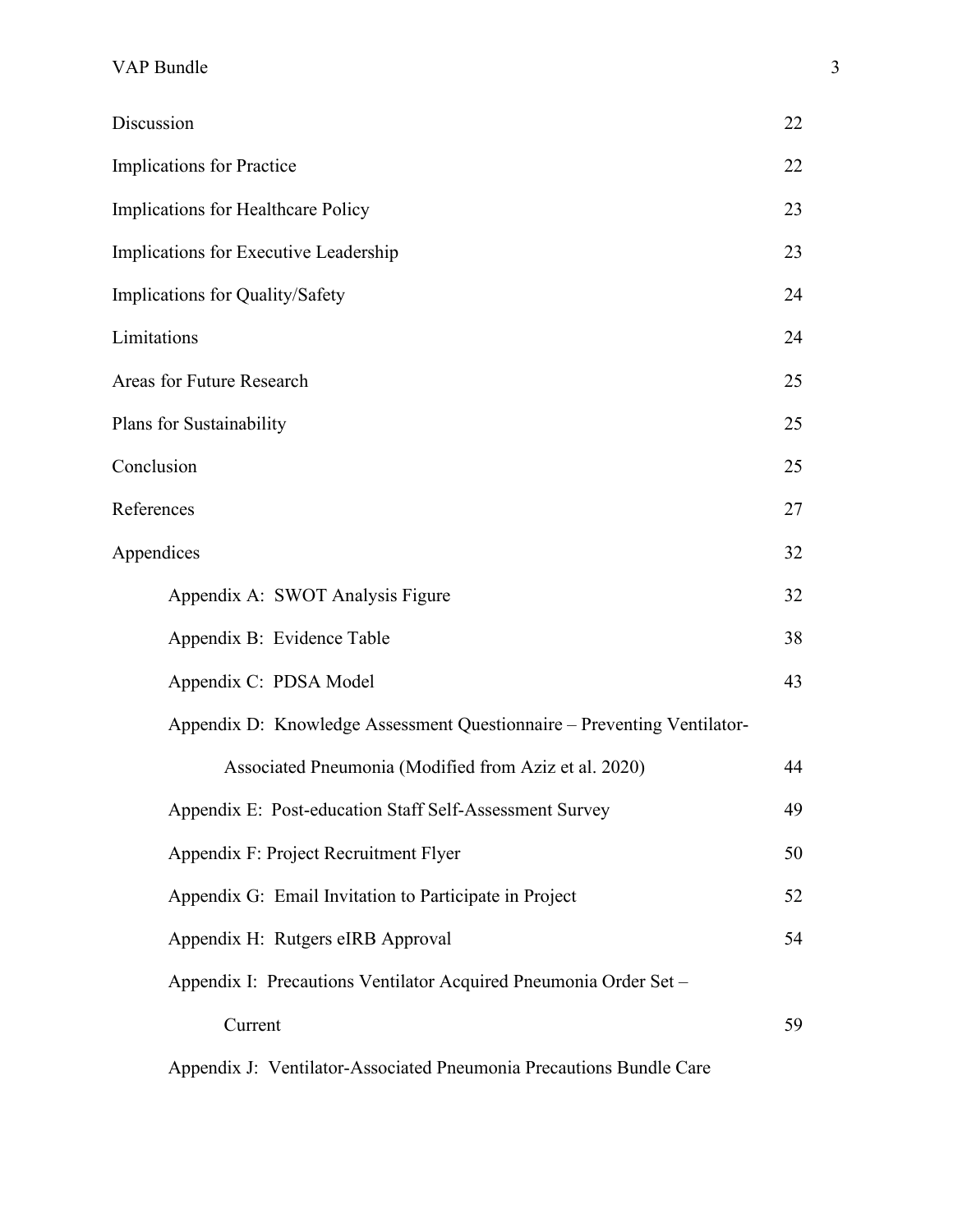| Education                                                                            | 60 |
|--------------------------------------------------------------------------------------|----|
| Appendix K: Donabedian Model of Structure, Process and Outcome                       | 65 |
| Appendix L: VAP Quality Improvement Project Gantt Chart                              | 67 |
| Appendix M: Pre- and Post-Knowledge Assessment Test Results                          | 69 |
| Appendix N: $4th$ Quarter 2021 and 1 <sup>st</sup> Quarter 2022 Infection Prevention | 71 |
| <b>VCB</b> Documentation Compliance                                                  |    |
| Appendix O: 4 <sup>th</sup> Quarter 2021 and 1 <sup>st</sup> Quarter 2022 Analysis   | 72 |
| Of Infection Prevention VCB Documentation Compliance                                 |    |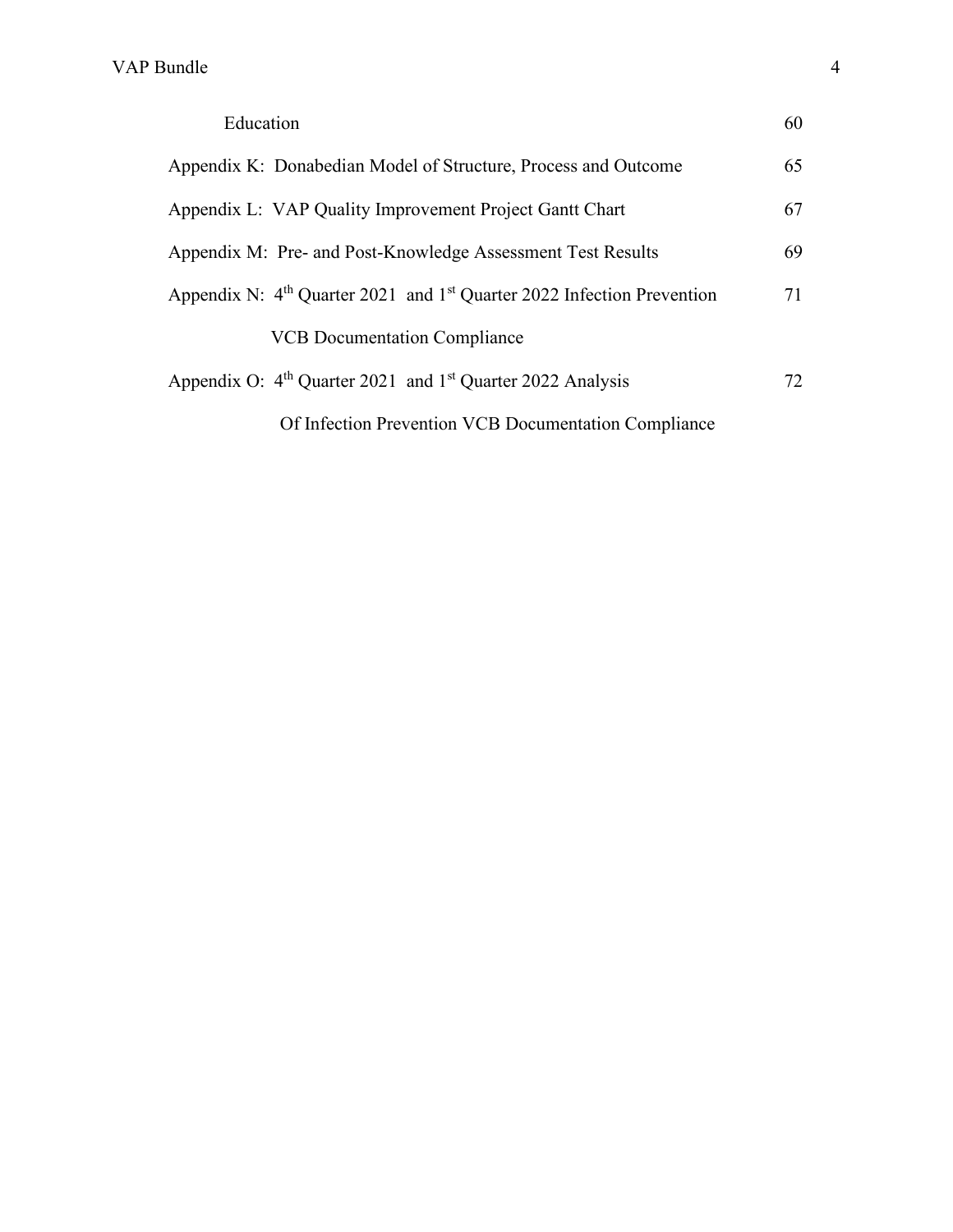#### **Abstract**

**Background:** In many hospitals, patients requiring mechanical ventilation are managed in an intensive care unit (ICU) or a unit that requires a higher level of care compared to a medicalsurgical unit. Patients on mechanical ventilation are susceptible to acquiring ventilatorassociated pneumonia (VAP) if precautionary measures are not taken.

**Aims/Objectives:** The purpose of this quality improvement project was to assess if after an identified group of critical care registered nurses (RN) participated in an education session on ventilator-associated pneumonia and ventilator-care bundle (VCB) interventions, would their knowledge be enhanced, would the RNs implement the knowledge learned into their practice, and if the RNs documentation compliance on completion of the interventions would improve.

**Methods:** An education program based on national guidelines and evidence-based VAP bundle interventions was developed and implemented. The RN group participated in a pre-intervention knowledge assessment test, an education session, a post-intervention knowledge assessment test and self-assessment survey. Assessment test data, self-assessment survey data and the organization's Infection Prevention's quarterly data was reviewed to identify improvement in the RNs documentation.

**Results:** Thirty MICU RNs participated in the study. The results of the project showed there was a significant difference in correct responses between post-test and pre-test, p<0.05 showing that an additional 7.33 RNs on average answered questions correctly as opposed to pre-test. There was no significant difference noted in the RNs documentation compliance from chart review audit data completed by the organization's Infection Prevention Department in 4th Quarter 2021 to 1<sup>st</sup> Quarter 2022.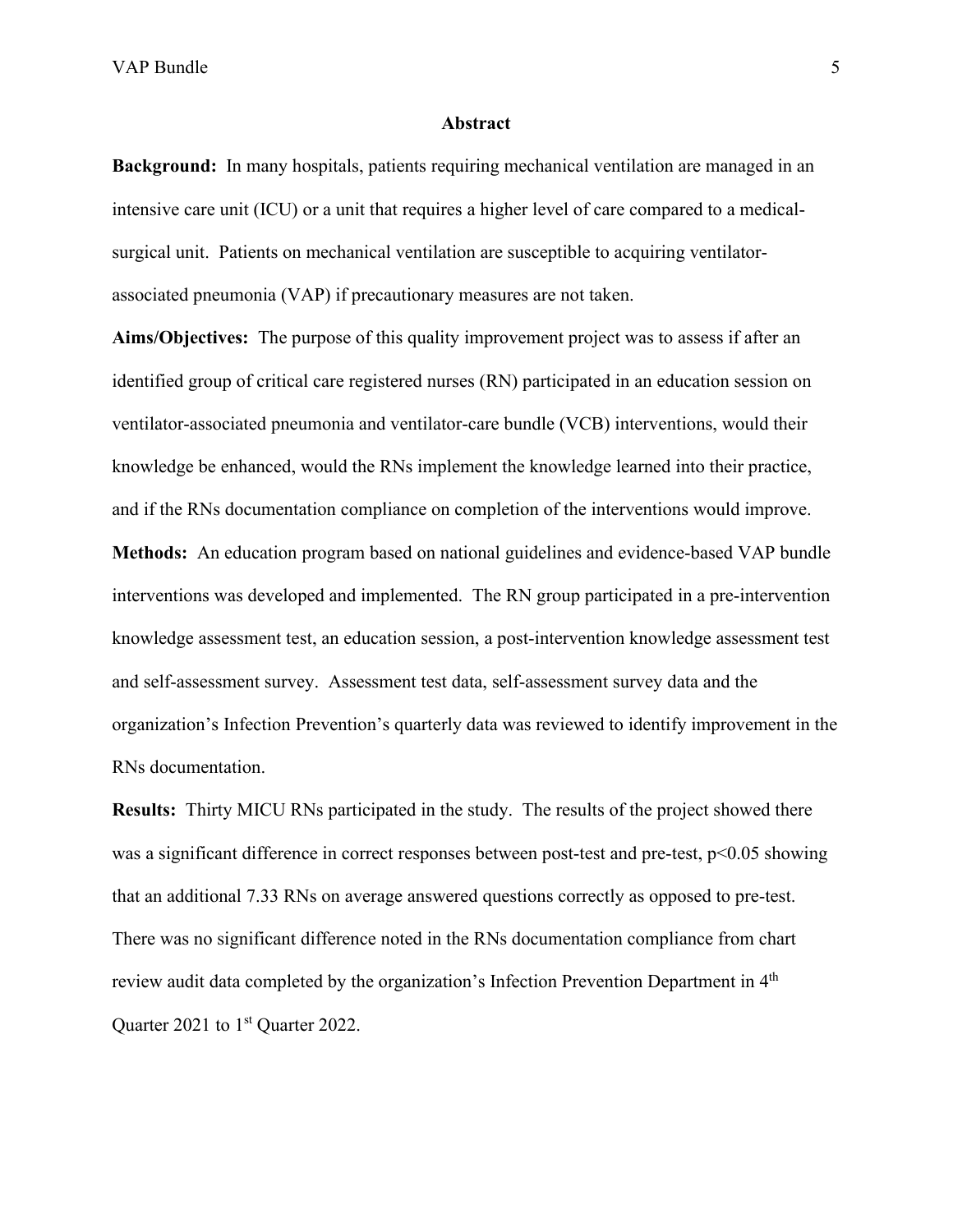**Conclusion:** VAP education was successfully implemented to a portion of the critical nurses that agreed to participate in the study. In addition to continuation of Infection Prevention's auditing of patient's charts for documentation compliance, an increase in monthly observational audits should be conducted to validate completion of bundle intervention tasks. Further study is needed with inclusion of the organization's other critical care units and further consideration for education sessions on VAP to be completed during annual competencies.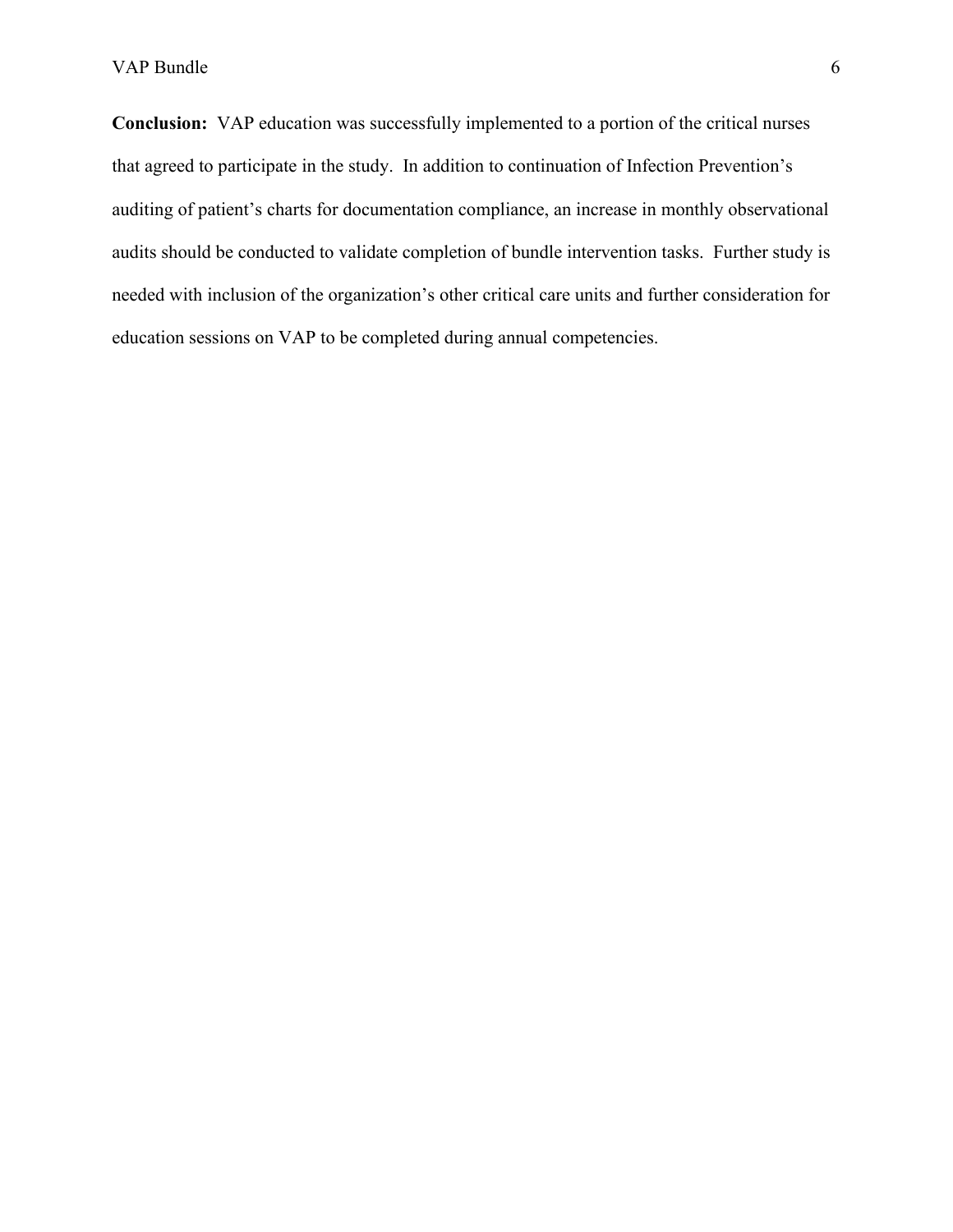Ventilator-Associated Pneumonia Bundle Compliance: A Quality Improvement Project

#### **Introduction**

Ventilator-associated pneumonia (VAP) is the  $2<sup>nd</sup>$  most severe nosocomial infection around the globe. Worldwide, prevalence of ventilator-associated pneumonia is 12.6%, 13.5% in US 19.4% in Europe, 13.8% in Latin America and 16% in South Asia (Aziz, et al. 2020, p. 426). With these prevalence percentages, it is imperative for ventilator-associated pneumonia to remain a primary focus for nurses caring for patients requiring mechanical ventilation. Several studies have demonstrated that VAP results in an increased cost of care, prolonged hospitalization, and a substantial increase in the mortality rate (Aloush & Al-Rawajfa, 2019, p. 2). Ventilator-associated events are identified by using a combination of objective criteria: deterioration in respiratory status after a period of stability or improvement on the ventilator, evidence of infection or inflammation, and laboratory evidence of respiratory infection (NHSN, 2021). To prevent ventilator-associated pneumonia there are recommended guidelines provided by government agencies such as the Center for Disease Control and Prevention that, when followed, can help to decrease patient incidences. The goal of this project was to determine if implementation of an education plan on VAP and VCB interventions that help prevent VAP, enhanced the critical care nurse's knowledge of VAP and VCB, assessed if the nurse would implement the education learned into their practice, and improved the nurse's compliance in documentation of completion of those interventions.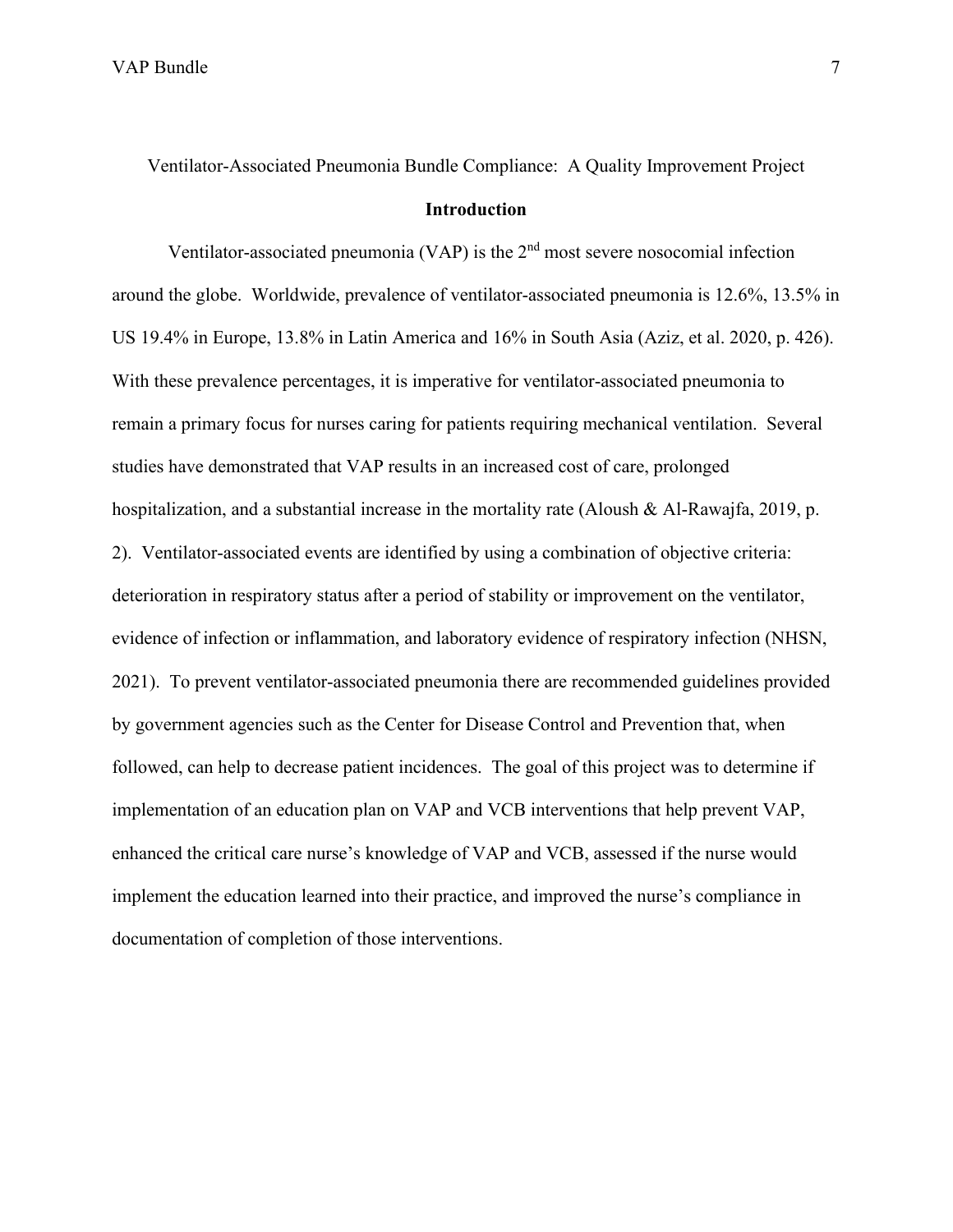#### **Background and Significance**

In many ICUs, the healthcare team caring for patients on mechanical ventilation consists of registered nurses, respiratory therapists and the medical service team. A VAP "occurs 48-72 hours or thereafter following endotracheal intubation, characterized by the presence of a new or progressive infiltrate, signs of systemic infection (fever, altered white blood cell count), changes in sputum characteristics, and detection of a causative agent" (Kalanuria et al., 2014, p. 1). When a patient presents with a combination of these symptoms, the criteria are reviewed by the infection preventionist team to confirm whether the patient has acquired ventilator-associated pneumonia. To decrease the incidence of ventilator-associated pneumonia in the ICU setting, it is important that the healthcare team caring for patients on mechanical ventilation understand the criteria used to classify a patient determined to have ventilator-associated pneumonia and are knowledgeable in the recommended intervention bundles implemented to help prevent those incidences of VAP.

The setting for this quality improvement project was a 600-bed Level I trauma healthcare organization in the Northeast Region of the United States that had five intensive care units that manage patients on mechanical ventilation. Over the last five years, the organization has seen its quality metric rates surrounding VAP slowly increase with a slight decline most recently in 2020. The VAP rate per 1000 ventilator days is calculated by dividing the number of VAPs by the number of ventilator days and multiplying the result by 1000 (ventilator days) (NHSN, 2021, pp. 6-17). In looking back at the VAP incidences among the five units, in 2016 and 2017 there were seven confirmed incidences with a total rate of 0.8 and 0.9 respectively; in 2018 eleven confirmed incidences with a total rate of 1.2; in 2019 ten confirmed incidences with a total rate of 1.3; and in 2020 there were seven confirmed incidences at a total rate of 0.7. The organization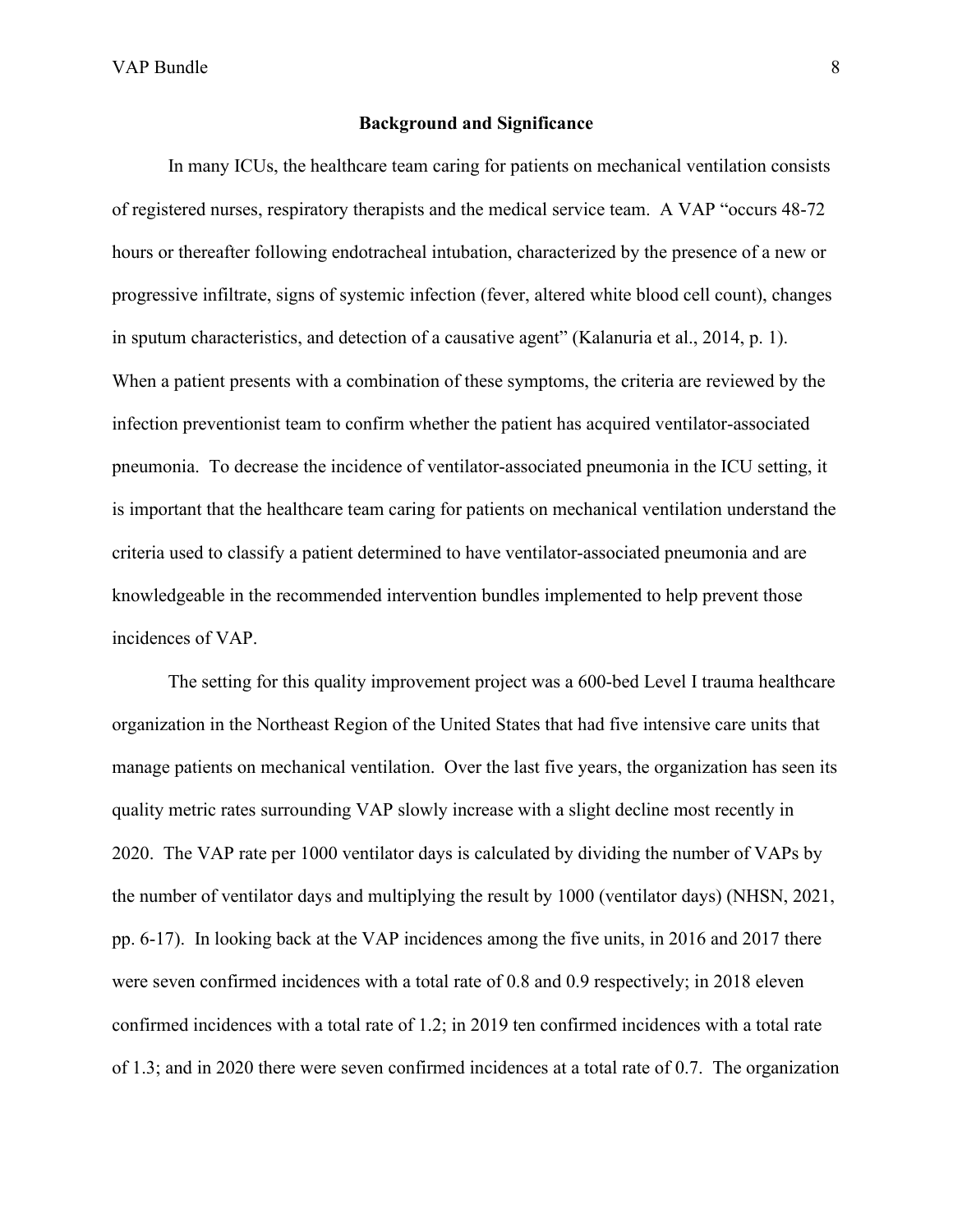had set a unit goal for 2021 to decrease the rate of VAP incidences by 50%, compared to the previous year, for each of its intensive care units. To align with the organization's goals of continuing a decline in the VAP incidences, a quality improvement plan should be implemented to ensure that the ICU areas align with the goal.

#### **Needs Assessment**

The healthcare organization where the quality improvement project took place was a 600 bed acute care hospital in the Northeast Region of the United States. The county that the healthcare organization was located in consisted of 25 urban and suburban municipalities and has 6.5% of families living in poverty. The organization was a Level I Trauma Center and was part of a large healthcare system. In the organization's Community Health Needs Assessment, the major issues identified in the community were access to care and services, preventive care and vaccination use, and nutrition and physical activity.

Assessment of barriers and facilitators, as well as organizational readiness for the implementation of the Ventilator-Associated Pneumonia (VAP) Bundle, was important for the success of the project. A needs assessment and SWOT analysis was conducted prior to project implementation. A SWOT analysis was performed to identify the strength, weaknesses, opportunities, and threats to implement a successful VAP Initiative (see Appendix A). The most important organizational barrier experienced was its leadership rotation. The organization recently experienced executive leadership changes in both their Nursing and Operations departments. In the past few months prior to starting this project, a new Interim Chief Nursing Officer was appointed. Additionally, the organization acquired a new Chief Executive Officer. With the appointment of new and interim leadership, the department awaits the leadership's assessment of what was seen as a need for improvement and how the organizational needs would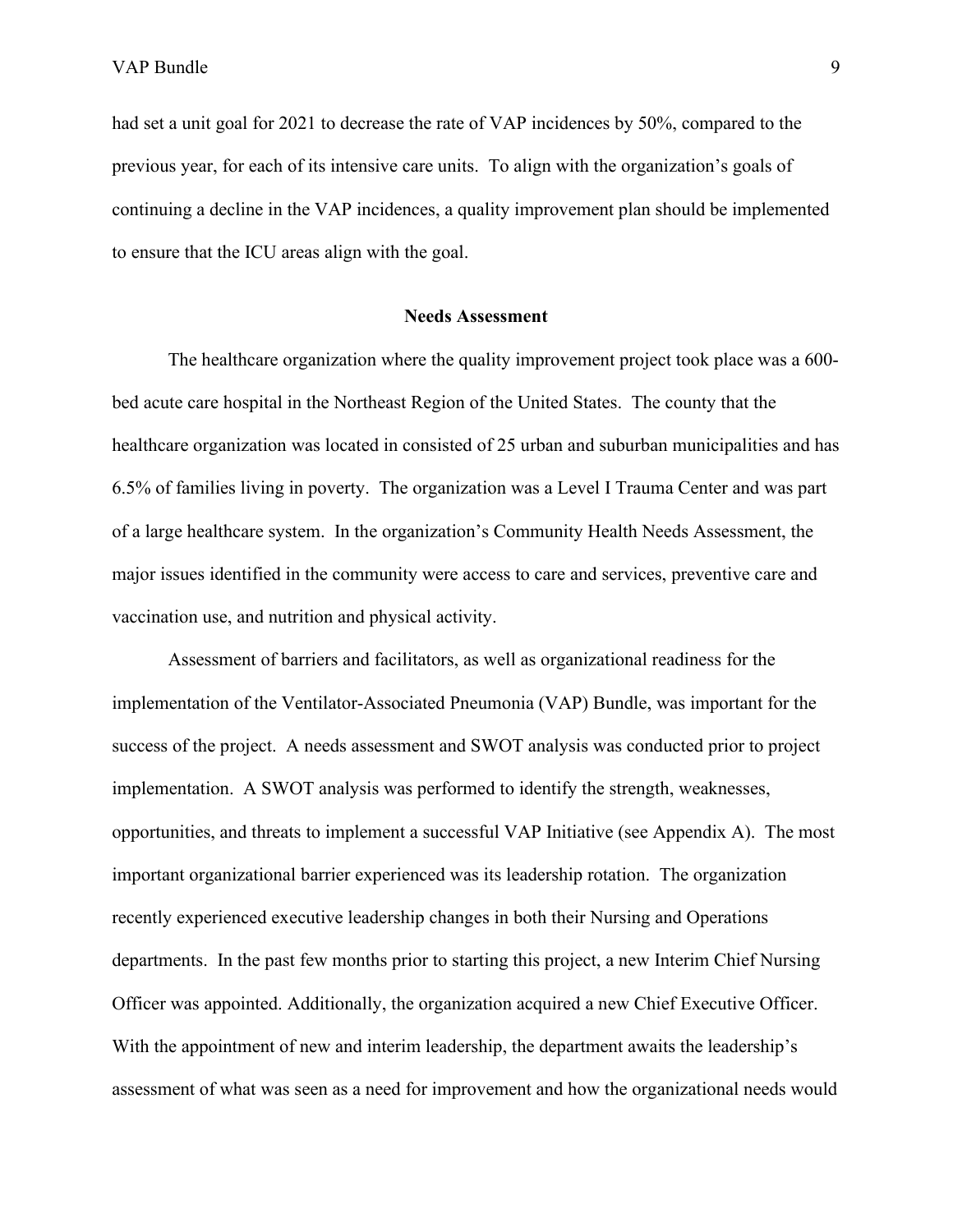be prioritized. Due to the current pandemic due to the Covid-19 virus, there was an increase in intubated patients. This places the organization at more risk for patients developing ventilatorassociated pneumonia. This Doctor of Nursing Practice project on improving critical care nurse's knowledge on VAP, preventative interventions that help decrease incidences on VAP, and improvement in documentation compliance, could help to improve patient outcomes and align with the organization's goal to decrease VAP incidences this year.

#### **Statement of the Problem**

In this large metropolitan hospital system in the Northeast Region of the United States, there were five critical care units that managed mechanically ventilated patients, and there was close monitoring of the care these patients received to minimize VAP events. In 2020, the organization had a VAP rate of 0.7, which equated to seven VAP events among the five units. Speck et al. (2016) found the implementation of bundles designed to improve care for mechanically ventilated patients has been associated with significant reductions in VAP rates (p. 653). To reduce the potential incidences of ventilator-associated pneumonia in intubated patients, a VAP bundle was created and added to the electronic medical record (EMR) for clinical staff to carry out and document completion of the tasks. Jansson et al. (2014) explained:

*A ventilator bundle comprises a group of evidence-based guidelines designed to reduce VAP and improve clinical outcomes. These include combinations of daily "sedation vacations" and assessment of readiness for extubation, elevation of the head of the bed between 30 and 45 degrees, daily oral care with chlorhexidine, adequate hand hygiene, and prophylaxis for peptic ulcer disease and deep vein thrombosis (p. 381).*

In current state, when providers placed a mechanical ventilator order for a patient, an additional order needed to be placed to populate the VCB interventions for the nurses to document completion of the tasks. When reviewing charts to identify deviations in practice when a VAP is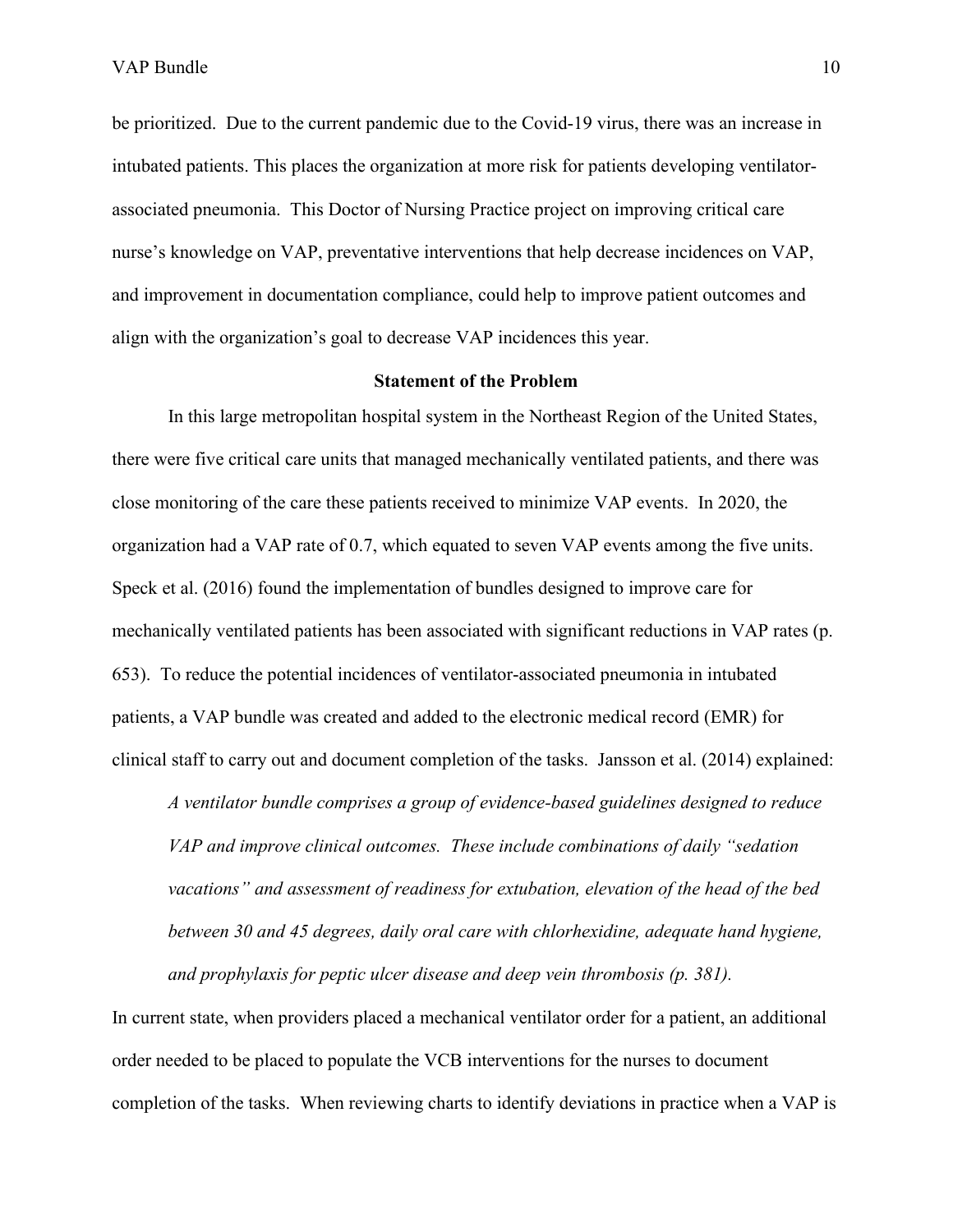determined, it was identified that the elements of the bundle were found in different sections of the EMR and not bundled specifically to prevention of VAP. Due to the multiple areas in the EMR to document completion of these interventions, when departments such as Quality or Infection Prevention performed chart reviews, some reviews were identified as non-compliant. When reviewing audit findings with the RNs during a staff meeting in one of the ICU areas, it was identified that there was an understanding that if the RN documented that they completed oral hygiene, even though it did not include Chlorhexidine 1% that for the purpose of the VAP bundle, the intervention was completed. Another example identified was if the RN completed and documented suctioning performed, even though it was not subglottic suctioning, the intervention of suctioning was documented as completed. Dipanjali et al. (2020) identified "throughout empirical observation, nurses' lack of knowledge may be a barrier to adhere to evidenced-based guidelines for preventing VAP and translating evidence-based findings into consistently delivered care at the bedside remains a challenge" (p. 1422). After identifying these discrepancies in understanding the interventions, it became evident that additional education surrounding guidelines used to determine if a patient meets VAP criteria, the components of the VAP bundle and the importance of completing the VCB interventions was needed. The proposed DNP project developed and provided an education session that would educate the MICU nurses on VAP and the evidence-based VCB interventions ordered to prevent VAP incidences in the critically ill patient.

#### **Purpose Statement**

The purpose of this quality improvement project was to develop, implement and evaluate a VAP educational session for Medical Intensive Care Unit nurses with a goal of enhancing that their knowledge on VAP and VCB interventions to prevent VAP, assessing if the nurses would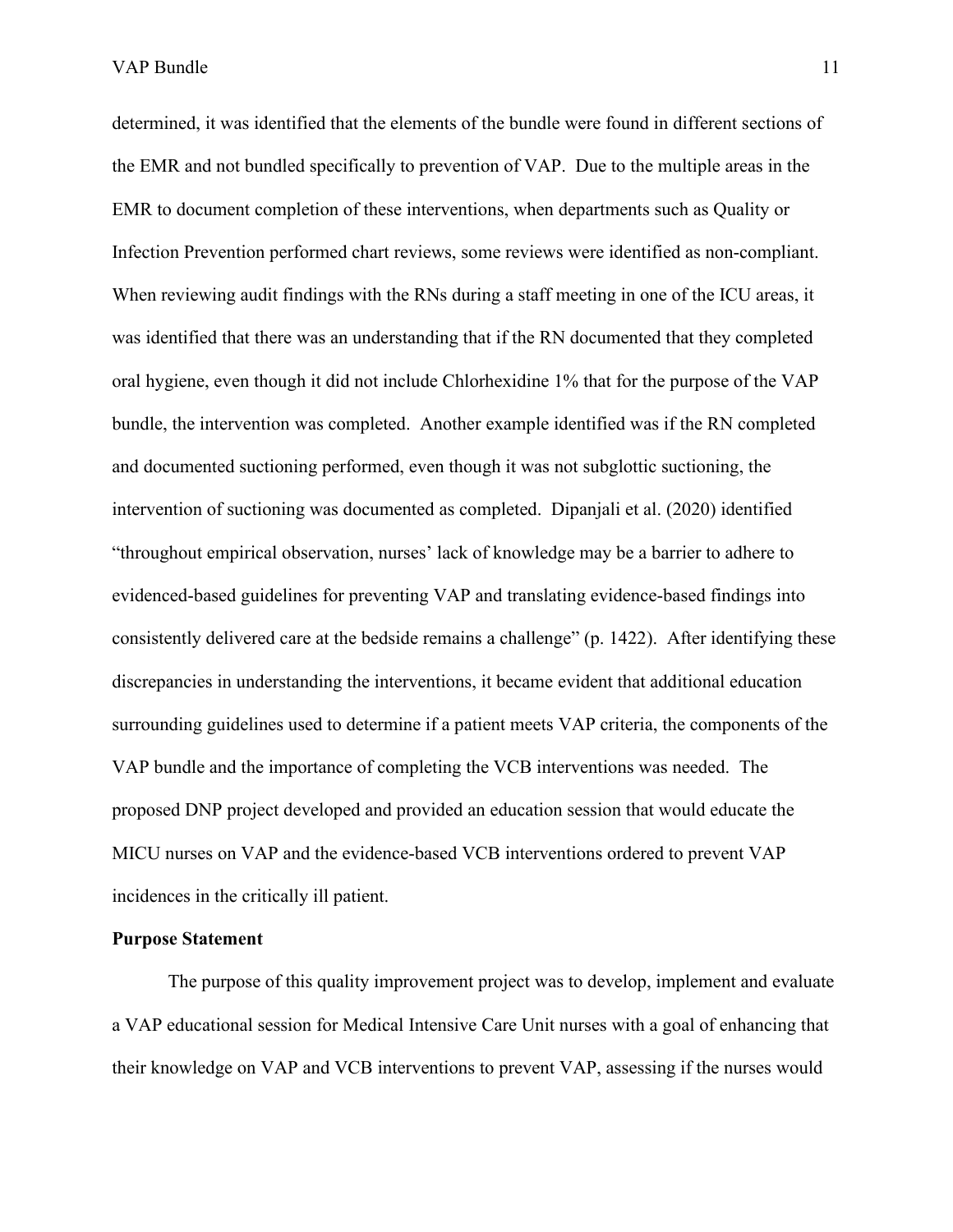implement the education into their practice, increasing compliance in documentation of completion of VCB interventions within the critical care unit.

#### **Aim**

The aims of this quality improvement project was to determine if a unit-based education initiative provided to the ICU RNs on VAP and VCB interventions would a) improve the RNs knowledge base on VAP, b) improve the RNs knowledge base on evidence-based VCB interventions ordered to prevent VAP, and c) improve documentation of completion of VCB interventions in the patient's electronic medical record.

#### **Objectives**

- 1. Identified the learning needs of nurses staffed in the MICU on VAP and VCB interventions utilized in the organization to prevent incidences of VAP.
- 2. Developed an education session for the nurses staffed in the MICU to enhance their knowledge on VAP and VCB interventions utilized in the organization to prevent incidences of VAP.
- 3. Assessed the pre- and post-intervention knowledge level of the nurses staffed in the MICU on VAP and VCB interventions utilized in the organization to prevent incidences of VAP utilizing a knowledge assessment test.
- 4. Reviewed infection prevention audit data for  $4<sup>th</sup>$  Quarter 2021 and  $1<sup>st</sup>$  Quarter 2022 to determine if there was improvement in documentation compliance on completion of VCB interventions.
- 5. Examined the differences between pre- and post-intervention knowledge assessment test to determine effectiveness of the project.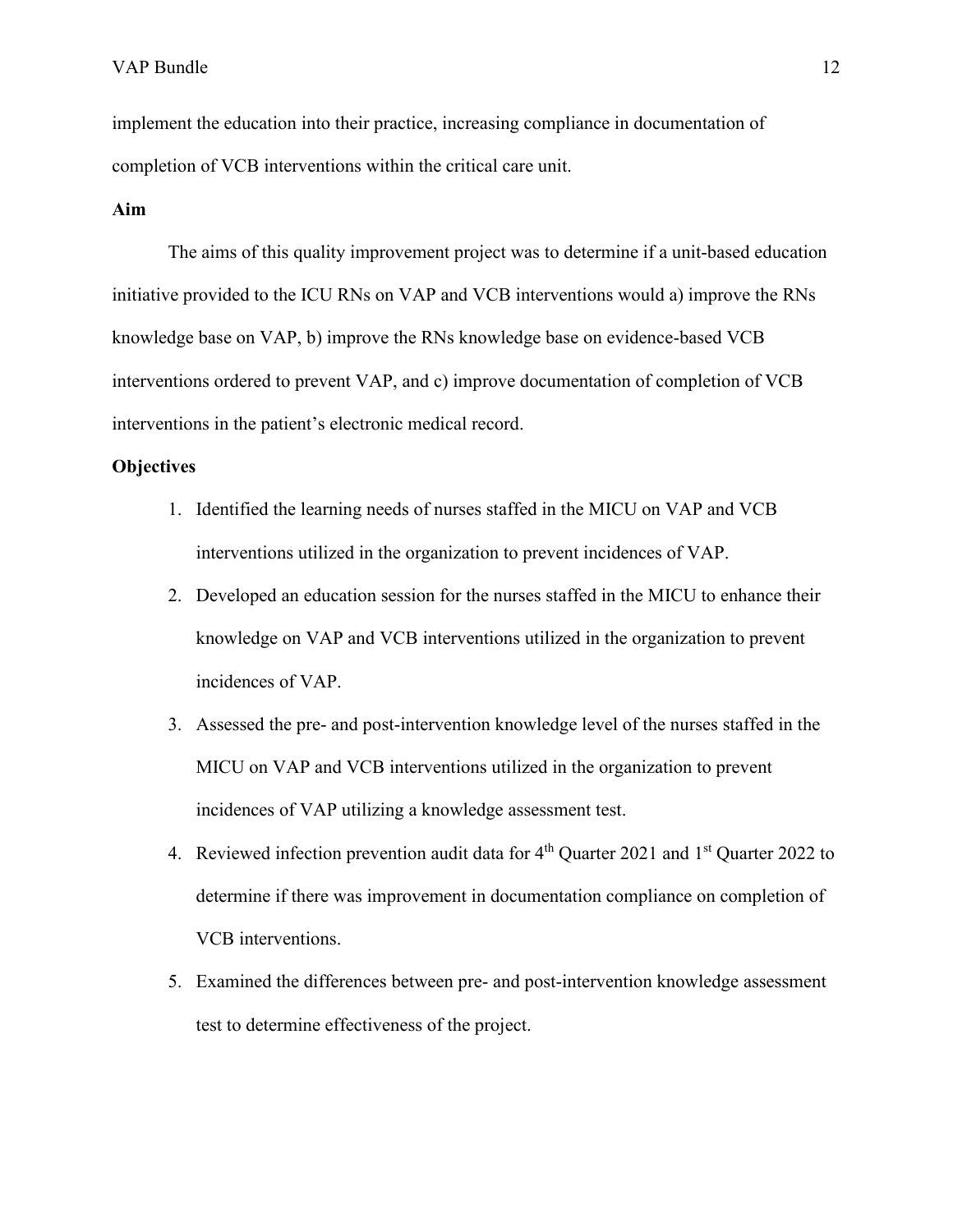6. Evaluated the project's effectiveness by reviewing post-project self-assessment surveys administered to MICU nurses to determine if they felt their knowledge was enhanced and if they would implement the knowledge into their practice.

#### **Review of the Literature**

A review of the literature was completed of various sources of evidence that reviewed education of staff on VAP guidelines and bundles, implementation of VCB to decrease VAP rates and national guidelines or standards that determine how VAP is identified (Appendix B).

 Four studies evaluated how RN adherence to completing the VAP bundle interventions affected VAP rates. Aloush and Al-Rawaifa (2020) evaluated compliance in utilizing VAP bundle guidelines in intensive care units and identified that nurses with more experience and previous education on VAP reported higher compliance. Nurses reported that lack of education, lack of policies and protocols, lack of resources and shortage of staff were barriers that affected compliance. It was determined that applying a tailored educational program may help compliance. Branco et al. (2020) evaluated nursing adherence to the VAP bundle after completion of continued education. It was identified that the general adherence of the nursing team to the elements that compose the prevention bundle was 92.7% (p. 3). One highlight was that there was an increase in compliance immediately after education on VAP bundles. Santos et al. (2021) utilized an improvement model on quality measures to monitor adherence to interventions. Data collection on completion of interventions were reviewed to determine if adherence of completion of bundle tasks improved and the research showed a reduction in utilization, but no significant reduction in the VAP rate. Wolfensberger et al. (2020) utilized a mixed-method approach to identify if adherence to completing the identified VAP bundle interventions decreased patient VAP rates. The authors identified limitations such as not having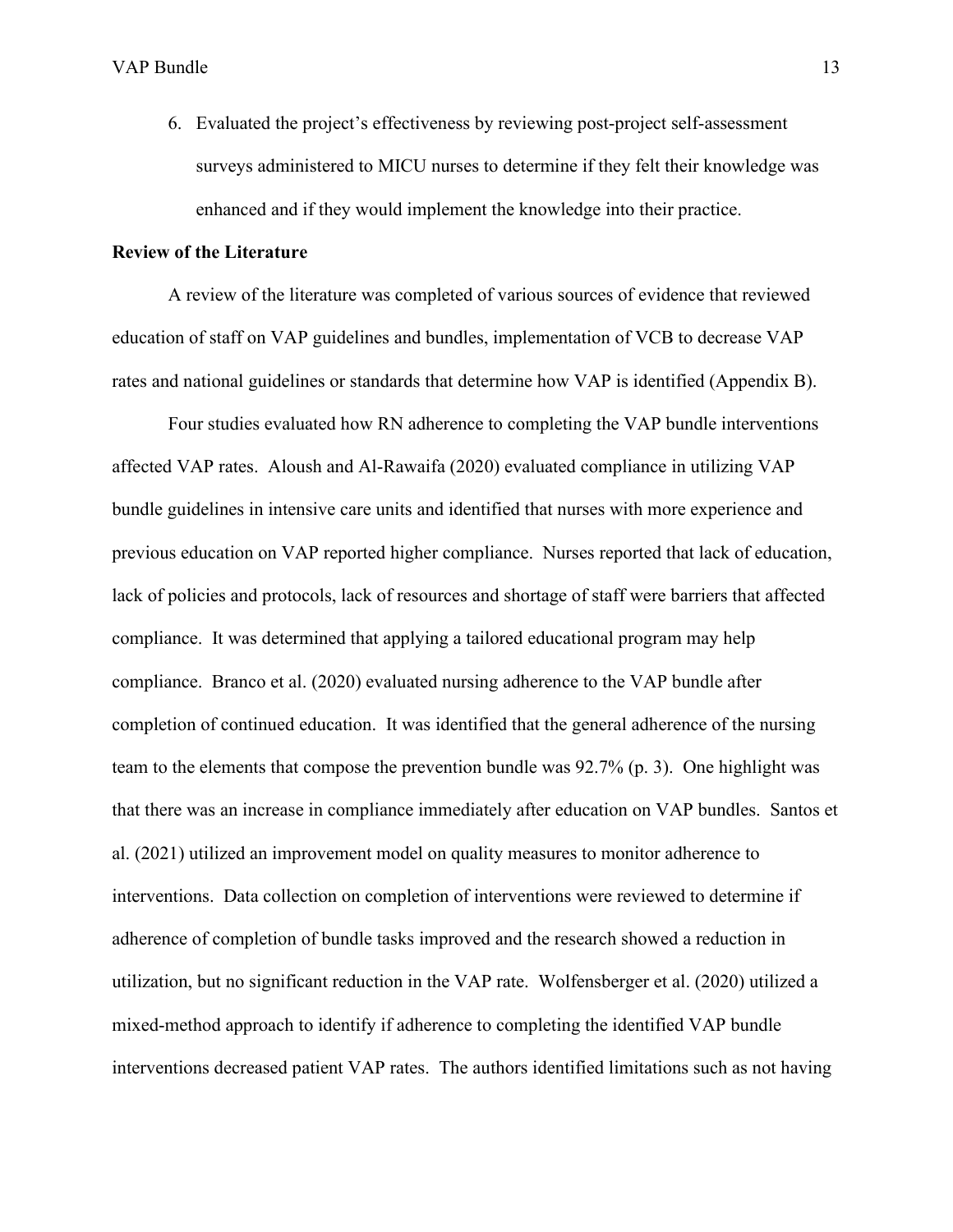a control group, limited study duration period and chart review completion as barriers to their data collection and results but did see use in understanding the values of bundle care.

Three studies evaluated how providing education to nurses could enhance the nurse's knowledge on nosocomial infections and VAP guidelines specifically. Alrubaiee et al. (2021) created a needs-based educational module on nosocomial infections that would be disseminated to two intervention groups--one self-study without training group and one in-person hands-on training group. The two intervention groups were then compared to a waitlist group to determine the effectiveness of the education modules. The results showed significant knowledge improvement in the intervention groups compared to the waitlist group and an increase when comparing the self-study group to the in-person intervention group. Dipanjali et al. (2021) utilized a pre- and post-test design on VAP prevention to determine if an inservice educational session would improve neonatal intensive care unit (NICU) nurse's knowledge on VAP prevention. The results of the study showed that the NICU nurse's knowledge and practice improved after the educational intervention. Lim et al. (2013) compared a before and after VAP density study to check the efficacy of the VAP bundle. Incorporation of a VAP bundle checklist modified from the Institute for Healthcare Improvement was utilized to improve the healthcare team's compliance with completion of VAP bundle interventions. The results showed an improvement in compliance of completing the VAP bundle interventions with implementation of the daily checklist.

Duszynska et al. (2020) completed a surveillance of infections and monitored compliance of preventative guidelines of hospital-acquired infections. The observational study was completed over three years and analyzed compliance to bundles on ventilator-associated pneumonia, catheter-associated urinary tract infection (CAUTI) and catheter-associated blood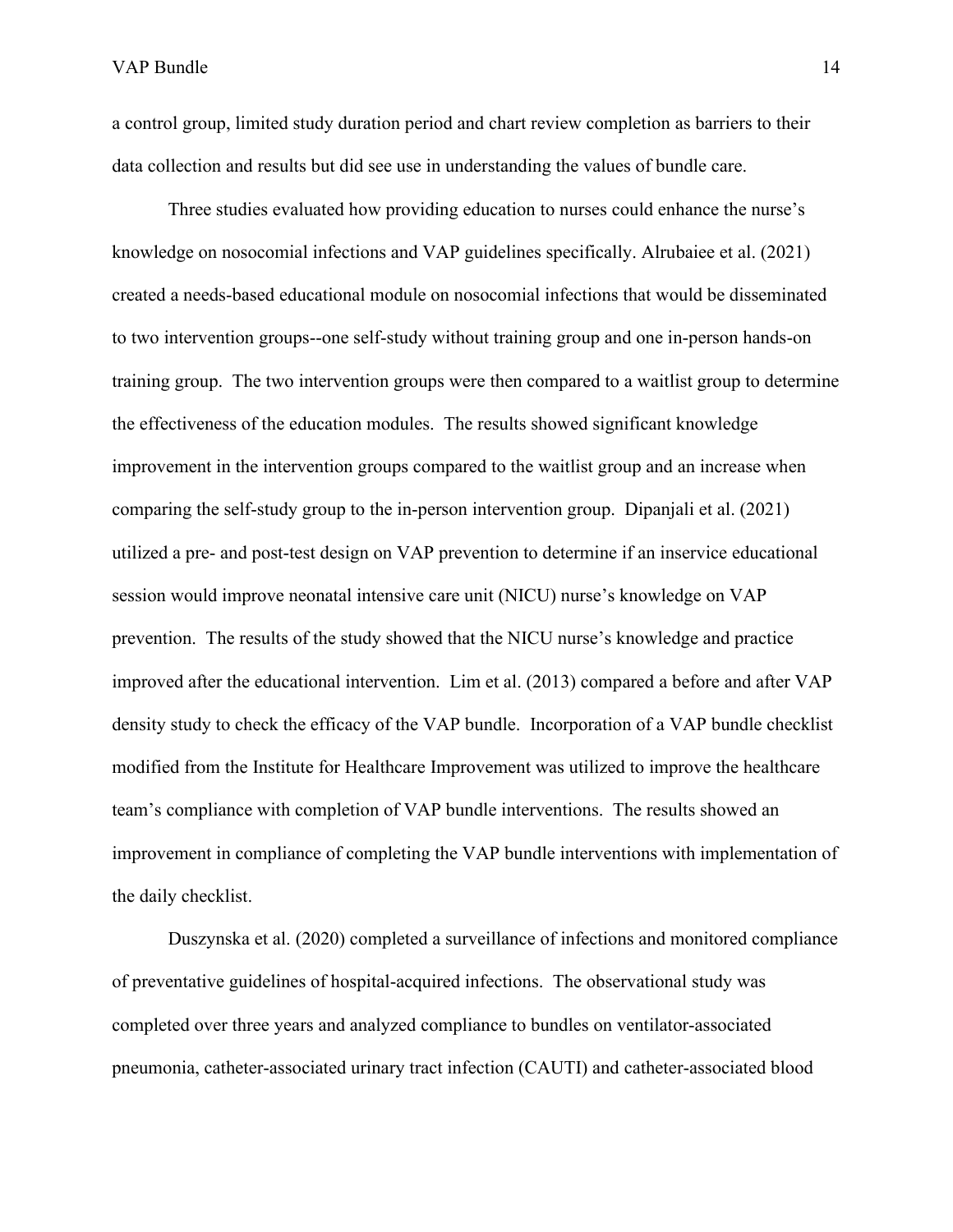stream infection (CLABSI). The study identified that one out of five patients in the intensive care unit acquired a hospital-acquired infection with VAP accounting for half of those infections. The infections were associated with an increased length of stay in the intensive care units.

Zampieri et al. (2020) examined if use of a bundle (endotracheal tube, urinary catheter and central venous catheter) coated with silver, palladium and gold reduced biofilm formation which would reduce device-related infections in the critically ill patient. The results of the study identified that use of a bundle of coated devices as initial treatment for severely ill patients is feasible. Patients in the coated-device group had more days alive and free of antibiotics.

#### **Evidence-Based Practice Translation Model**

To support the project's implementation, the Institute for Healthcare Improvement's Model for Improvement Framework was utilized as the evidence-based model. The Model for Improvement, developed by Associates in Process Improvement, is a simple, yet powerful tool for accelerating improvement (IHI, 2021, para 1). The model is not used to change practice but to encourage improvement. The model utilized the Plan, Do, Study, Act (PDSA) framework which tests change on a small scale (Appendix C). Gupta et al. (2020) explained that "The Model for Improvement is composed of three components, to structure and guide improvements" (p. 2). Because the project was a quality improvement project that would implement strategies to help improve current practice the PDSA framework would be a simple and useful model. A PDSA is used to test a change., First, a plan to test the change is developed (Plan), the test is carried out (Do), next observe, analyze, and learn from the test (Study), and last, determine what modifications, if any, to make for the next cycle (Act) (IHI, 2017, p. 1). The components of the Model for Improvement, setting an aim, defining measures and small tests of change helped to drive the project from recommendation to implementation. The PDSA model had been utilized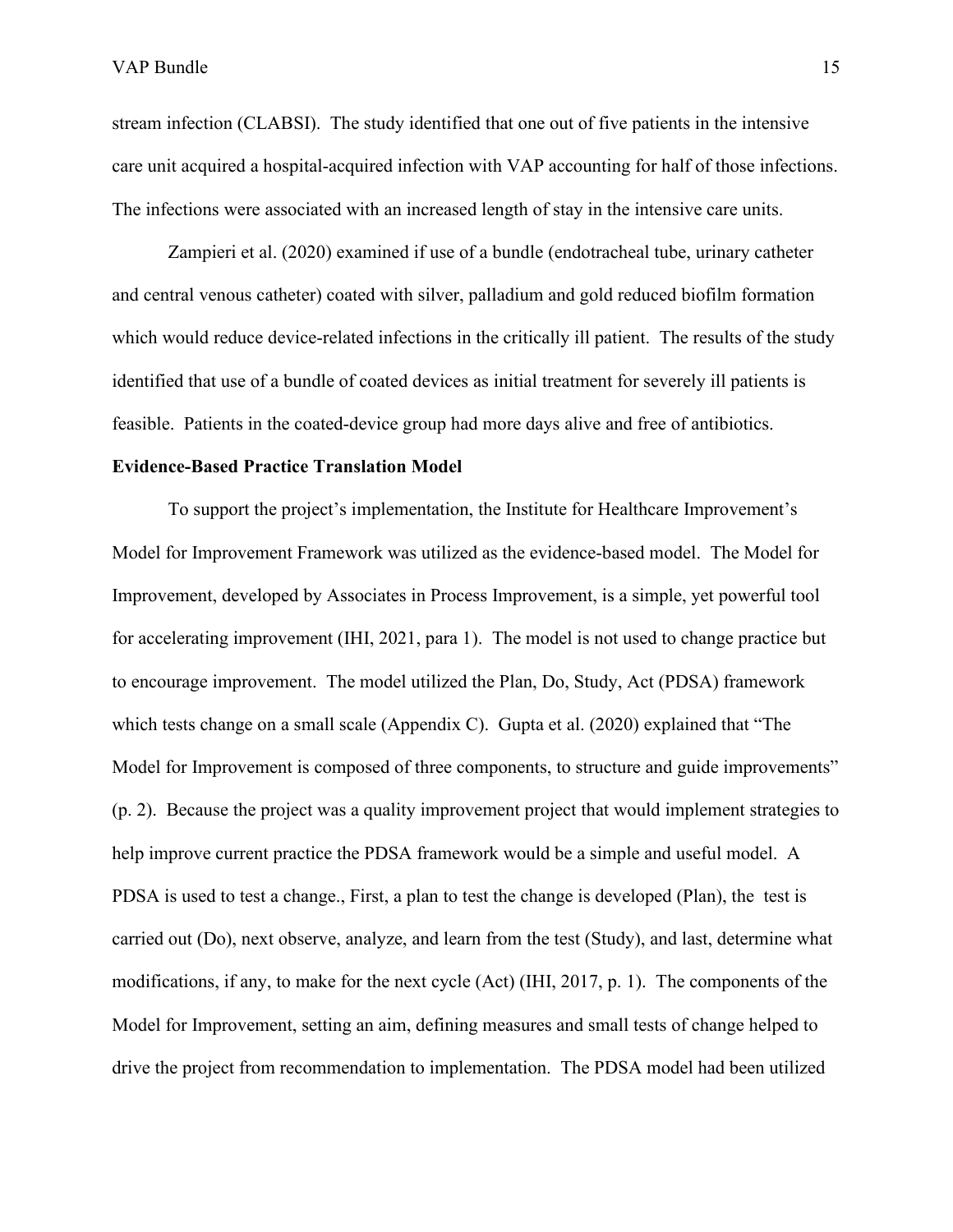within the organization for other quality improvement projects, so many of the stakeholders were familiar with the model.

#### **Methodology**

This DNP project utilized an education development and evaluation design. The pre- and post-intervention design was used to measure enhancement of the MICU nurse's knowledge and improvement in documentation compliance of the VCB interventions completion. The education development and evaluation design included a review of the literature assisted in development of an educational PowerPoint that educated the nurses on evidence-based VCB interventions. The MICU nurse's baseline knowledge was measured using a modified version of Aziz's Knowledge Assessment Test (Appendix D) before the start of the project and at the end of the project. The evaluation on improvement in documentation compliance of VAP bundle interventions was completed by the project leader comparing  $4<sup>th</sup>$  Quarter 2021 and  $1<sup>st</sup>$  Quarter 2022 Infection Prevention's audit data team on documentation compliance. An evaluation on the decrease of VAP cases was completed by the Project Leader comparing Infection Prevention data on 4<sup>th</sup> Quarter 2021 and 1<sup>st</sup> Quarter 2022 Infection Prevention data. To determine if the MICU nurses felt the education session enhanced their knowledge and would incorporate the education into their practice, the project leader distributed a self-assessment survey to the participants (Appendix E).

#### **Setting**

The project took place in a 600-bed, Level I Trauma Center in the Northeast Region of the United States. The organization currently has five intensive care units, the Medical Intensive Care Unit (MICU) had been identified as the unit to participate in the quality improvement project. In their brochure, the MICU Welcome Pamphlet (2021) mentions the unit "is a 16-bed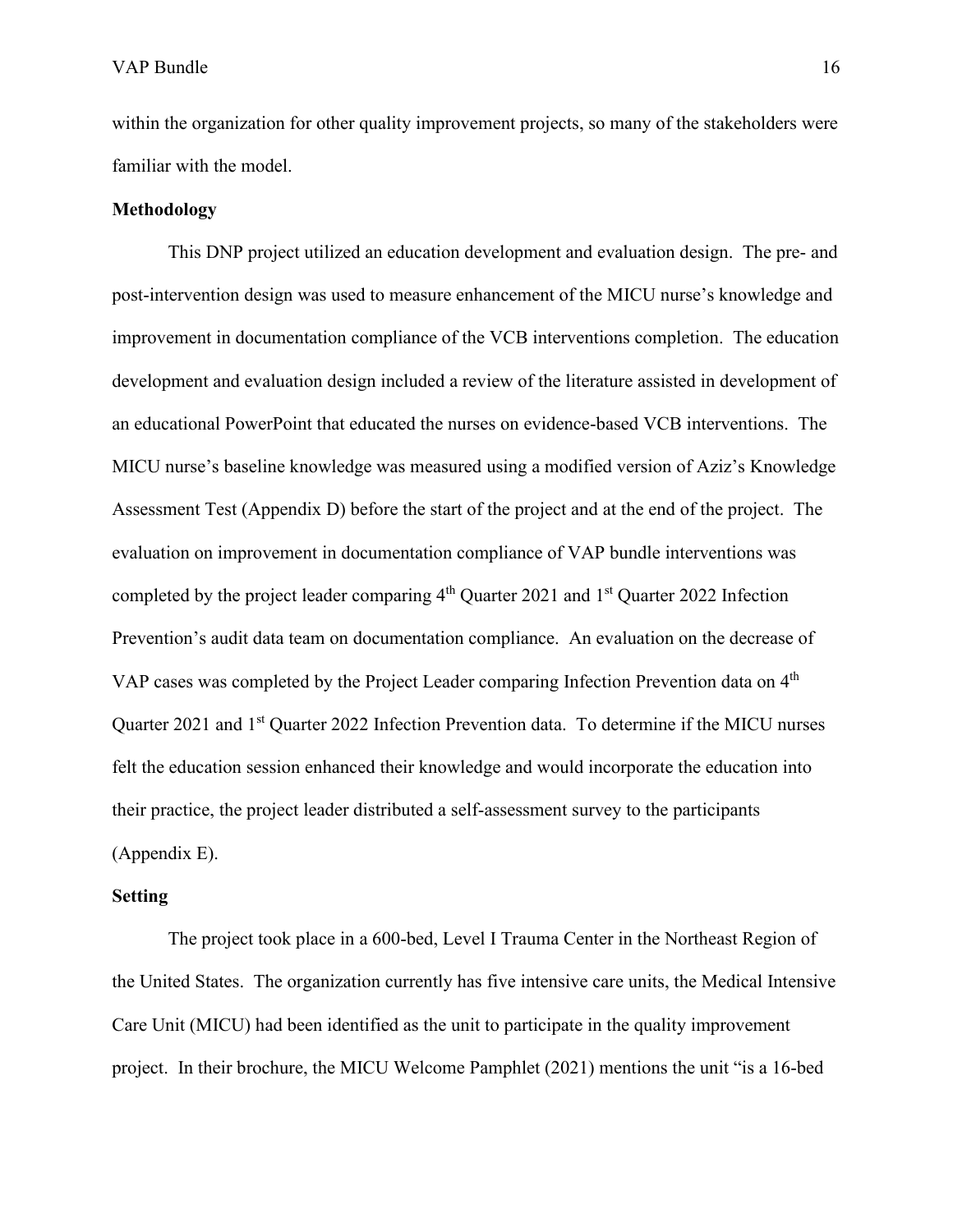unit, providing intensive care for the critically ill patients staffed by licensed trained medical personnel and has special equipment that allows for continuous monitoring and life support."

#### **Participants**

The target participants for this project were the critical care nurses that currently work in the Medical Intensive Care Unit. There were approximately 55 MICU nurses who may have been eligible to participate in the project.

### **Inclusion Criteria**

- Critical care nurses currently employed by the organization and working in the MICU
- Critical care nurses currently employed by the organization working full- or part-time in the MICU

### **Exclusion Criteria**

- MICU nurses currently working as a per-diem, float pool, or contract travel RNs
- Nurses out on Medical or Extended leave at the time of this project
- Nurses working in areas other than the MICU
- Members of the VAP RN Council

#### **Recruitment**

The MICU Nurses were introduced to the project and its purpose during the unit's daily huddles and flyers placed on the unit's information board and in the breakroom (Appendix F). MICU Nursing Leadership assisted the project leader in ensuring that the nurses were available to participate in the testing and education sessions. The nurses were expected to complete a multiple-choice knowledge assessment test via Survey Monkey electronically.

#### **Consent Procedure**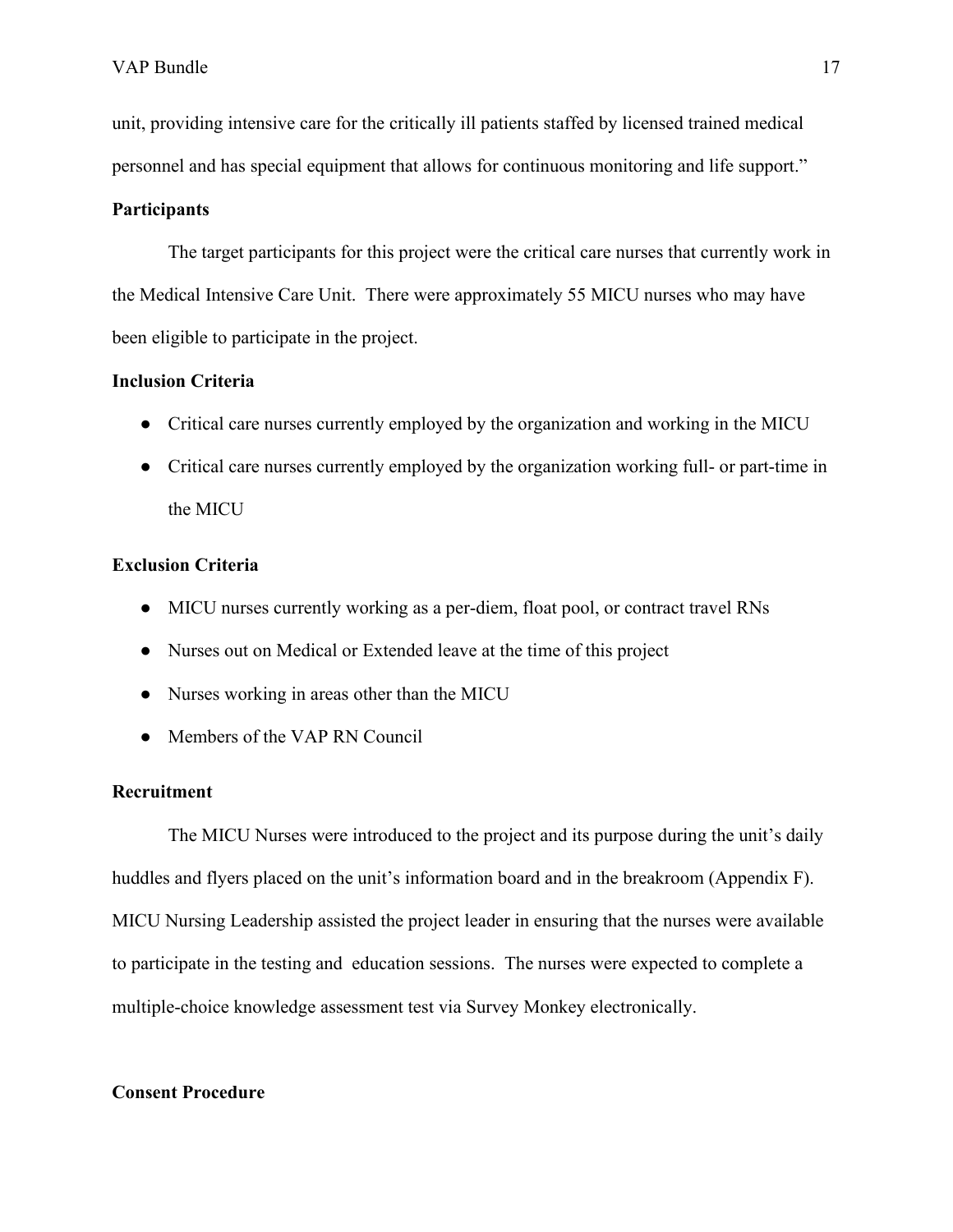An email invitation (Appendix G) was sent to all nurses currently working in the organization's MICU who performed bedside nursing care to participate in the project. The email discussed the aims of the project, eligibility and ineligibility criteria for participants and directed the nurses to click a link if they were willing to or declined participation in the project. The project was approved by the Institutional Review Board (IRB) as an exempt study (Appendix H).

#### **Risks/Harms**

There are no anticipated risks or harm to anyone who participated in the project as the purpose of this project is to increase knowledge. The project leader was compliant with the required Collaborative Institutional Training Initiative (CITI) certification requirements.

#### **Costs/Compensation**

There were minimal costs associated with this project. The cost of the Survey Monkey subscription was \$192. A statistician was obtained via UpWorks to analyze the data and the cost of the statistician was \$140. There was no fee associated with utilizing the modified knowledge assessment questionnaire. The author of this project reviewed the pre- and post-knowledge assessment test via Survey Monkey, provided the VAP education and reviewed Infection Prevention data on compliance of documentation and incidences of VAP. The project leader disseminated the education sessions in small groups on the unit due to limited availability of conference rooms. The sessions took approximately thirty minutes.

#### **Project Interventions**

The MICU nurses voluntarily participated in a pre-intervention knowledge assessment test to determine their baseline knowledge on VAP bundle interventions associated with mechanical ventilated patients. The tool used to assess the critical care nurse's knowledge will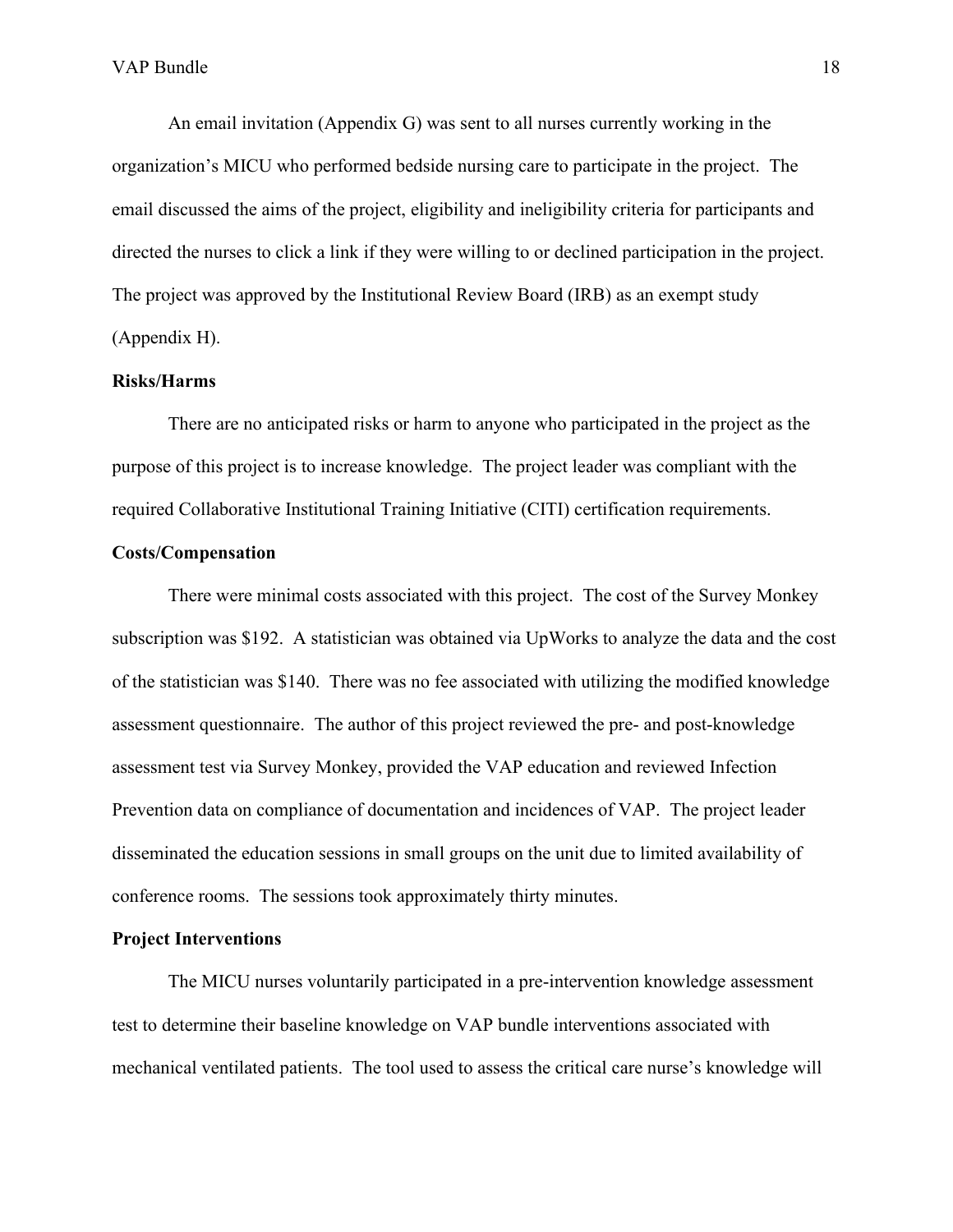be a modified version of a validated evaluation questionnaire on the components of a VAP bundle (Aziz et al. 2020). The pre-assessment tests were modified to fifteen multiple choice questions that aligned with the organization's current Precautions Ventilator Acquired Pneumonia Order Set (Appendix I). After determining the educational barriers from the results of the Knowledge Assessment Test, an education PowerPoint on VAP and VCB interventions was created, and the education was disseminated to the nurses in the MICU by the Project Leader (Appendix J). The project leader reviewed audit  $4<sup>th</sup>$  Quarter 2021 data obtained by Infection Prevention pre-intervention to gather baseline compliance of completion of VCB intervention documentation. After the completion of the post-intervention exam, the RN was given a short three-question self-assessment knowledge survey to complete to gather feedback on whether they felt their knowledge was enhanced by the education session. The questions asked the RN to rate their knowledge on VAP and VCB pre-intervention, if the RN felt their knowledge was enhanced by the participating in the project, and if they would apply the education received to their current practice. After receiving all post-intervention exams and selfassessment feedback surveys, the project leader analyzed the data and reviewed infection prevention data to gather post-intervention documentation compliance.

#### **Outcomes Measured**

The outcomes were measured to identify effectiveness of the intervention as identified in the project's Donabedian Model of Structure, Process and Outcome (Appendix K). A pre- and post-education knowledge assessment was conducted. Participant satisfaction of the education session was measured with a post-education self-assessment survey. The organization's Infection Prevention data for  $4<sup>th</sup>$  Quarter 2021 and  $1<sup>st</sup>$  Quarter 2022 were reviewed to identify if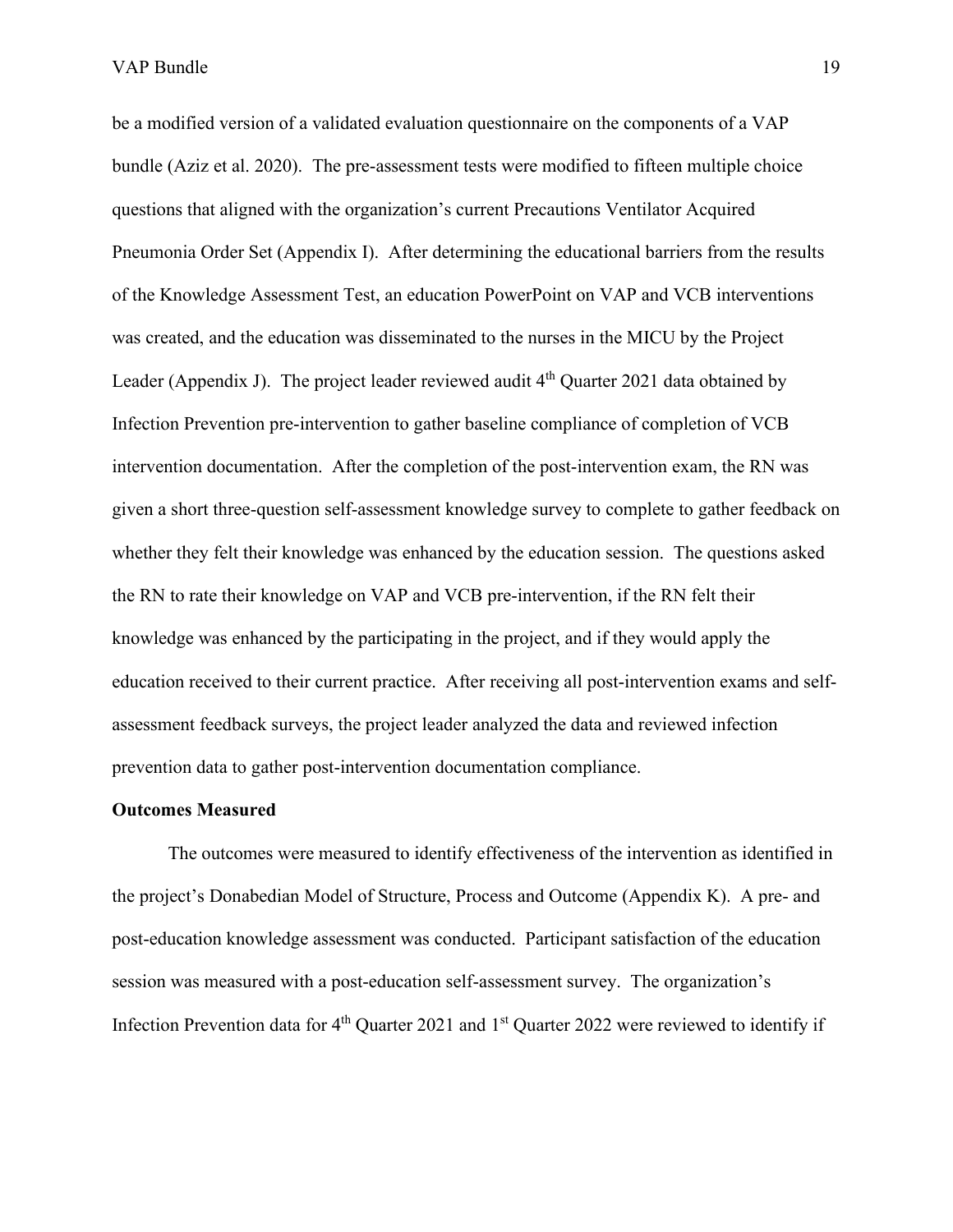there was notable improvement in compliance of documentation on completion of VCB interventions.

#### **Resources Needed**

The resources needed were provided by the study site organization. The quality improvement project was conducted in the Medical Intensive Care Unit. The study participants were MICU nurses employed by the study site. Participation in the study was both voluntary and anonymous. Materials required for the knowledge assessment test and education session will be provided by the project leader.

#### **Project Timeline and Evaluation Plan**

The evaluation plan for this quality improvement project was outlined in a Gantt Chart to show the project's timeline (Appendix L). Each process objective was assessed for implementation by the project leader. The anticipated completion dates served as a guide for the anticipated time frame. A time log was maintained by the project leader and updated as needed with changes. The project leader met with project advisors periodically to gather feedback and ensure that the plan was on task.

#### **Data Analysis and Security**

This practice improvement project utilized a sample size based on the eligible MICU RNs interested in voluntarily participating. The demographic data of the participants was not gathered due to the organization's request for the participants to remain anonymous. Pre- and post-knowledge assessment test data was analyzed using the most recent version of IBM Statistical Package for Social Sciences (SPSS) software. A paired T-Test analysis was used to analyze the data.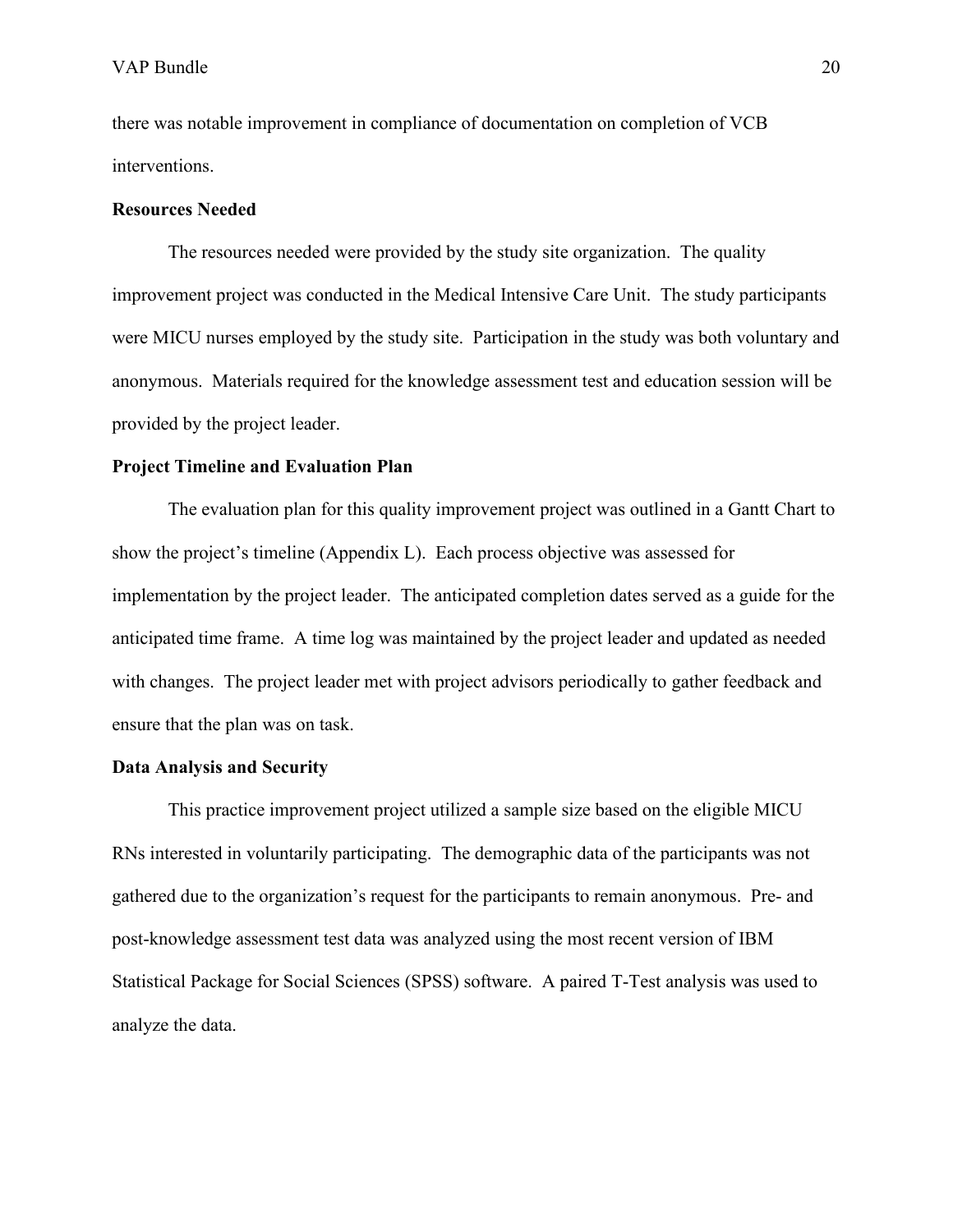Confidentiality was maintained and protected during all phases of the project. All Infection Prevention data was an aggregate percentage of chart reviews performed by the department. No identifying patient information was collected from the data reviewed. No compliance issues were identified.

#### **Results**

A two-sample t-test was conducted to assess whether there was any significant difference in the number of nurses who answered the 15 VAP questions correctly pre- and post-intervention. The results were significant, t (16.574) = 3.268, p=.005. The rate of responses in the post-test  $(M=27.87, SD=2.53)$  was significantly higher than that of the pre-test  $(M=20.87, SD=8.31)$ (Appendix M.).

On average 13.20 nurses answered correctly on the pre-test and an additional 7.33 answered correctly on the post-test after receiving the education. Of the thirty nurses that completed the self-assessment survey, twenty-nine nurses stated that both their knowledge was enhanced, and they would incorporate the education into their practice. When comparing MICU nurse's documentation compliance data for  $4<sup>th</sup>$  quarter 2021 to 1<sup>st</sup> quarter 2022 data, head of bed documentation compliance increased from 90 to 95%, CHG oral care twice a day increased from 82.9 to 91.7% and oral suctioning increased from 95.7 to 100% (Appendix N.). An analysis of the data showed there was no significant difference between the quarters compared. Infection Prevention audit data for  $4^{th}$  Quarter 2021 was Head of Bed (M=1.1000, SD=.30217), Oral Care  $(M=1.1714, SD = .37960)$  and Suction  $(M=1.0429, SD = .20400)$ . In 1<sup>st</sup> Quarter 2022 audit data was Head of Bed (M=1.0500, SD=.21978), Oral Care (M=1.0833, SD = .27872), and Suction  $(M=1.0000, SD = .00000)$  (Appendix O).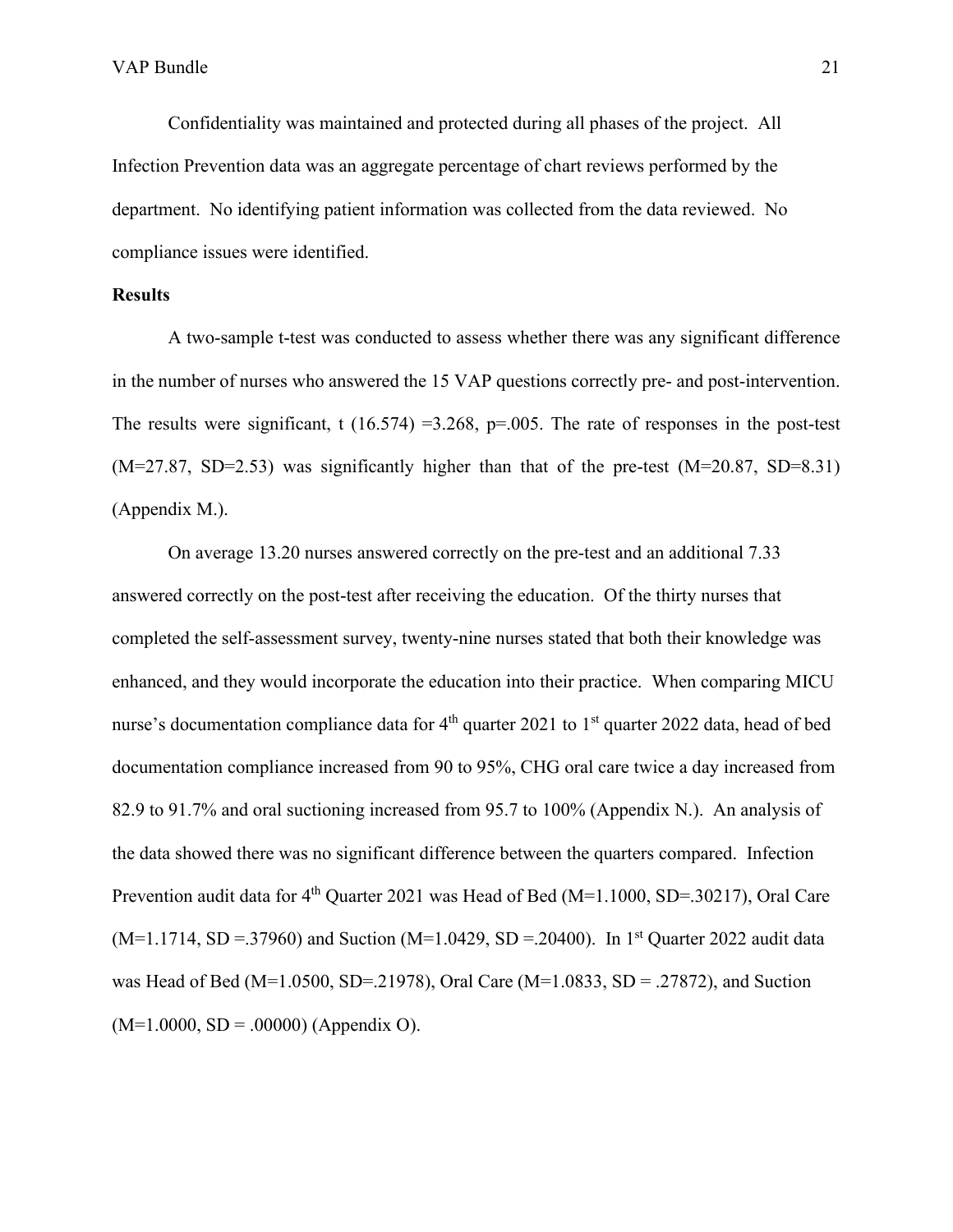### **Discussion**

The literature reviewed demonstrated that education on VAP and VCB interventions would benefit all disciplines within the healthcare organization that manage the care of mechanically ventilated patients. Continued annual education sessions on VAP and VCB interventions would allow staff to receive up-to-date evidence-based education that would allow them to continue to provide optimal quality care to their mechanically ventilated patients. Implementation of the education sessions in this quality improvement project did meet specific challenges for both the project leader and nurse participants. Due to the surge of the COVID-19 Omicron variant during the implementation process, the unit experienced staffing shortages due to staff illnesses. Additionally, the organization placed restrictions on in-person meetings, so the project leader was required to provide education sessions to smaller groups including one on one sessions with nurses. Despite the challenges faced, the project was successfully completed, and resulting data was analyzed for its effectiveness.

#### **Implications for Practice**

Mechanically ventilated patients are managed by multiple disciplines within the healthcare organization. In addition to the critical care nurses, respiratory therapists could benefit from continuous education on VAP and VCB interventions. Incorporating VAP and VCB education sessions into annual competencies can serve as refreshers for staff and ensure that staff receive the most up-to-date, evidence-based knowledge surrounding VAP and VCB.

Implementation of this quality improvement project showed that the nurses felt that their knowledge was enhanced, and they would implement the education into their practice. Both the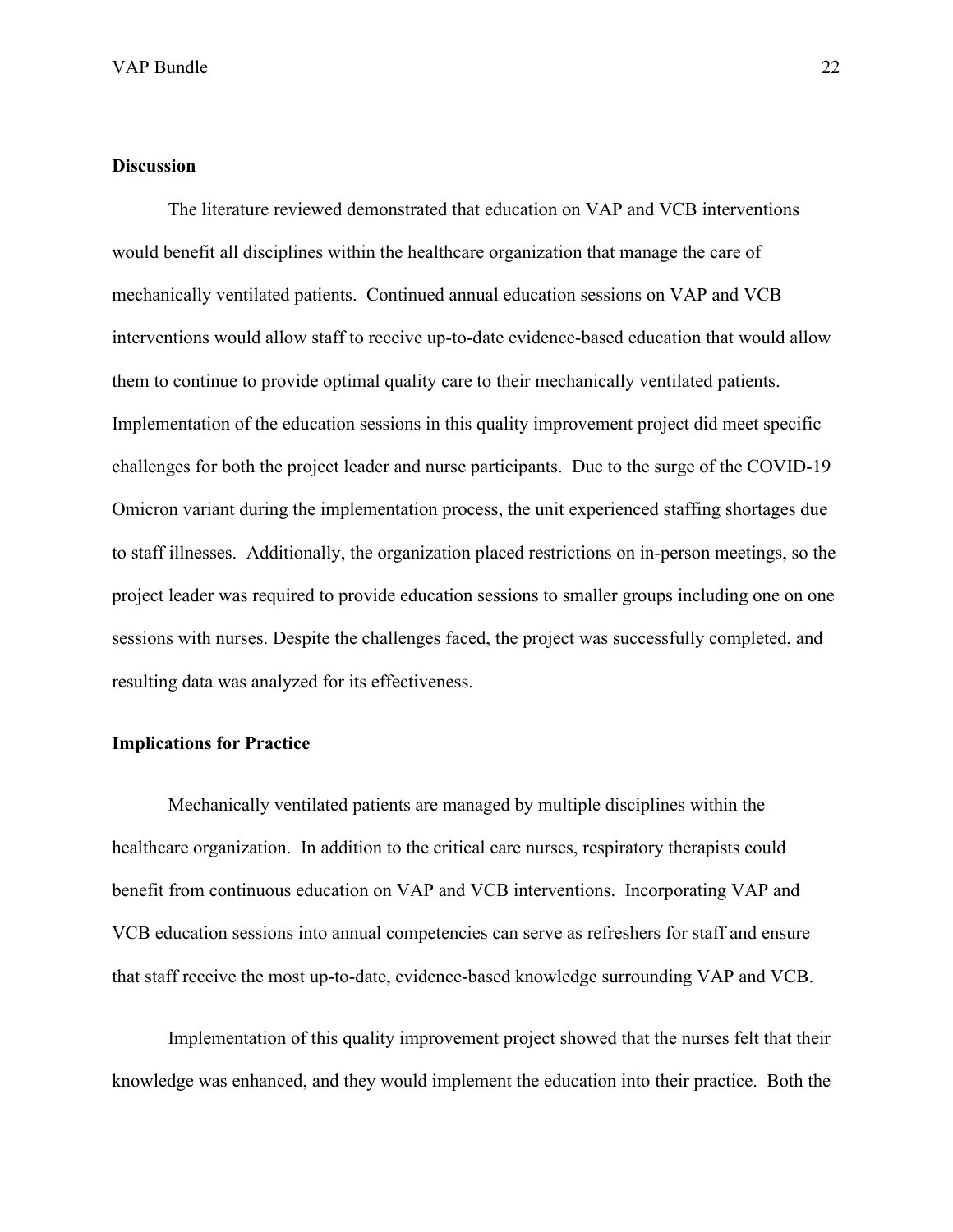self-assessment survey results and the improvement in the nurse's documentation compliance showed the staff's commitment to ensuring that their patients receive evidence-based interventions.

#### **Implications for Healthcare Policy**

Recommendations have been made by multiple governing bodies to support improving care provided to the mechanically ventilated patient. The Centers for Disease Control and Prevention (CDC), has defined VAP and provided guidelines for healthcare organizations to consider to decrease incidences of VAP. In addition, the Infection Prevention Department where this project was completed, utilizes the National Healthcare Safety Network's criteria to determine incidences of VAP within the organization. The CDC's National Healthcare Safety Network is the nation's most widely used healthcare-associated infection tracking system. NHSN provides facilities, states, regions, and the nation with data needed to identify problem areas, measure progress of prevention efforts, and ultimately eliminate healthcare-associated infections (CDC, 2021).

#### **Implications for Executive Leadership**

Executive leadership should be committed to implementing continued education to support optimal patient care. Implementation of an annual education session will ensure that staff receive current, evidence-based knowledge and that the mechanically ventilated patient receives the best care possible. In addition, if patients receive evidence-based care the expectation would be that their outcomes would be favorable. Favorable patient outcomes lead to decreased length of stay, higher patient satisfaction rates and financial reimbursement for the organization. Also, because this healthcare organization is a part of the healthcare system, implementing this VAP and VCB education program across the healthcare system would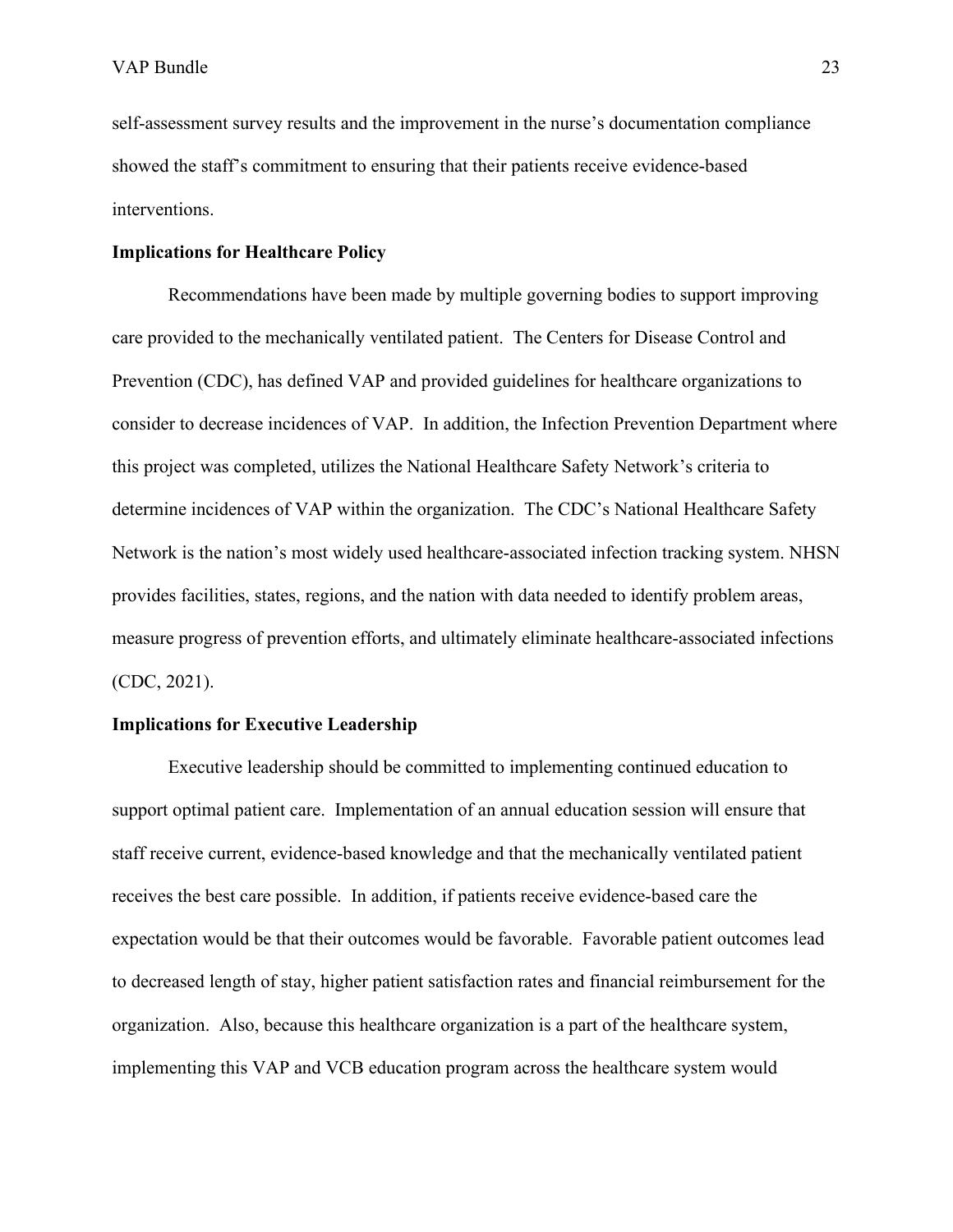streamline the care provided amongst each of the intensive care units. Executive leaders have a large stake in the organization's patient outcomes, satisfaction rates and financial stability.

#### **Implications for Quality and Safety**

Instituting an annual competency education session supports the organization's quality and safety efforts by establishing its commitment to providing quality care and promoting safe practice. This commitment reiterates to all clinical staff within the organization, that both the care the patient receives, and the clinician's practice is a priority. Within the healthcare organization, both the Infection Prevention and Performance Improvement Departments should have a laser focus on ensuring that clinicians are providing evidence-based practice to their patients.

### **Limitations**

There were several limitations throughout the course of the project. Due to changes in the nursing department's Executive Leadership team the approval process for IRB was delayed. Because the nurse leaders that left the organization were the organization's representatives for project approval, the project leader experienced a delay while an approver was set up. In addition to being the IRB liaison for the organization, one of the leaders who left the organization was the designee who served as the main Principal Investigator for most of the nursing research and mentored nurses through their projects.

Additionally, the organization requested that the project be voluntary and anonymous. The project leader had to educate the entire MICU nursing staff due to the anonymity of the participants. This request also did not allow the project leader to provide demographics of the participants. The project leader had to provide a range for the years of service of the nurses and gender. This information could not be narrowed down to the specific participants.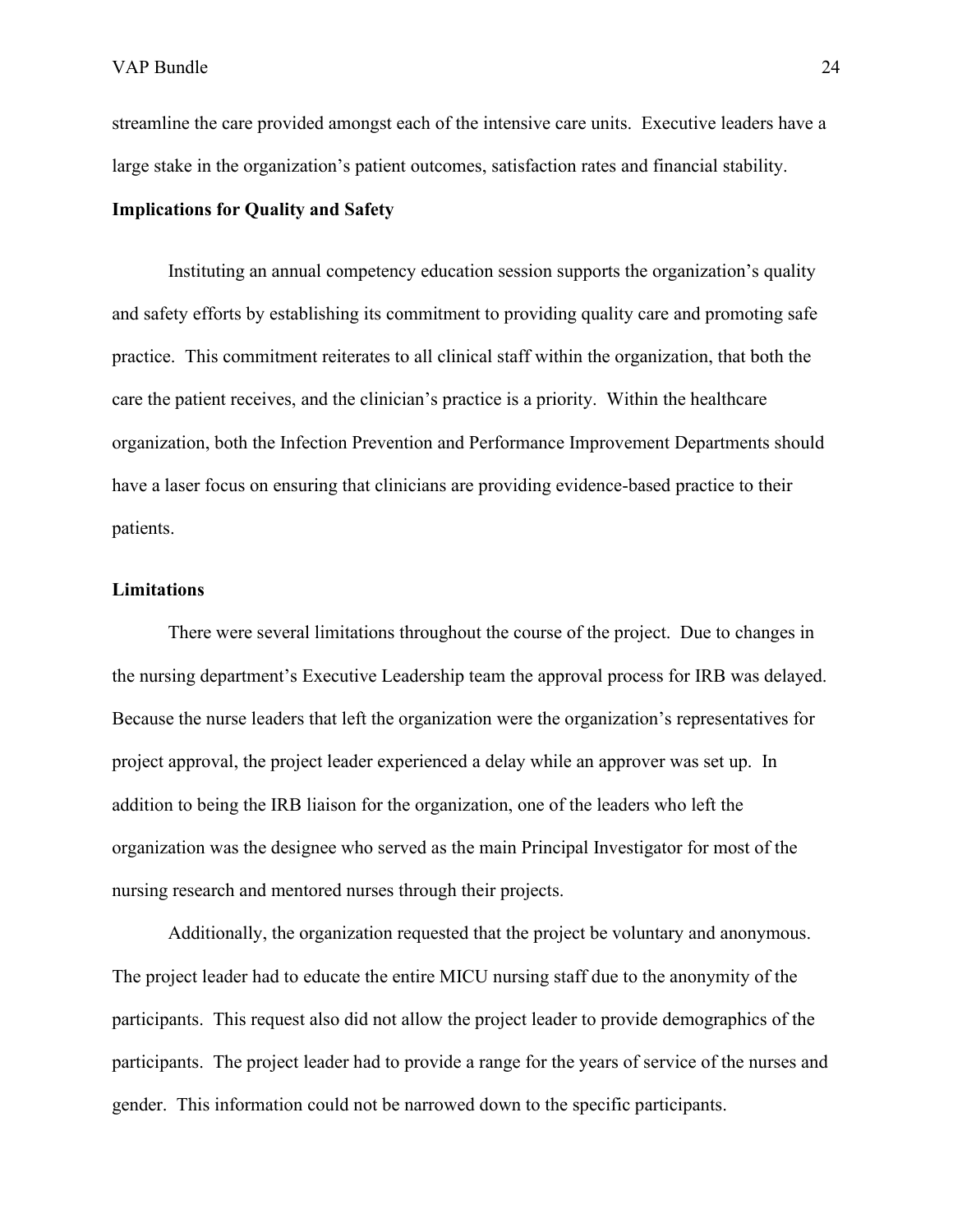#### **Areas for Future Research**

There are multiple areas of additional research to be conducted based on the completion of this project. The prevention and reduction of healthcare-associated infections is a top priority for the U.S. Department of Health and Human Services (HHS) (CDC, 2015). In addition, the healthcare organization where this project was performed has made a commitment to improving its hospital-acquired infection rates. The organization would benefit from continued research on preventing VAP and including both its nursing and respiratory departments in the studies. Additionally, as the organization transitions to a new electronic medical record system, it would be beneficial to determine if population of a VCB interventions into the nurse's worklist with a ventilator order improves documentation compliance with standardized charting. This would also minimize the number of areas charting in completed and would better allow information to populate when running reports and auditing charts.

#### **Plans for Sustainability**

Because staff already attend annual competency day, there should be minimal barriers in adding the VAP and VCB education to critical care sessions. There would be no required additional funds to add this to annual education. Since the education demonstrated improvement in quality, the continued use of the education module as well as expanded education on the topic to other departments such as Respiratory Therapy would be beneficial. In addition to continuation of Infection Prevention's auditing of patient's charts for documentation compliance, an increase in monthly observational audits should be conducted to validate completion of bundle intervention tasks.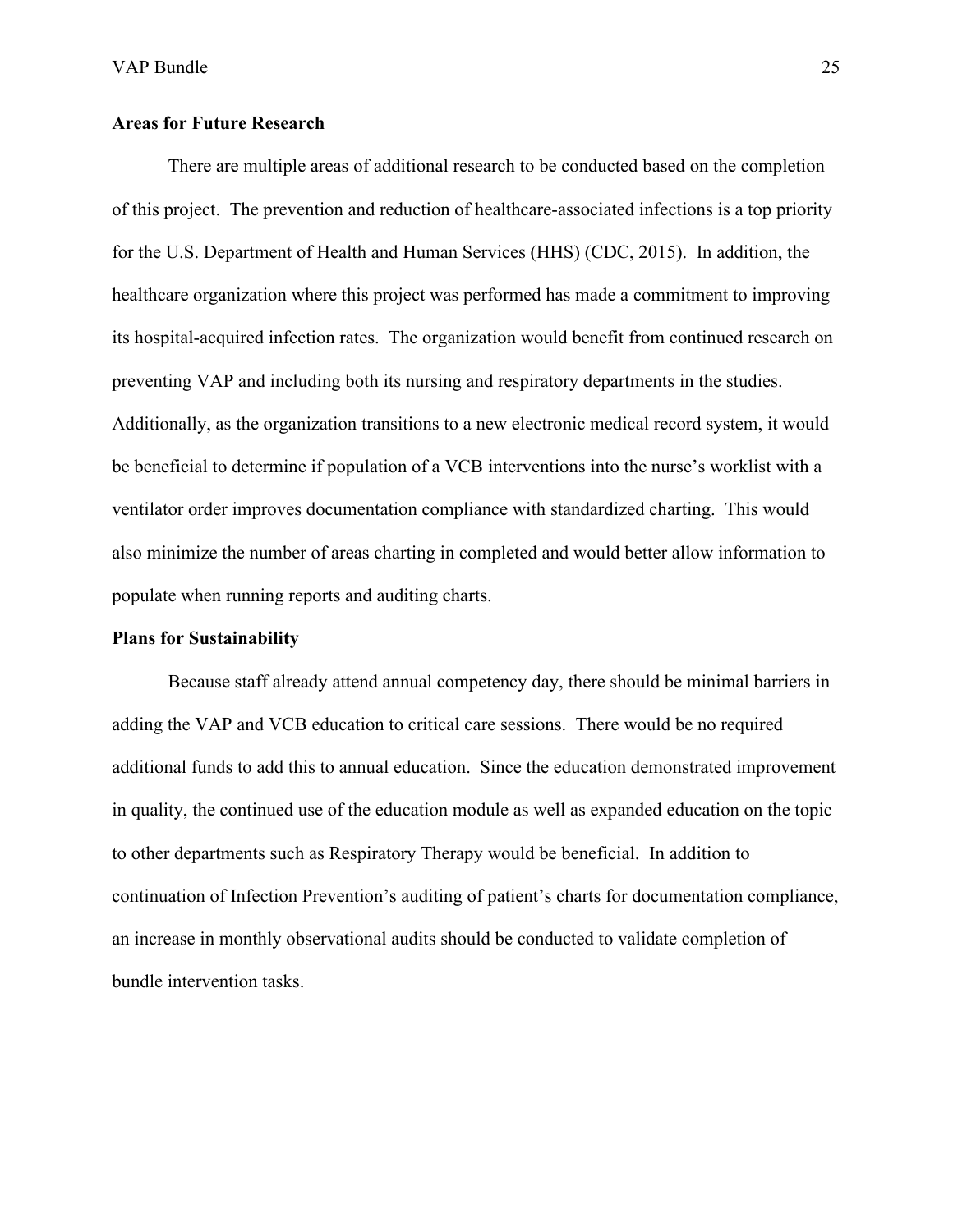#### **Conclusion**

In conclusion, there are several strategies that are implemented to address VAP and its complications, but ventilator-care bundle (VCB) carries utmost importance in this concern (Aziz, et al., 2020, p. 427). With implementation of an education program that focuses on VAP and VCB interventions, the expected goal of increasing the critical care nurse's knowledge was achieved. In addition, the goal of improving compliance of completion of VCB intervention tasks and the documentation of completion in the EMR improved as well. Labeau et al (2007) explained "The reductions in the rates of hospital-acquired infection that occurred after educational programs on strategies to prevent infection provide indirect evidence for the value of knowledge" (p. 372). Therefore, with a commitment to continuing education on VAP and VCB interventions for all disciplines managing the care of the mechanically ventilated patient, there will continue to be a decline of incidences of VAP within this healthcare organization.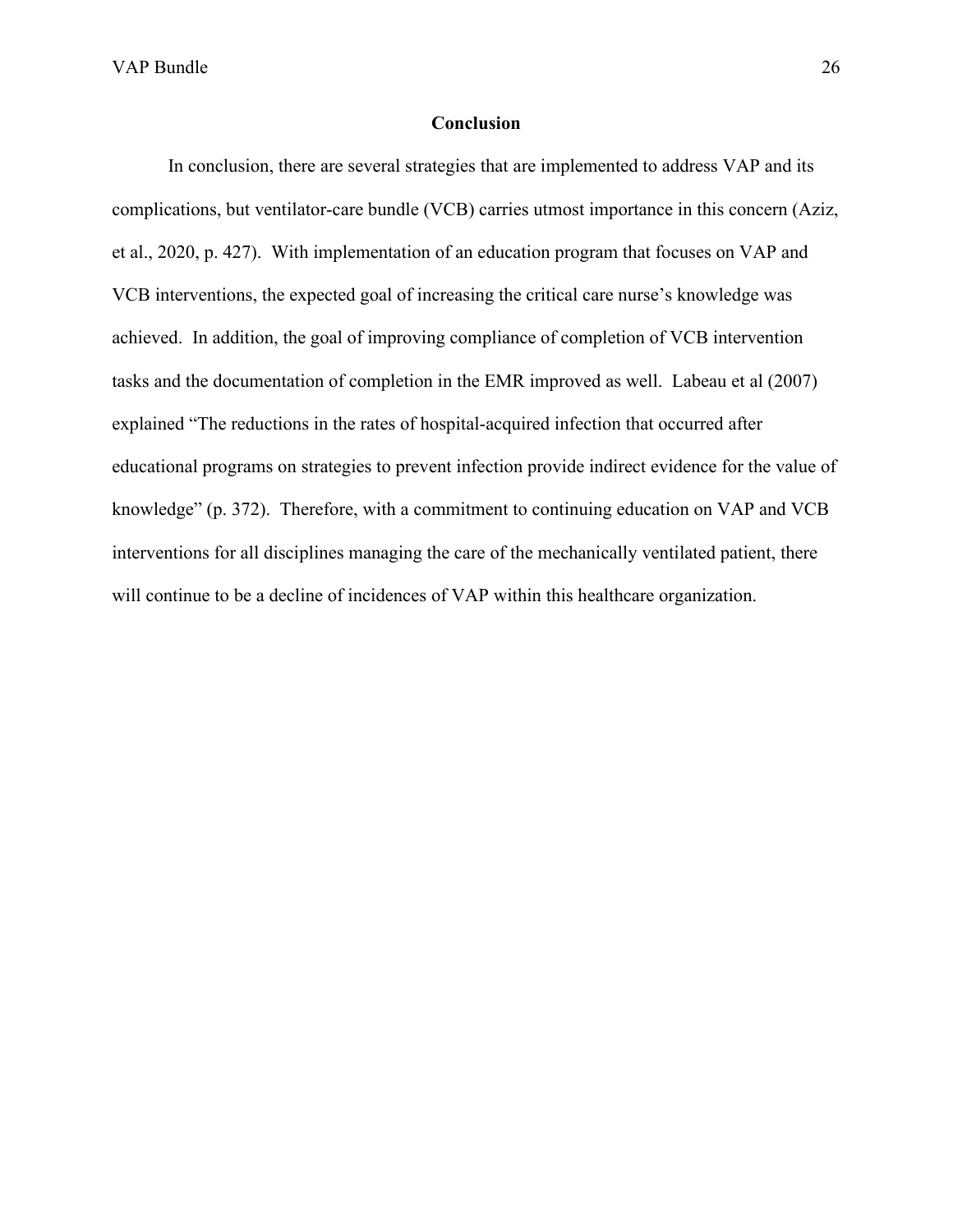#### **References**

Aloush, S., and Al-Rawaifa, O. (2020). Prevention of ventilator-associated pneumonia in intensive care units: barriers and compliance. *International Journal of Nursing Practice,*  26, 1-7. **<https://doi.org/10.1111/ijn.12838>**

Alrubaiee, G., Baharom, A., Faisal, I., Shahar, H., Daud, S., and Basaleem, H. (2021). Implementation of an educational module on nosocomial infection control measures: a randomised hospital-based trial. *BMC Nursing*, 20(33), 2-10. doi: <https://doi.org/10.1186/s12912-021-00551-0>

- Aziz, Z. Kausar, S., Zahid, S., Farooqi, S., Aziz, Z., and Ahmad, R. (2020). Knowledge and practice of ventilator care bundle for preventing ventilator associated pneumonia by ICU nurses of tertiary care hospitals of Lahore. *Anaesthesia, Pain, & Intensive Care,* 24(4), 426-434. Doi: 10.35975/apic.v24i4.1315.
- Branco, A., Lourencone, E., Monteiro, A., Fonseca, J., Blatt, C., and Aquino, R. (2020). Education to prevent ventilator-associated pneumonia in intensive care unit. *Revista Brasileira de Enfermagem,* 73(6), 1-7, doi: [10.1590/0034-7167-2019-0477](https://doi.org/10.1590/0034-7167-2019-0477)
- Centers for Disease Control and Prevention. (2019). Frequently asked questions about ventilator-associated pneumonia. *Centers for Disease Control and Prevention.*  Retrieved from: [https://www.cdc.gov/hai/vap/vap\\_faqs.html](https://www.cdc.gov/hai/vap/vap_faqs.html)
- Centers for Disease Control and Prevention. (2015). Healthcare-associated infections. *Centers for Disease Control and Prevention.* Retrieved from: [Preventing Healthcare-associated](https://www.cdc.gov/hai/prevent/prevention.html)  [Infections | HAI | CDC](https://www.cdc.gov/hai/prevent/prevention.html)[https://www.cdc.gov/hai/vap/vap\\_faqs.html](https://www.cdc.gov/hai/vap/vap_faqs.html)
- Centers for Disease Control and Prevention. (2021). National healthcare safety network (NHSN). *Centers for Disease Control and Prevention.* Retrieved from: [NHSN | CDC](https://www.cdc.gov/nhsn/index.html)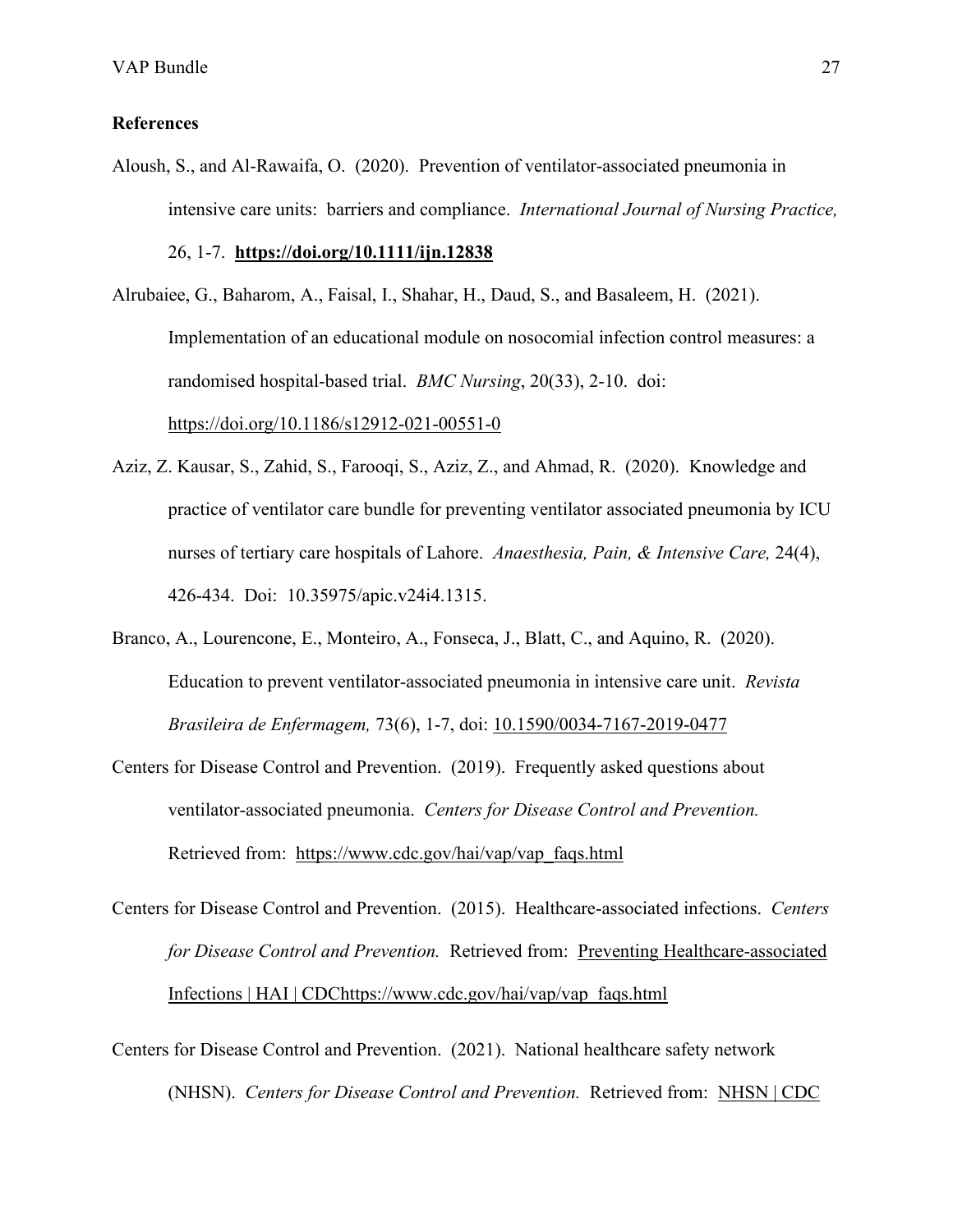- Dipanjali R., Shivananda, I., and Yashoda, S. (2020). Effectiveness of an educational intervention on knowledge and practice of staff nurses on prevention of ventilatorassociated pneumonia among neonates in neonatal intensive care unit. International Journal of Caring Sciences, 13(2), 1421-1430. Retrieved from: [Effectiveness of an](https://www-proquest-com.proxygw.wrlc.org/docview/2462488379/fulltextPDF/44132B6BA21A49BEPQ/1?accountid=11243)  [Educational Intervention on Knowledge and Practice of Staff Nurses on Prevention of](https://www-proquest-com.proxygw.wrlc.org/docview/2462488379/fulltextPDF/44132B6BA21A49BEPQ/1?accountid=11243)  [Ventilator Associated Pneumonia among Neonates in Neonatal Intensive Care Unit -](https://www-proquest-com.proxygw.wrlc.org/docview/2462488379/fulltextPDF/44132B6BA21A49BEPQ/1?accountid=11243)  [ProQuest \(wrlc.org\)](https://www-proquest-com.proxygw.wrlc.org/docview/2462488379/fulltextPDF/44132B6BA21A49BEPQ/1?accountid=11243)
- Duszynska, W., Rosenthal, V., Szczesny, A., Zajaczkowska, K., Fulek, M., and Tomaszewski, J. (2020). Device associated-healthcare associated infections monitoring, prevention and cost assessment at intensive care unit of university hospital in poland (2015-2017). *BMC Infectious Disease* 20(1), 1-10, doi: 10.1186/s12879-020-05482-w
- Gupta, P., Thomas, M., Patel, A., George, R., Matthews, L., Alex, Seenu. Siji, J., Simbulan, C., Garcia, M., Balushi, S, and El Hassan, M. (2020). Bundle approach used to achieve zero central line-associated bloodstream infections in an adult coronary intensive care unit. *BMJ Open Quality,* 10(1), doi: 10.1136/bmjoq-2020-001200.
- Institute for Healthcare Improvement. (2021). How to improve? *Institute for Healthcare Improvement*. Retrieved from: [How to Improve | IHI - Institute for Healthcare](http://www.ihi.org/resources/Pages/HowtoImprove/default.aspx#:%7E:text=IHI%20uses%20the%20Model%20for%20Improvement%20as%20the,already%20be%20using%2C%20but%20rather%20to%20accelerate%20improvement.)  [Improvement](http://www.ihi.org/resources/Pages/HowtoImprove/default.aspx#:%7E:text=IHI%20uses%20the%20Model%20for%20Improvement%20as%20the,already%20be%20using%2C%20but%20rather%20to%20accelerate%20improvement.)
- Institute for Healthcare Improvement. (2021). Plan-do-study-act (pdsa) worksheet. *Institute for Healthcare Improvement.* Retrieved from: [Plan-Do-Study-Act \(PDSA\) Worksheet | IHI](http://www.ihi.org/resources/Pages/Tools/PlanDoStudyActWorksheet.aspx)  [- Institute for Healthcare Improvement](http://www.ihi.org/resources/Pages/Tools/PlanDoStudyActWorksheet.aspx)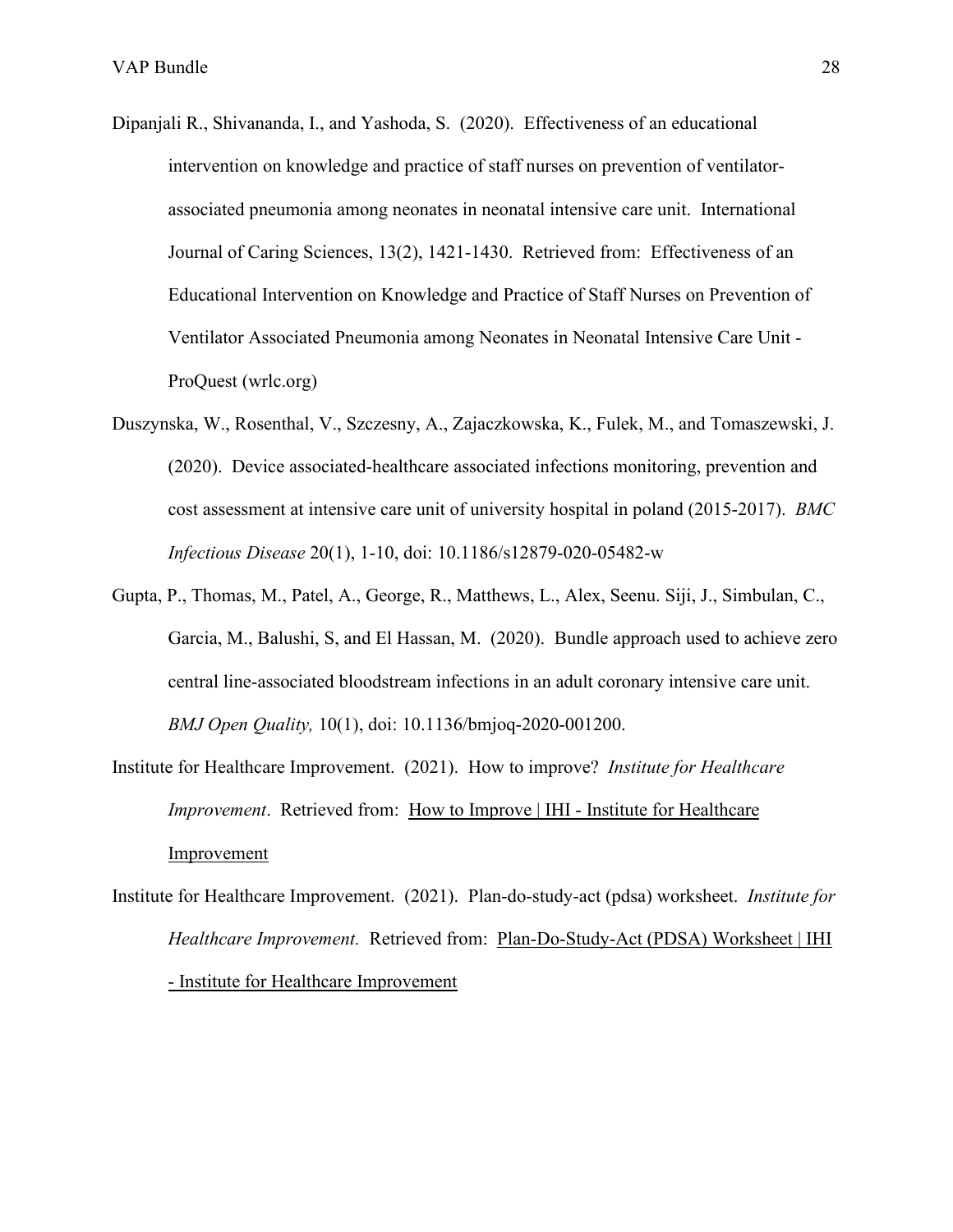- Institute for Healthcare Improvement. (2017). Quality improvement essentials toolkit: pdsa worksheet. *Institute for Healthcare Improvement,* 1-6. Retrieved from: [Quality](http://www.ihi.org/resources/Pages/Tools/Quality-Improvement-Essentials-Toolkit.aspx?utm_campaign=QI-Toolkit-Promotion&utm_medium=Whiteboard-Video&utm_source=ihi)  [Improvement Essentials Toolkit | IHI - Institute for Healthcare Improvement](http://www.ihi.org/resources/Pages/Tools/Quality-Improvement-Essentials-Toolkit.aspx?utm_campaign=QI-Toolkit-Promotion&utm_medium=Whiteboard-Video&utm_source=ihi)
- Jansson, M., Ala-Kokko, T., Syrjala, H. and Kyngas, H. (2014). Development and psychometric testing of ventilator bundle questionnaire and observation schedule. *American Journal of Infection Control,* 42, 381-384.

Doi:https://doi.org/10.1016/j.ajic.2013.11.007

- Kalanuria, A., Zai, W., and Mirski, M. (2014). Ventilator-associated pneumonia in the icu. *Critical Care,* 18(208), 1-8. Retrieved from: [Ventilator-associated pneumonia in the](http://web.b.ebscohost.com.proxygw.wrlc.org/ehost/pdfviewer/pdfviewer?vid=3&sid=1a3b9584-ac44-446e-a686-a7224c55feb7%40sessionmgr103)  [ICU.: EBSCOhost \(wrlc.org\)](http://web.b.ebscohost.com.proxygw.wrlc.org/ehost/pdfviewer/pdfviewer?vid=3&sid=1a3b9584-ac44-446e-a686-a7224c55feb7%40sessionmgr103)
- Labeau. S., Vandijck, D.M., Claes, B., Van Aken, P., and Blot, S.I. (2007). Critical care nurses' knowledge of evidence-based guidelines for preventing ventilator-associated pneumonia: an evaluation questionnaire. *American Journal of Critical Care,* 16(4), 371-377. <https://doi.org/10.4037/ajcc2007.16.4.371>
- Lim, K., K., S., Ko, W., Sheng, W., Chang, Y., Hong, M., Sun, C., Chen, Y., and Chang, S. (2015). Efficacy of ventilator-associated pneumonia care bundle for prevention of ventilator-associated pneumonia in the surgical intensive care units of a medical center. *Journal of Microbiology, Immunology and Infection,* 48(3), 316-321. http://dx.doi.org/10.1016/j.jmii.2013.09.007
- National Healthcare Safety Network. (2021). Pneumonia (Ventilator-associated [vap] and nonventilator-associated pneumonia [pneu] event. *Center for Disease Control and Prevention,* 6-1-6-19. Retrieved from: [Pneumonia \(cdc.gov\)](https://www.cdc.gov/nhsn/pdfs/pscmanual/6pscvapcurrent.pdf)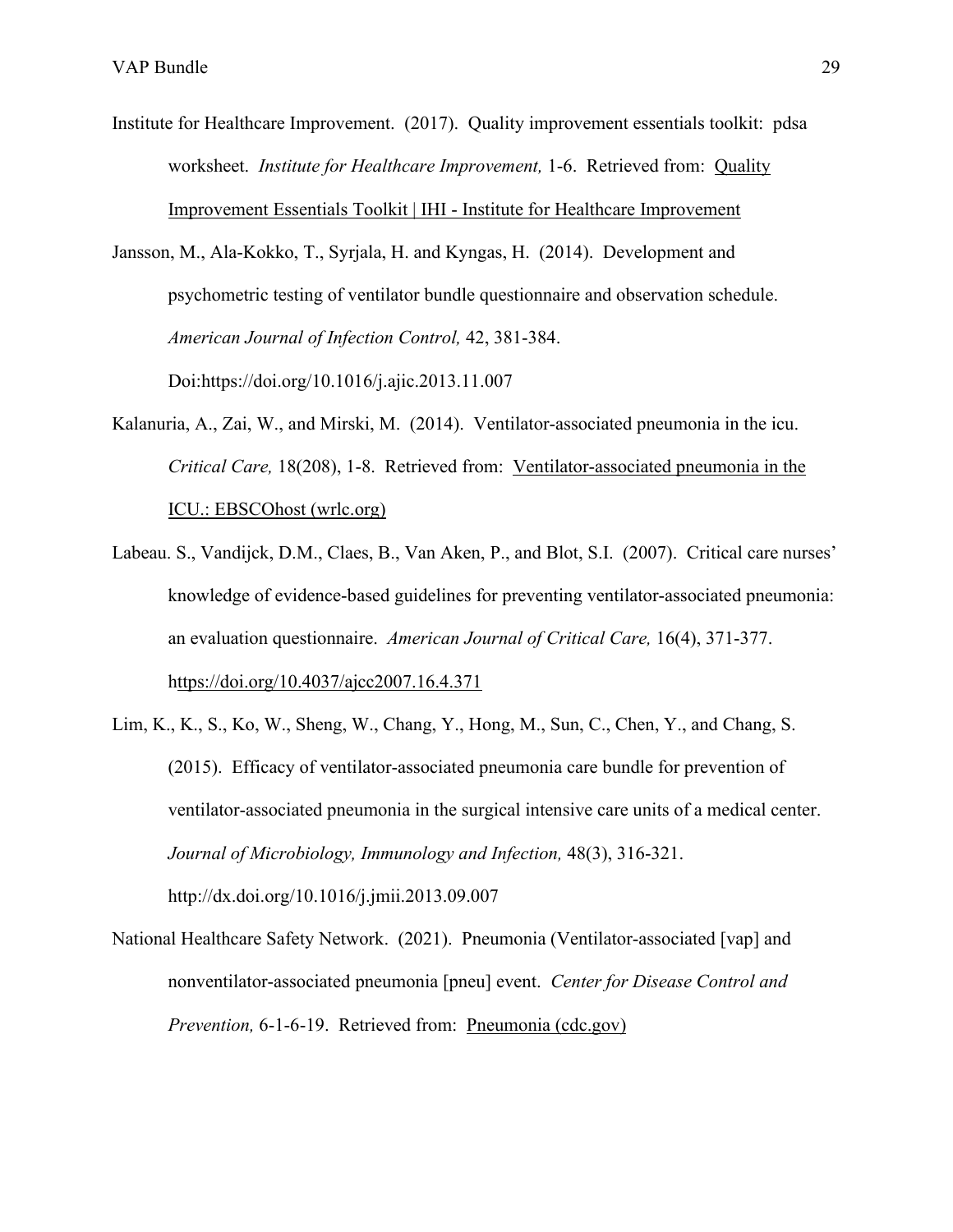- National Healthcare Safety Network. (2021). Ventilator-associated events. *Center for Disease Control and Prevention.* Retrieved from: [Ventilator-associated Event \(VAE\) \(cdc.gov\)](https://www.cdc.gov/nhsn/pdfs/pscmanual/10-vae_final.pdf)
- Oliviera, J., Zagalo, C., and Cavaco-Silva, P. (2014). Prevention of ventilator-associated pneumonia. *Portuguese Journal of Pulmonology,* 20(3), 152-161.

<https://doi.org/10.1016/j.rppneu.2014.01.002>

- Santos Wolmer de Melo, L., Monteiro de Abreu, M., de Oliveira Santos, B., Washington Casimiro Carreteiro, M., Moura de Souza, M., Andrade Lins de Albuquerque, M., Lacerda Vida, C. and Ramos-Lacerda, H. (2021). Partnership among hospitals to reduce healthcare associated infections: a quasi-experimental study in brazilian ICUs. *BMC Infectious Diseases,* 21(212), 1-9. DOI[:10.1186/s12879-021-05896-0](https://bmcinfectdis.biomedcentral.com/articles/10.1186/s12879-021-05896-0)
- Speck, K., Rawat, N., Weiner, N., Tuiuba, H., Farley, D., and Berenholtz, S. (2016). A systematic approach for developing a ventilator-associated pneumonia prevention bundle. *American Journal of Infection Control,* 44(6), 652-656. doi:10.1016/j.ajic.2015.12.020.
- Wolfensberger, A., Clack, L., von Felten, S., Kusejko, K., Hesse, M., Jakob, W., Saleschus, D., Meier, MT, Kouyos, R., Held, L., and Sax, H. (2020). Implementation and evaluation of a care bundle for prevention of non-ventilator-associated hospital-acquired pneumonia (nvHAP) – a mixed-methods study protocol for a hybrid type 2 effectivenessimplementation trial. *BMC Infectious Diseases,* 20(603), 1-11. doi: [10.1186/s12879-](https://dx.doi.org/10.1186%2Fs12879-020-05271-5) [020-05271-5](https://dx.doi.org/10.1186%2Fs12879-020-05271-5)
- Zampieri, F., Elias de Oliveira, N., Nassar, A., Leonardo de Oliveira Manoel, A., Grion, C., Lacerda, F., Maia, I., Thompson, M., Giancursi, T., de Aquino Martins, P., Lisboa, T., Abait, T., Damiani, L., Machado, F., and Cavalcanti, A. (2020). Bundle of Coated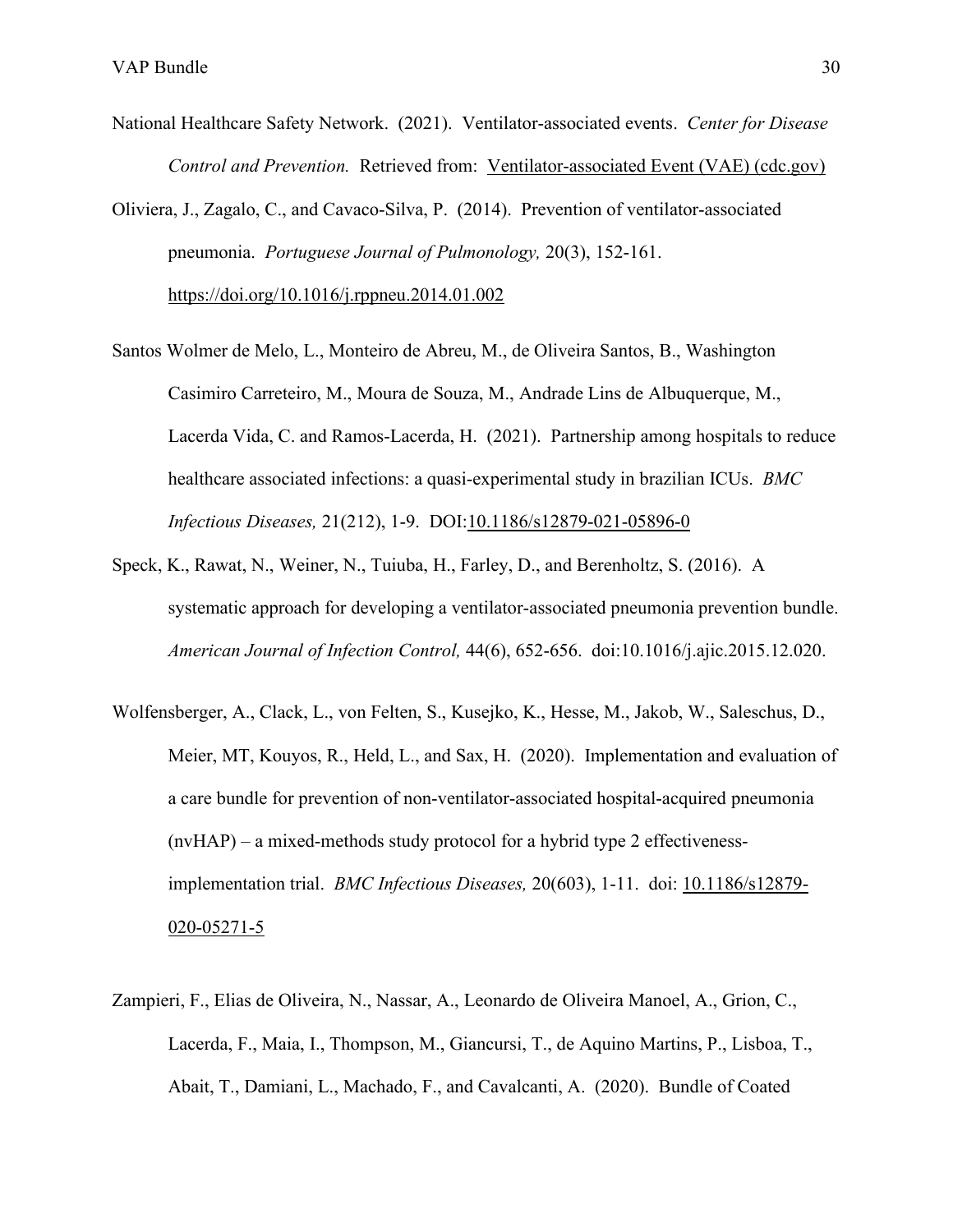Devices to Reduce Nosocomial Infections in the Intensive Care Unit CRITIC Pilot Randomized Controlled Trial. *Annals of the American Thoracic Society,* 17(10), 1257- 1263,<https://doi.org/10.1513/AnnalsATS.202003-206OC>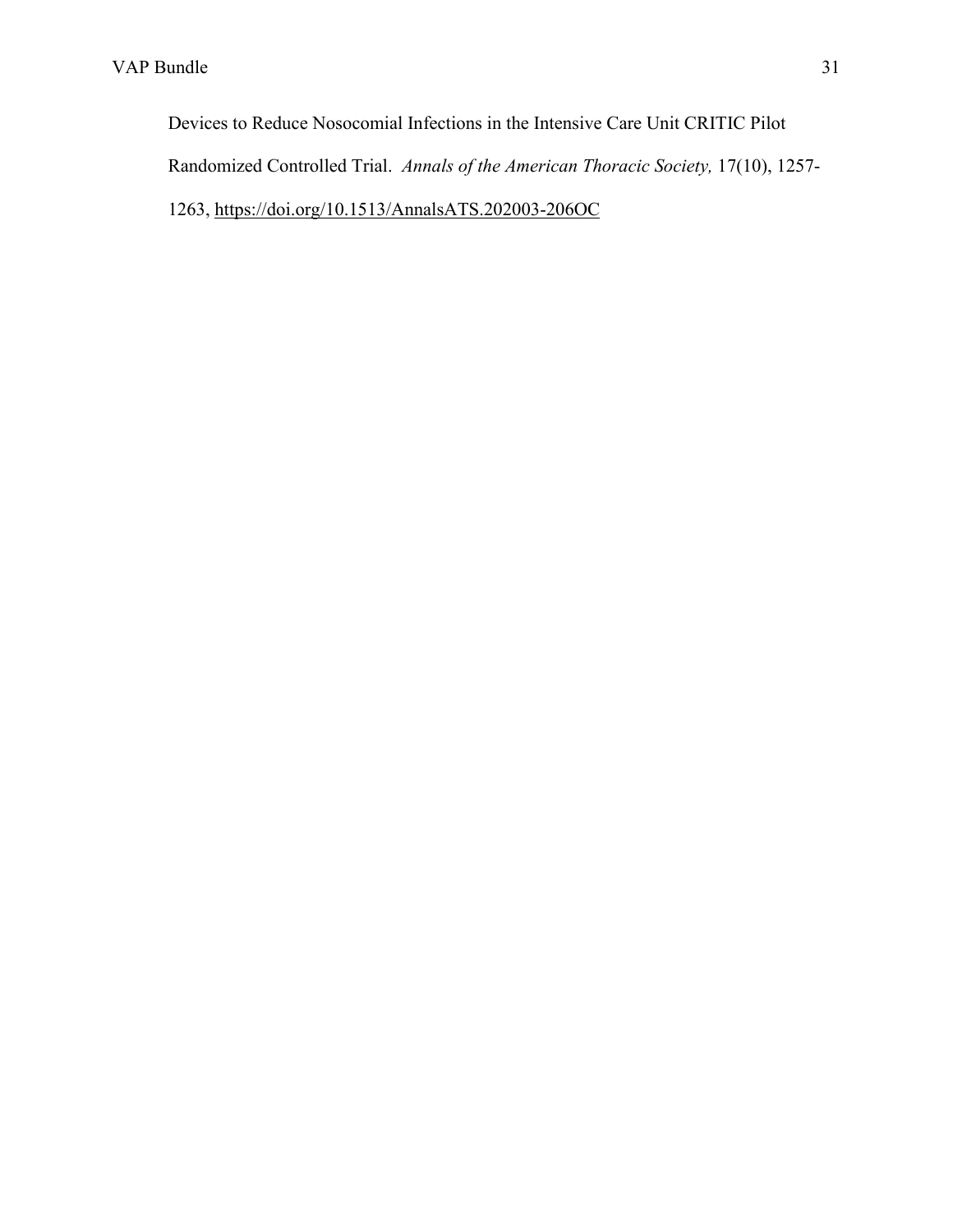# **Appendix A - SWOT Analysis**

| (Problem)                                                                                                                                                                                                                                                                                                                                                                                                    | (SWOT Analysis to identify a specific problem, list it here)                                                                                                                                                                                                                                                                                                                                                                                                                                                                                                                                                                                                                                                                                                                                                                                                                                                                                                                                                                                                                                                                     |
|--------------------------------------------------------------------------------------------------------------------------------------------------------------------------------------------------------------------------------------------------------------------------------------------------------------------------------------------------------------------------------------------------------------|----------------------------------------------------------------------------------------------------------------------------------------------------------------------------------------------------------------------------------------------------------------------------------------------------------------------------------------------------------------------------------------------------------------------------------------------------------------------------------------------------------------------------------------------------------------------------------------------------------------------------------------------------------------------------------------------------------------------------------------------------------------------------------------------------------------------------------------------------------------------------------------------------------------------------------------------------------------------------------------------------------------------------------------------------------------------------------------------------------------------------------|
| <b>Strengths:</b><br>Describe your organizational setting.<br>What is your organization's greatest strength?<br>Do you consider your organization leadership team<br>strong? Why?<br>What does your organization offer to its employees that<br>$\bullet$<br>make it worthwhile to belong to your organization?<br>What's in it for them?<br>Are your colleagues active and engaged?<br>Additional strengths | The healthcare organization is a Level I trauma, 600-bed acute hospital in<br>the Northeast Region of the United States.<br>The hospital is a Level I trauma center, whose Centers of Excellence<br>include cardiovascular care, cancer care, stroke care, neuroscience,<br>orthopedics and women's and children's care. The hospital is a teaching<br>hospital that has a collaborative relationship with a highly regarded<br>university.<br>The organization has a strong leadership team that are committed team<br>that holds a wealth of experience and knowledge of the healthcare field.<br>The organization offers professional development opportunities to<br>$\bullet$<br>everyone in the organization. Specific to the nursing department, the<br>organization offers the clinical ladder program, mentoring program,<br>tuition reimbursement and a competitive salary package.<br>My colleagues are active and engaged despite going through various<br>changes in their executive leadership team. They are committed to<br>changes in practice that will help the department meet its nursing quality<br>goals. |
| <b>Weaknesses:</b><br>What is your organization's biggest weakness?<br>What can be improved?<br>What necessary expertise / manpower do you currently<br>lack?                                                                                                                                                                                                                                                | The organization is struggling with meeting their goals in nursing quality<br>indicators. In all indicators, CLABSI, CAUTI, VTE, VAE, pressure<br>injury, and patient falls the organization rated among the lowest of the 13<br>hospitals in the system. Because the organization has had multiple Chief                                                                                                                                                                                                                                                                                                                                                                                                                                                                                                                                                                                                                                                                                                                                                                                                                        |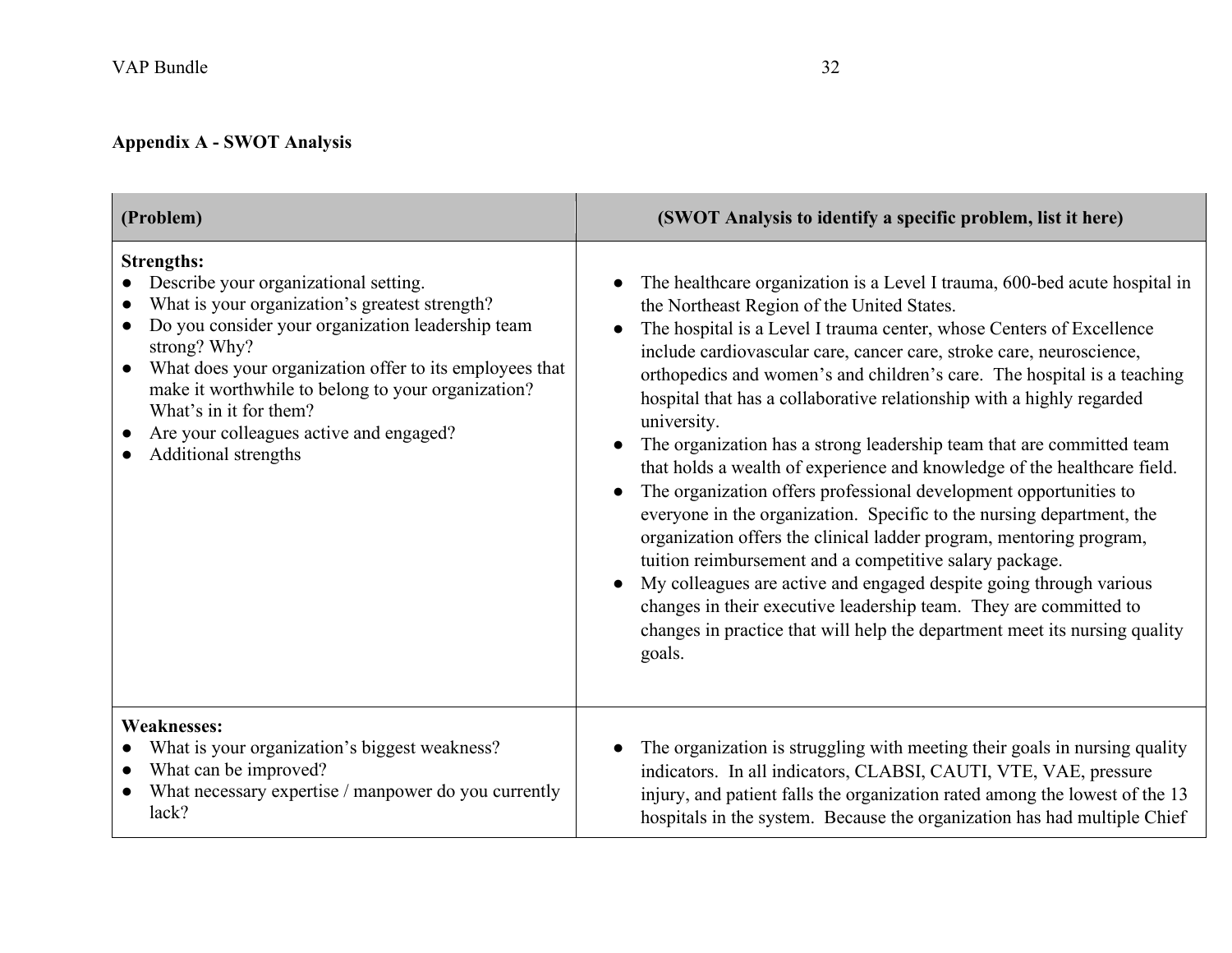| Does your organization have adequate resources for<br>this project?<br>Additional weaknesses                                                                                                                                                                  | Nursing Officers in the past few years, it has been difficult to develop a<br>change in practice and see the change through to implementation. With<br>the multiple changes in leadership and appointments of interim<br>leadership, views and priorities stalled the practice change.<br>To improve practice, there should be a review of the quality improvement<br>structure and processes currently in place.<br>To help with quality improvement, there will be a need for an<br>interdisciplinary approach. Various members of both the clinical and<br>non-clinical teams such as nursing, physicians, advance practice<br>providers, respiratory, research assistants, case management and other<br>areas depending upon quality indicator.<br>The organization does have adequate human and monetary resources for<br>this project.                                                                                                                                                                                                                                                      |
|---------------------------------------------------------------------------------------------------------------------------------------------------------------------------------------------------------------------------------------------------------------|---------------------------------------------------------------------------------------------------------------------------------------------------------------------------------------------------------------------------------------------------------------------------------------------------------------------------------------------------------------------------------------------------------------------------------------------------------------------------------------------------------------------------------------------------------------------------------------------------------------------------------------------------------------------------------------------------------------------------------------------------------------------------------------------------------------------------------------------------------------------------------------------------------------------------------------------------------------------------------------------------------------------------------------------------------------------------------------------------|
| <b>Opportunities:</b><br>What is your organization's greatest opportunity?<br>What environmental trends might impact your<br>organization?<br>What external changes or factors present interesting<br>$\bullet$<br>opportunities?<br>Additional opportunities | Creation of task forces to review each quality indicator, the team will<br>review policy and procedure and develop an improvement program. The<br>team should also be tasked with monitoring device utilization such as the<br>number of indwelling catheters placed and their indications or utilization<br>of protective resources such as bed and chair alarms to prevent falls.<br>The organization should incorporate staff nurses in the change process to<br>improve staff inclusion and buy-in.<br>External factors such as the population present interesting opportunities.<br>The organization serves as a community hospital to many patients that<br>experience homelessness, substance abuse, obesity and many other factors<br>affecting health. Many of these patients are considered highly susceptible<br>to experiencing many of these negative events.<br>Patient experience is also a huge area of opportunity, in December 2020,<br>the organization's year-to-date rate my hospital percentage was 63.7%<br>which ranked within the 33% percentile amongst the peer groups |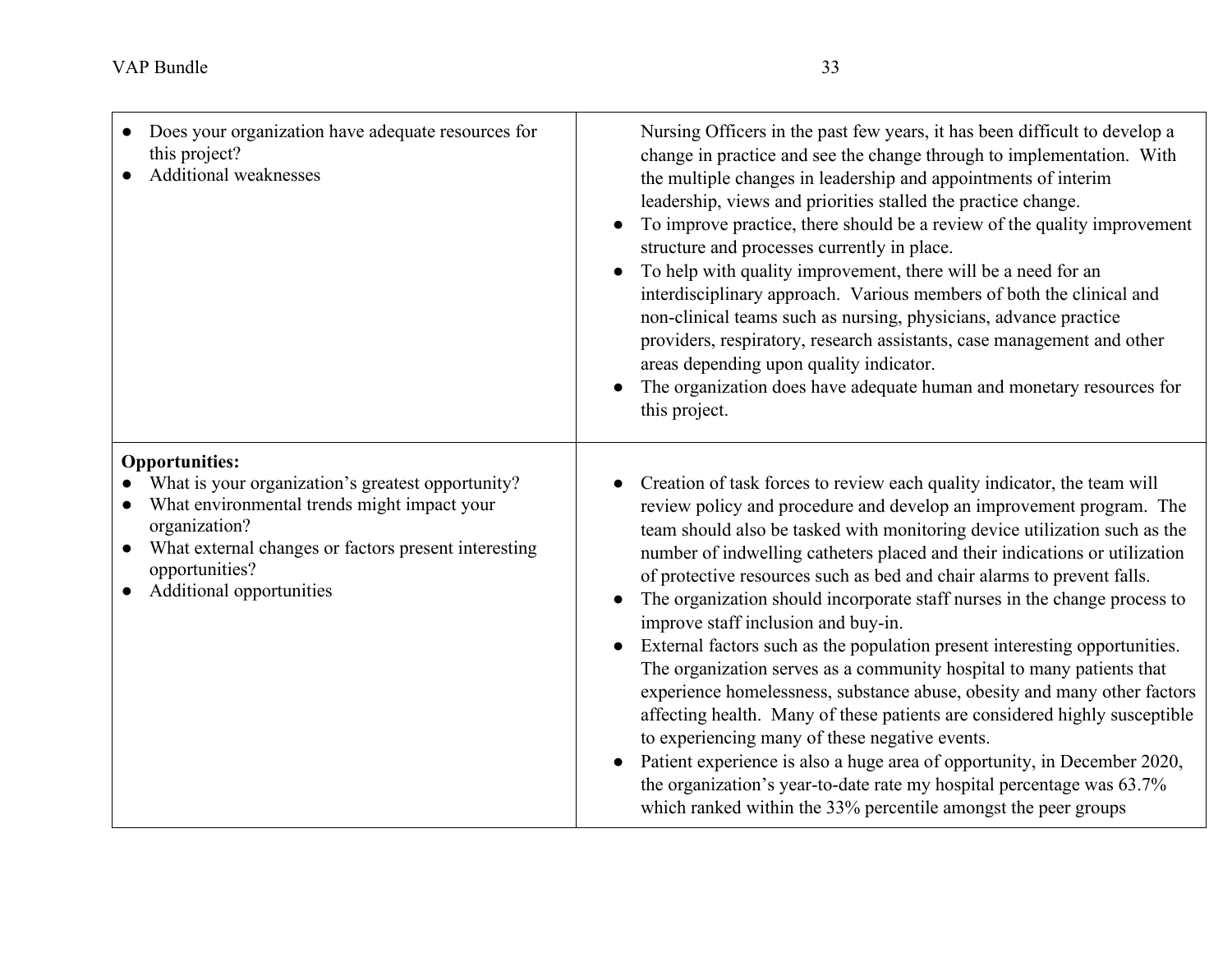|                                                                                                                                                                                                                                                                                                   | surveyed. The patient survey's domains are communication with nurses,<br>responsiveness of staff, communication with doctors, cleanliness,<br>quietness, communication about medications and discharge instructions.<br>The organization has also made this an area of attention coming into<br>2021.<br>Employee engagement and staff wellness are additional areas that the<br>organization has opportunity to improve in specifically post-pandemic.<br>Staff have expressed difficulty dealing with what they experienced while<br>caring for patients during the Covid-19 pandemic. Although self-care<br>forums and employee assistance programs were offered, staff felt that the<br>remote options were not personal and not helpful.                                                                                                                                                                                                                                                                                                                                                |
|---------------------------------------------------------------------------------------------------------------------------------------------------------------------------------------------------------------------------------------------------------------------------------------------------|----------------------------------------------------------------------------------------------------------------------------------------------------------------------------------------------------------------------------------------------------------------------------------------------------------------------------------------------------------------------------------------------------------------------------------------------------------------------------------------------------------------------------------------------------------------------------------------------------------------------------------------------------------------------------------------------------------------------------------------------------------------------------------------------------------------------------------------------------------------------------------------------------------------------------------------------------------------------------------------------------------------------------------------------------------------------------------------------|
| Threats:<br>What is your organization's biggest threat?<br>What obstacles do you face?<br>What are other organizations doing that yours is not?<br>What challenges can be turned into opportunities?<br>Are external economic forces affecting your<br>organization?<br><b>Additional threats</b> | One of the organization's biggest threats is neighboring institutions<br>that offer the same services and rate better on patient experience<br>surveys and patient outcomes.<br>Physician and staff buy-in to changes in practice. Without support of<br>$\bullet$<br>our primary team and nurses to accept the change practices and utilize<br>them, the recommended processes will not be successful and not<br>allow the organization to improve and reach its goals.<br>Other organizations have implemented best practices and created<br>strategies surrounding auditing compliance.<br>The organization can partner with one of the higher performing<br>hospitals in the system to determine what works for them in these<br>areas that make them successful. Perform a PDSA on one of the<br>lower performing relative units to pilot a change in practice.<br>With loss of experienced nurses, the organization loses the expertise<br>of the nurse. Specifically, in the critical care areas, onboarding of a<br>new experienced ICU nurse can take anywhere from 6-8 weeks and a |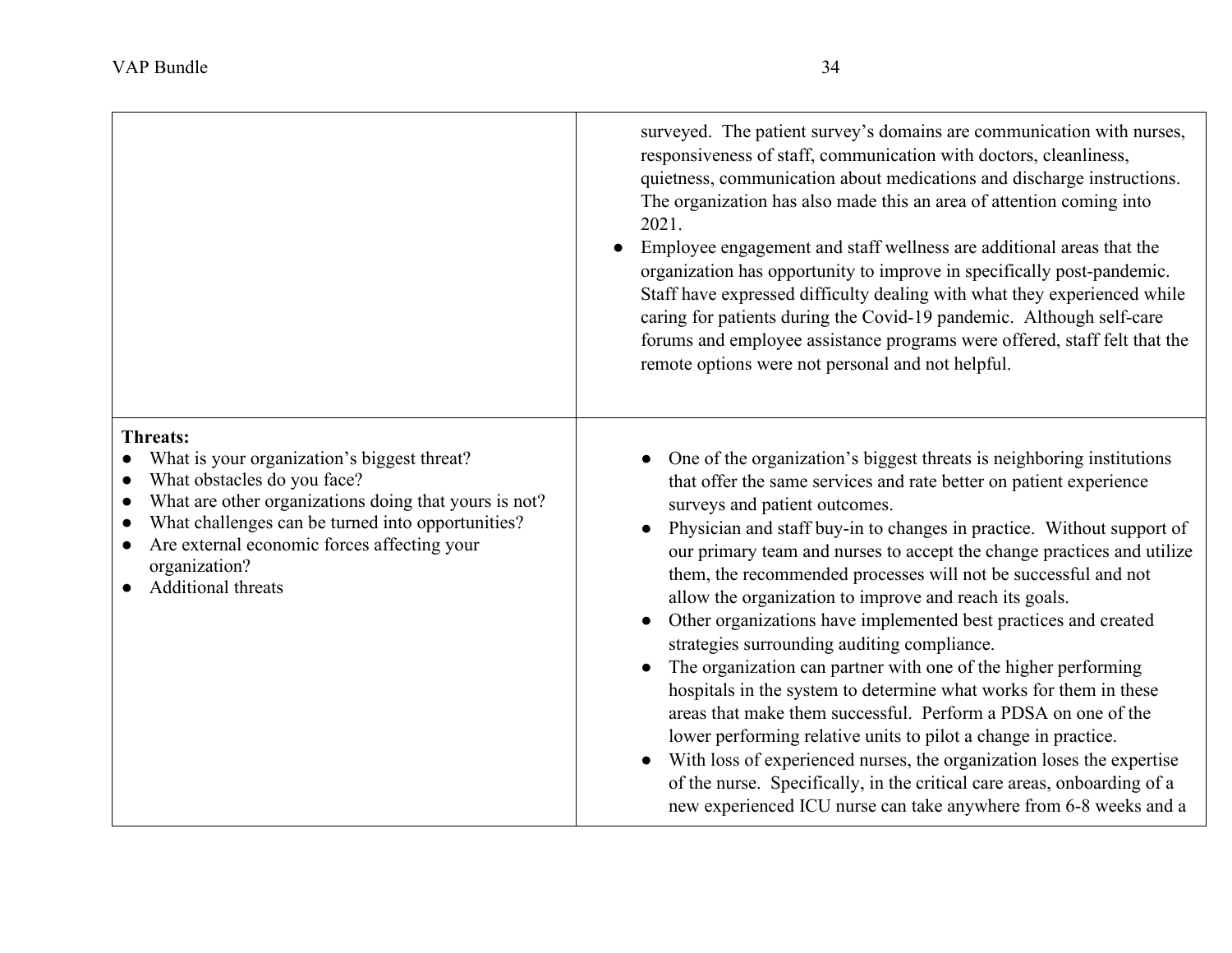|                                                                           | new inexperienced ICU can take up to 12 weeks. It is imperative to<br>focus on retention of experienced nurses as well.                                                                                                                                                                                                                                                                                                                                                                                                                                                                                                                                                                                                                                                                                                                                                                                                                                                                                                                                                                                                                           |
|---------------------------------------------------------------------------|---------------------------------------------------------------------------------------------------------------------------------------------------------------------------------------------------------------------------------------------------------------------------------------------------------------------------------------------------------------------------------------------------------------------------------------------------------------------------------------------------------------------------------------------------------------------------------------------------------------------------------------------------------------------------------------------------------------------------------------------------------------------------------------------------------------------------------------------------------------------------------------------------------------------------------------------------------------------------------------------------------------------------------------------------------------------------------------------------------------------------------------------------|
| What needs to happen to ensure your organization's<br>health and success? | Improved interdisciplinary collaboration such as interdisciplinary rounds<br>where all team members attend and discuss need for lines and safety<br>concerns. Currently, some units have two sets of rounds, one with<br>nursing leadership, primary nurse and case management. And then<br>rounds with the nurse leader, case management and the provider which<br>does not allow all parties to collaboratively discuss the patient<br>Improved quality improvement processes which includes the nursing,<br>quality, infection prevention and hospital PI teams working together to<br>improve quality measures and not working fragmented<br>Investment in self-care and wellness for staff and leadership such as in-<br>person counselling sessions, staff felt that remote sessions seemed<br>impersonal and not genuine<br>Improved executive leadership support of new processes, new leadership<br>assessing where the team left off in quality improvement and evaluating if<br>it is appropriate to pick up where they left off versus changing the entire<br>process giving the team the impression they need to start from scratch. |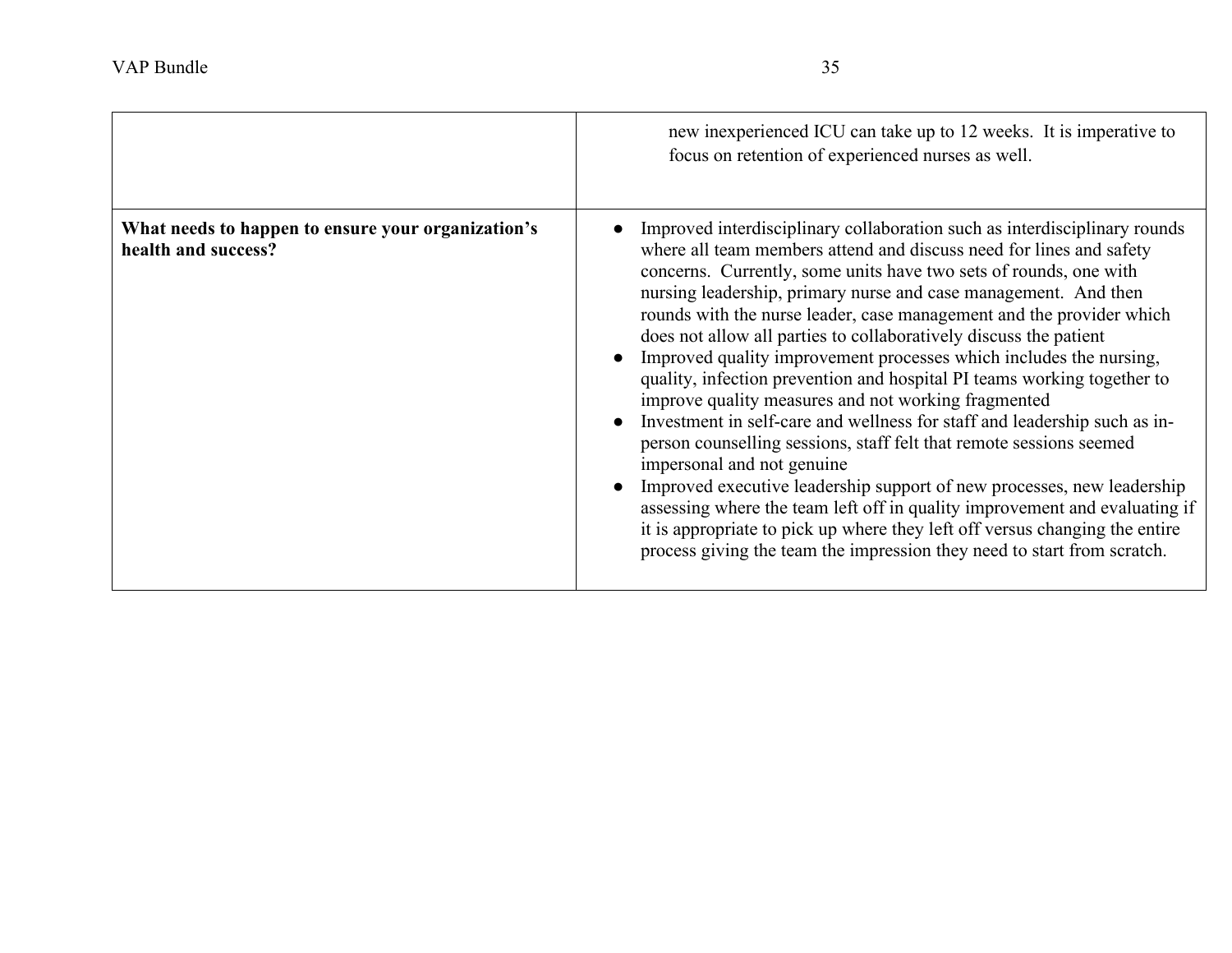# **SWOT Analysis**

|                                                                                   | <b>Helpful</b><br>To achieving the objective                                                                                                                                                                                   | <b>Harmful</b><br>To achieving the objective                                                                                                                                                                                                                                         |
|-----------------------------------------------------------------------------------|--------------------------------------------------------------------------------------------------------------------------------------------------------------------------------------------------------------------------------|--------------------------------------------------------------------------------------------------------------------------------------------------------------------------------------------------------------------------------------------------------------------------------------|
| <b>Internal</b><br>Origin<br>{Attribu<br>tes of<br>the<br>organiza<br>$\{tion\}$  | <b>Strengths</b><br><b>Physical Environment</b><br>$\bullet$<br><b>Clinical Expertise</b><br>$\bullet$<br><b>Collaborative Organizational Relationships</b><br>Competitive Salaries<br>$\bullet$<br><b>Employee Commitment</b> | <b>Weaknesses</b><br><b>Leadership Rotation</b><br>$\bullet$<br><b>QI</b> Structure and Process<br>$\bullet$<br><b>Care Management</b><br>$\bullet$<br><b>Staffing</b><br>$\bullet$<br><b>Employee Engagement</b><br>$\epsilon$<br><b>Staff Wellness and Resilience</b><br>$\bullet$ |
| <b>Externa</b><br>1 Origin<br>{Attribu<br>tes of<br>the<br>organiza<br>$\{tion\}$ | <b>Opportunities</b><br><b>Community Outreach</b><br><b>Quality Improvement</b><br><b>Patient Experience</b><br>$\bullet$<br><b>Employee Engagement</b><br><b>Staff Wellness and Resilience</b>                                | <b>Threats</b><br>Competition<br>$\bullet$<br><b>System-Wide Goal Setting</b><br><b>Interdisciplinary Collaboration</b><br>Leadership Focus<br><b>Recruitment and Retention</b>                                                                                                      |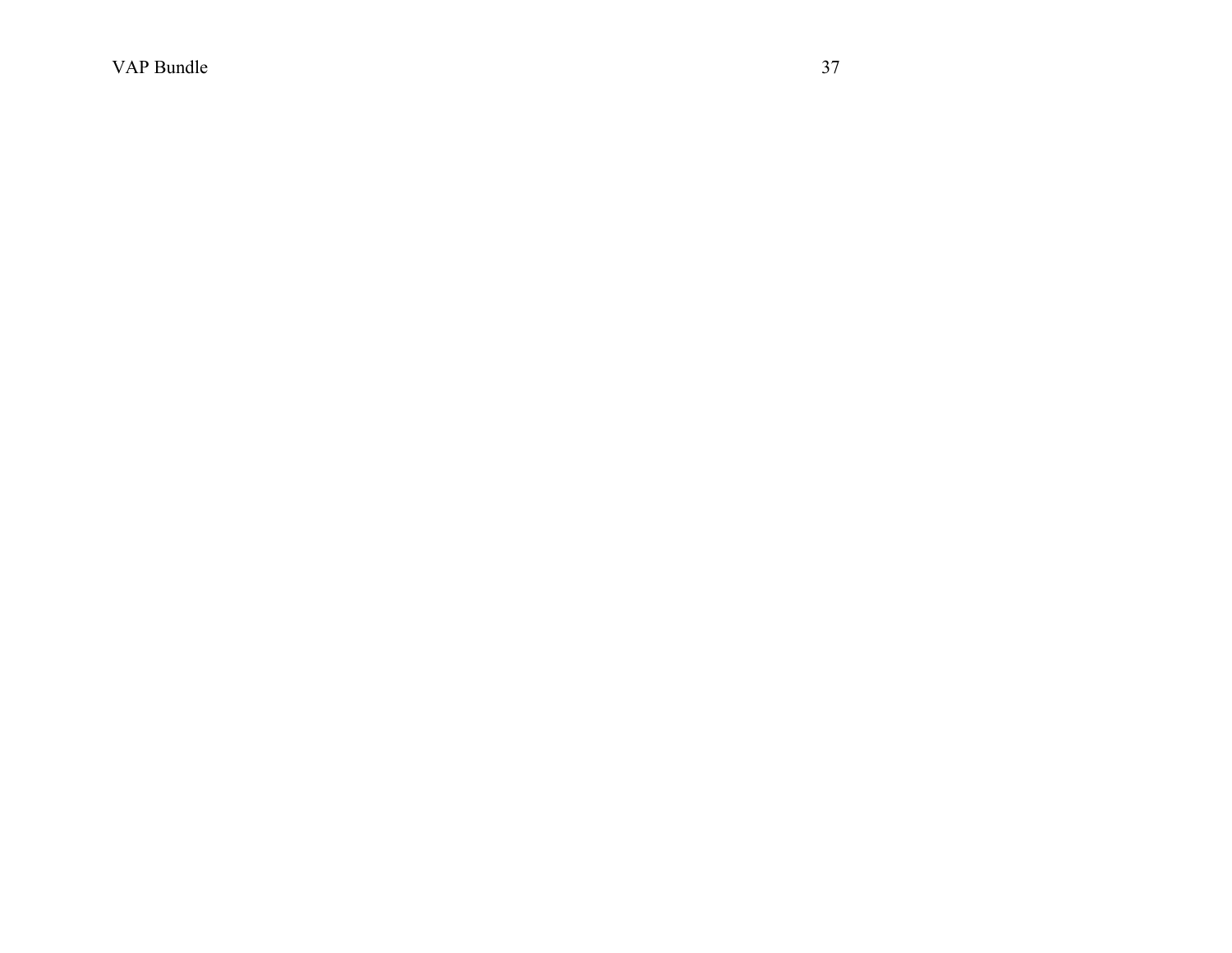**Appendix B - Evidence Table**

| Articl<br>e#   | Author & Date                                       | Evidence<br>Type       | Sample,<br>Sample<br>Size, Setting                  | Study findings<br>that help<br>answer the EBP<br>Question                                                                                                           | Observable<br><b>Measures</b>                                                                                                                                                                                                                            | Limitations                                                                                                                    | Evidenc<br>e Level<br>$\&$<br>Quality |
|----------------|-----------------------------------------------------|------------------------|-----------------------------------------------------|---------------------------------------------------------------------------------------------------------------------------------------------------------------------|----------------------------------------------------------------------------------------------------------------------------------------------------------------------------------------------------------------------------------------------------------|--------------------------------------------------------------------------------------------------------------------------------|---------------------------------------|
| 1              | Wolfensberger, B<br>MC Infectious<br>Diseases, 2020 | Mixed-<br>Method       | 50 patients<br>in a<br>medical-<br>surgical unit    | Looking to<br>correlate<br>nvHAP rates<br>with adherence<br>data of the<br>prevention<br>bundle and with<br>qualitative<br>measures of<br>implementation<br>success | Quantitative:<br>Definition that<br>describes<br>hospital-<br>acquired<br>pneumonia<br>Qualititave:<br>Uses action plan<br>interviews with<br>local<br>implementation,<br>drop-in<br>interviews with<br>frontline staff<br>and focus group<br>interviews | Does not<br>include a<br>control group,<br>duration of the<br>study<br>shortened due<br>to Covid-19<br>pandemic                | Level<br>Ш,<br>Good                   |
| $\overline{2}$ | Santos Wolmer de<br>Melo, 2021                      | Quasi-<br>experimental | 48 ICU beds<br>in 5 public<br>tertiary<br>hospitals | Used IHI<br>Improvement<br>Model and<br>PDSA cycle<br>testing to<br>evaluate<br>effectiveness                                                                       | Quantitative:<br>mean monthly<br>reduction of<br>VAP ID and a<br>decrease at the<br>end of the<br>testing period                                                                                                                                         | Does not<br>include a<br>control group,<br>difficult to<br>maintain<br>adherence to<br>the VAP<br>bundle in the<br><b>ICUs</b> | Level<br>II,<br>Good                  |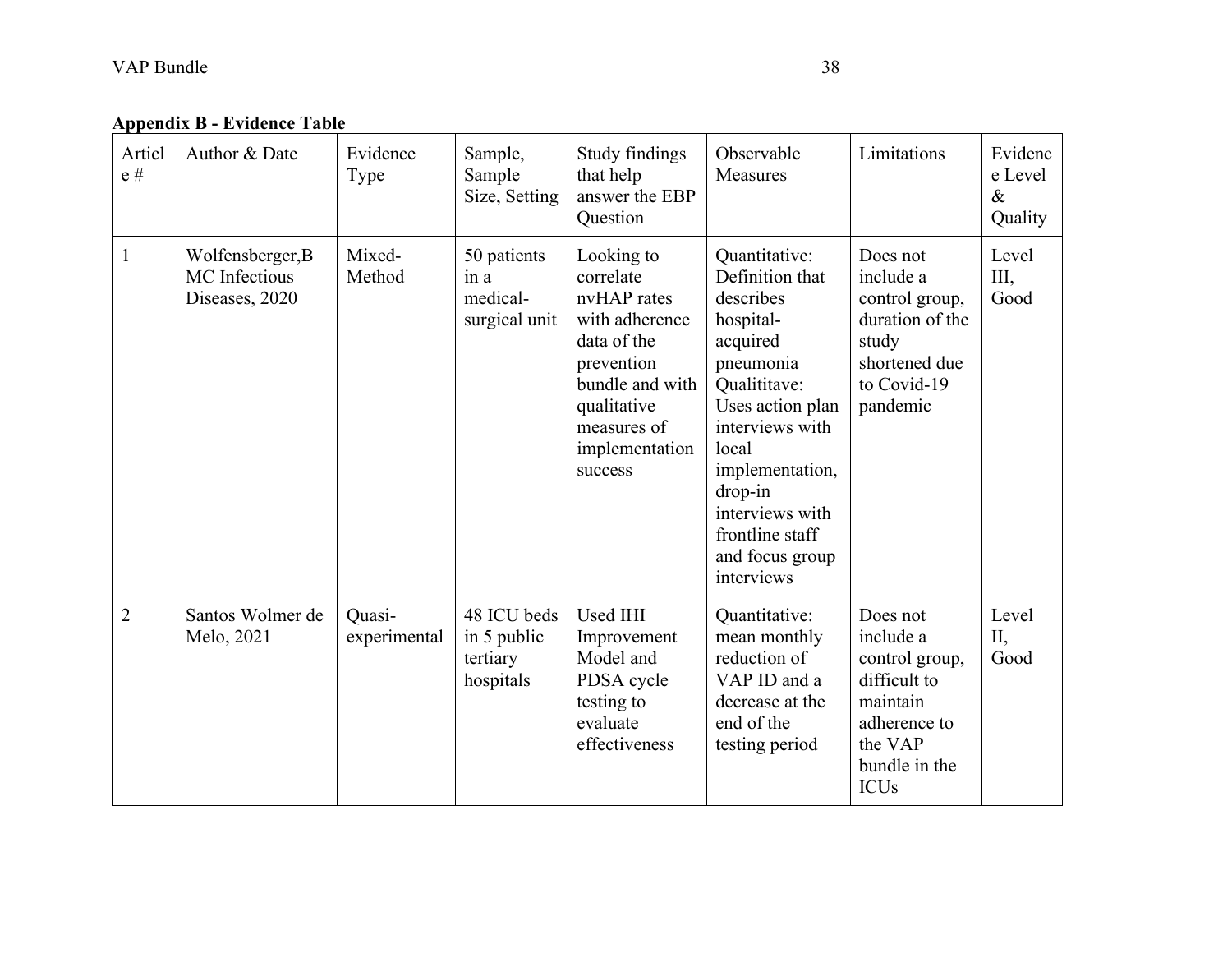| 3              | Zampieri, 2020  | <b>RCT</b>          | 103 patients<br>in 12 ICUs,                                      | Compared<br>groups<br>endotracheal<br>tubes coated<br>and uncoated<br>endotracheal<br>tubes to prevent<br>formation of<br>biofilm which<br>is one cause of<br>ventilator-<br>associated<br>pneumonia                                 | Patients in the<br>coated group<br>had more days<br>alive and free of<br>antibiotics                                      | Large portion<br>of patients<br>excluded after<br>randomization,                                           | Level I,<br>Good    |
|----------------|-----------------|---------------------|------------------------------------------------------------------|--------------------------------------------------------------------------------------------------------------------------------------------------------------------------------------------------------------------------------------|---------------------------------------------------------------------------------------------------------------------------|------------------------------------------------------------------------------------------------------------|---------------------|
| $\overline{4}$ | Alrubaiee, 2021 | Randomized<br>trial | 540 nurses<br>providing<br>direct care<br>in public<br>hospitals | Study aims to<br>evaluate the<br>implementation<br>of an education<br>module on<br>nosocomial<br>infections<br>among nurses,<br>education<br>module looking<br>to enhance the<br>nurse's<br>knowledge on<br>nosocomial<br>infections | Participation in<br>the intervention<br>groups produced<br>a significant<br>improvement in<br>mean<br>knowledge<br>scores | Limited to<br>nurses with a<br>3-year nursing<br>diploma in<br>public<br>hospitals in a<br>specific region | Level<br>II, good   |
| 5              | Aloush, 2020    | Cross-<br>sectional | <b>294 ICU</b><br>nurses in<br>nine                              | Focused on the<br>nurse's<br>maintenance of                                                                                                                                                                                          | Identified<br>nurse's<br>compliance                                                                                       | Use of self-<br>reporting to<br>assess                                                                     | Level<br>Ш,<br>good |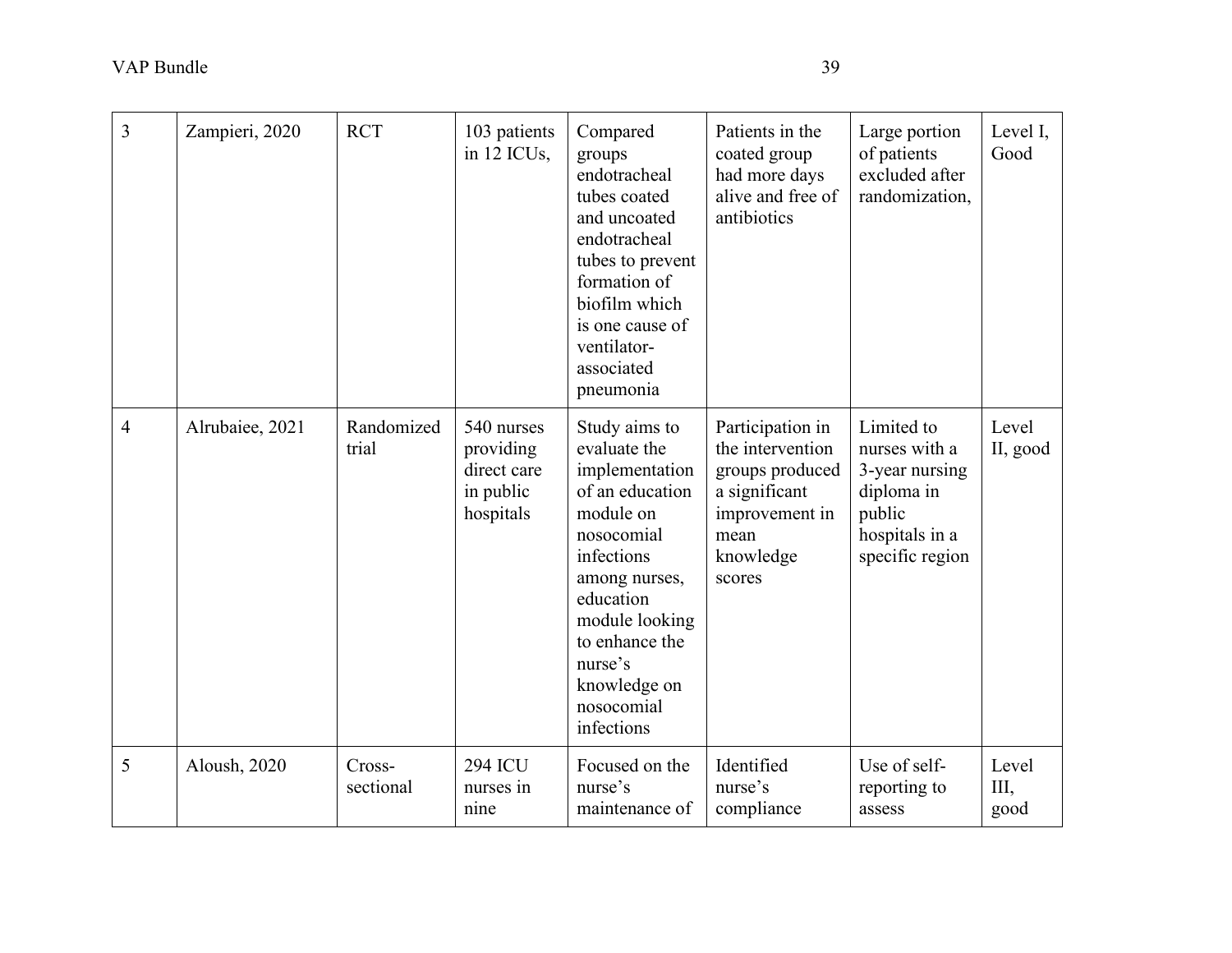|                |              | design, non-<br>experimental | participating<br>hospitals                                            | the<br>endotracheal<br>tube, evaluating<br>the compliance<br>of nurses with<br><b>VAP</b><br>prevention<br>guidelines and<br>barriers to<br>compliance       | improved with<br>increased<br>knowledge of<br>VAP guidelines                                                                                                                                                                              | compliance<br>with VAP<br>guidelines,<br>some<br>evaluated<br>items are not<br>nurse<br>exclusive<br>interventions |                      |
|----------------|--------------|------------------------------|-----------------------------------------------------------------------|--------------------------------------------------------------------------------------------------------------------------------------------------------------|-------------------------------------------------------------------------------------------------------------------------------------------------------------------------------------------------------------------------------------------|--------------------------------------------------------------------------------------------------------------------|----------------------|
| 6              | Branco, 2020 | Quasi-<br>experimental       | <b>302 ICU</b><br>patients on<br>mechanical<br>ventilation            | Evaluating<br>nursing<br>adherence to<br>the VAP<br>prevention<br>bundle, and<br>incidence rate<br>before and after<br>conducting<br>continuing<br>education | Significant<br>increase in<br>nursing<br>compliance of<br>oral care and<br>teeth brushing<br>after education,<br>there was a<br>decrease in the<br>density of VAP<br>incidence after<br>the<br>implementation<br>of prevention<br>bundles | Difficult data<br>collection due<br>to incomplete<br>patient profiles                                              | Level<br>II,<br>Good |
| $\overline{7}$ | Lim, 2015    | Quasi-<br>experimental       | 27,125<br>patient<br>charts<br>reviewed-<br>12,913 pre-<br>VAP bundle | Checking the<br>efficacy of the<br>VAP bundle by<br>comparing the<br>before- and                                                                             | Ventilator<br>utilization<br>significantly<br>decreased and<br>VAP density<br>decreased                                                                                                                                                   | Variable<br>patient<br>characteristics<br>and surgical<br>types, limited<br>to the SICU in                         | Level<br>Ш,<br>Good  |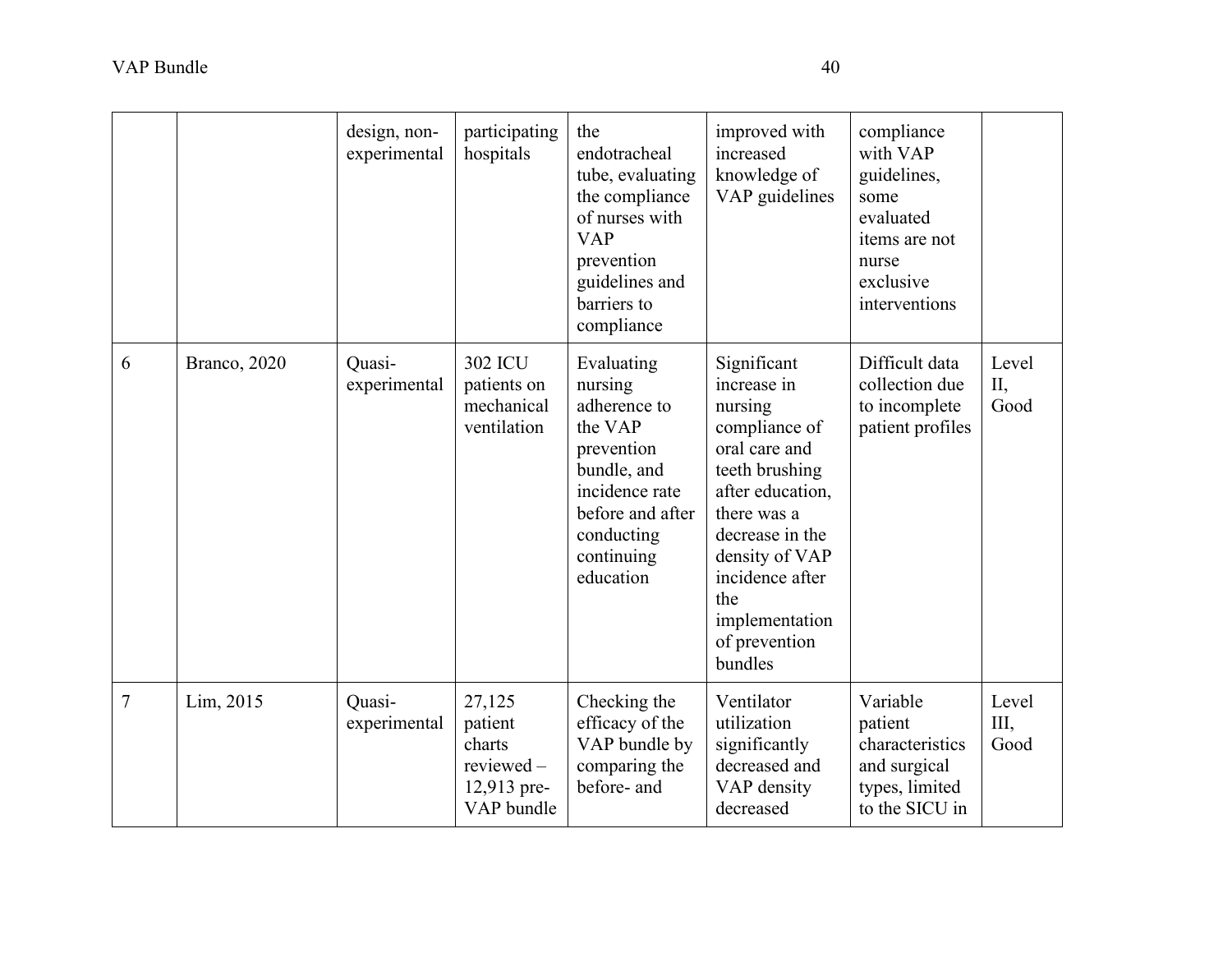|   |                 |                        | phase and<br>14,212 post-<br>bundle<br>phase                          | after-the bundle<br>VAP density                                                                                                       | significantly<br>post-bundle<br>phase                                                                                                                              | one surgical<br>center, study<br>lacked the<br>compliance<br>rate                                                                                                                                         |                     |
|---|-----------------|------------------------|-----------------------------------------------------------------------|---------------------------------------------------------------------------------------------------------------------------------------|--------------------------------------------------------------------------------------------------------------------------------------------------------------------|-----------------------------------------------------------------------------------------------------------------------------------------------------------------------------------------------------------|---------------------|
| 8 | Duszynska, 2020 | Non-<br>research       | 1353<br>patients<br>evaluated<br>and<br>observed                      | Evaluation of<br>compliance<br>guidelines for<br>nosocomial<br>infections,<br>surveillance of<br>bundle<br>compliance and<br>outcomes | Device<br>associated<br>infections found<br>in 1/5 patients,<br>generated<br>additional<br>treatment costs<br>and prolonged<br>length of stay                      | Only focused<br>on one medical<br>center,<br>compliance of<br>bundle was<br>monitored not<br>its effect on<br>infection, no<br>comparison of<br>patients with<br>infection vs.<br>non-infection<br>groups | Level<br>V,<br>Good |
| 9 | Dipanjali, 2021 | Quasi-<br>experimental | 41 Level<br><b>IIIA NICU</b><br>nurses from<br>a tertiary<br>hospital | Identification of<br>the need to<br>increase nurse<br>knowledge on<br>VAP guidelines                                                  | Study showed<br>improvement in<br>knowledge and<br>practice of the<br>nurses<br>surrounding<br>VAP guidelines<br>after<br>implementation<br>of teaching<br>modules | Small sample<br>size so<br>findings can't<br>be generalized,<br>conducted in<br>only one<br>setting                                                                                                       | Level<br>III, Low   |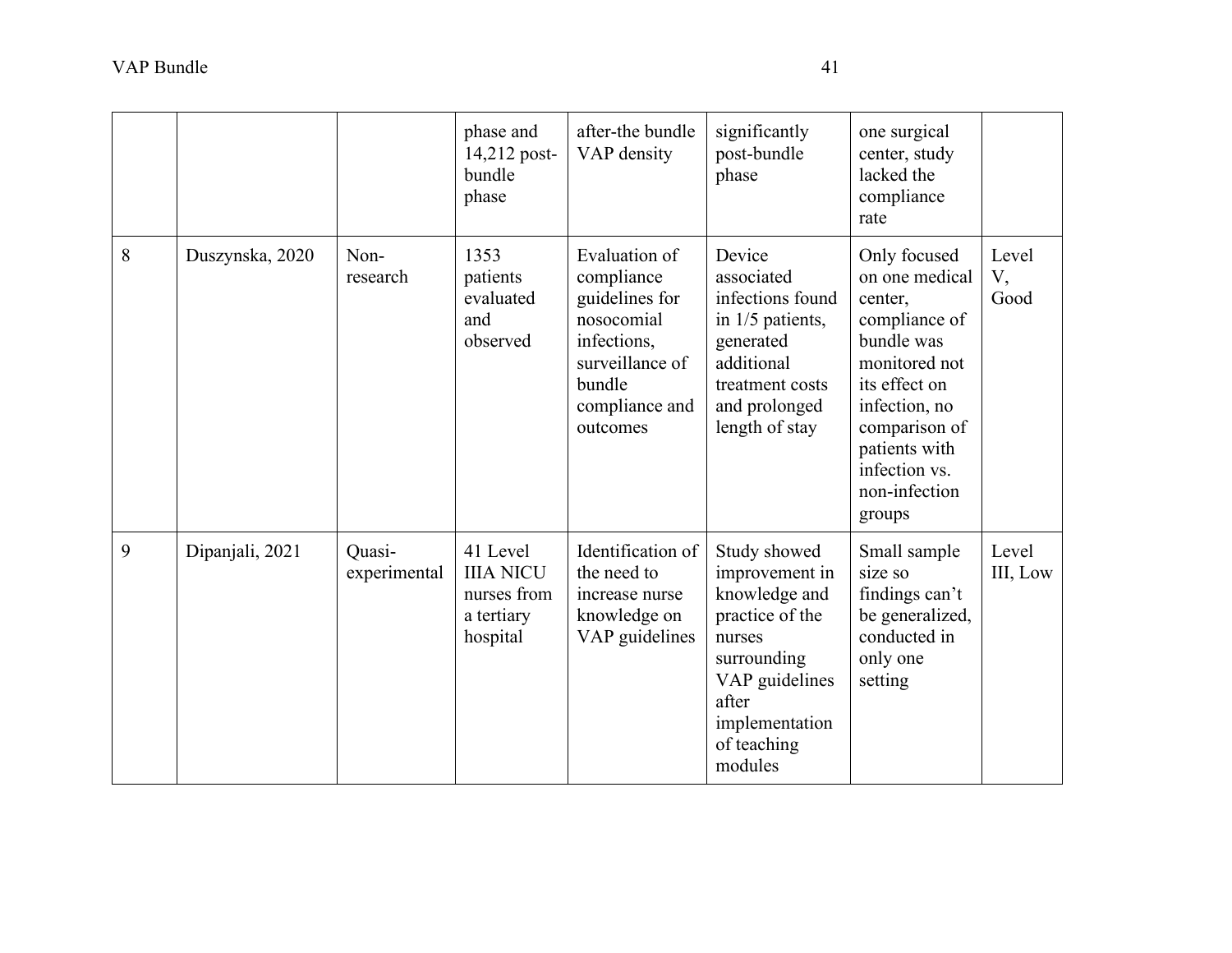| 10 | National<br><b>Healthcare Safety</b><br>Network, 2021 | Guidelines | N/A | Guidelines<br>define VAP<br>criteria and<br>reporting<br>instructions<br>followed by<br>healthcare | N/A | Level<br>IV,<br>High |
|----|-------------------------------------------------------|------------|-----|----------------------------------------------------------------------------------------------------|-----|----------------------|
|    |                                                       |            |     | institutions                                                                                       |     |                      |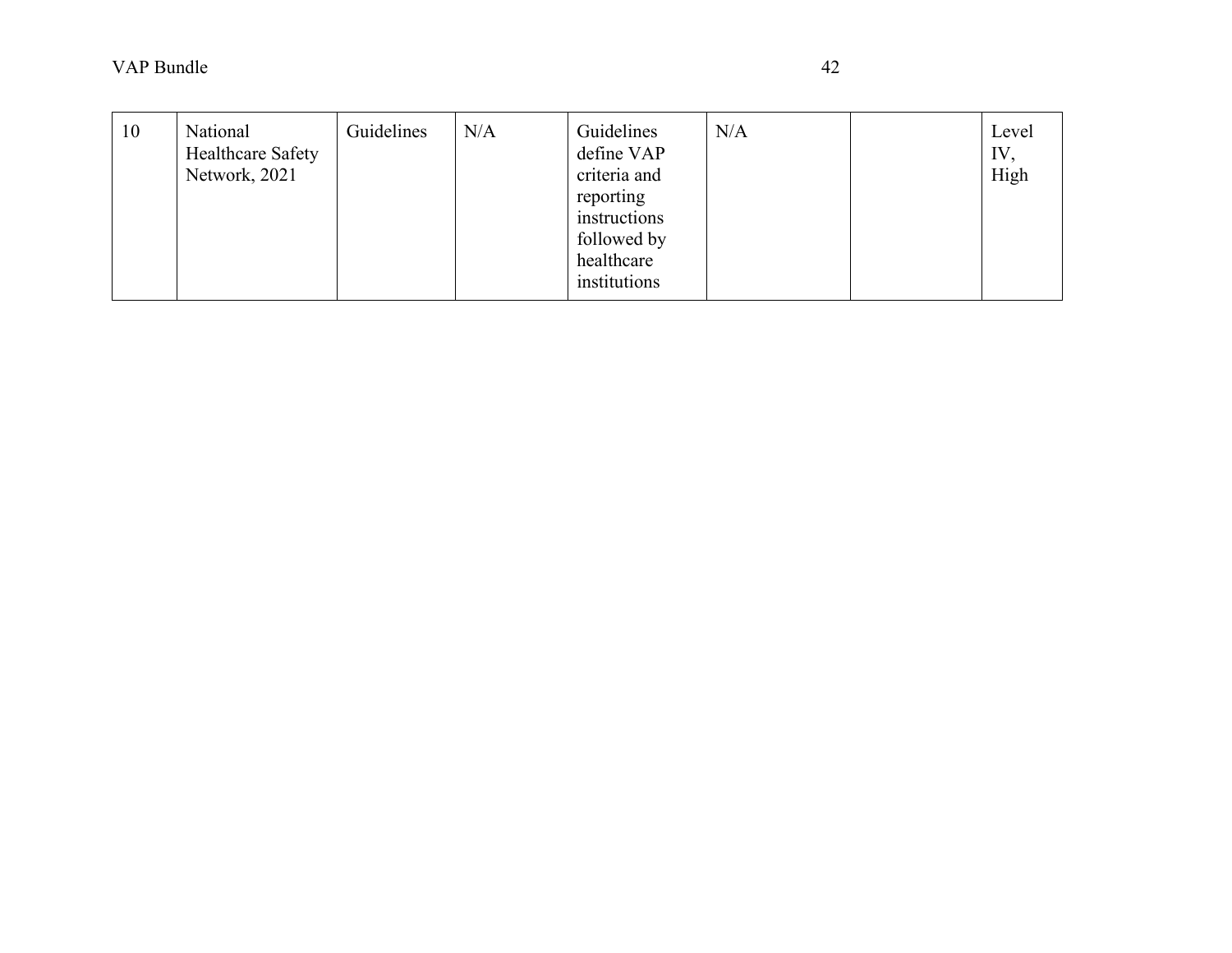**Appendix C – PDSA Model**

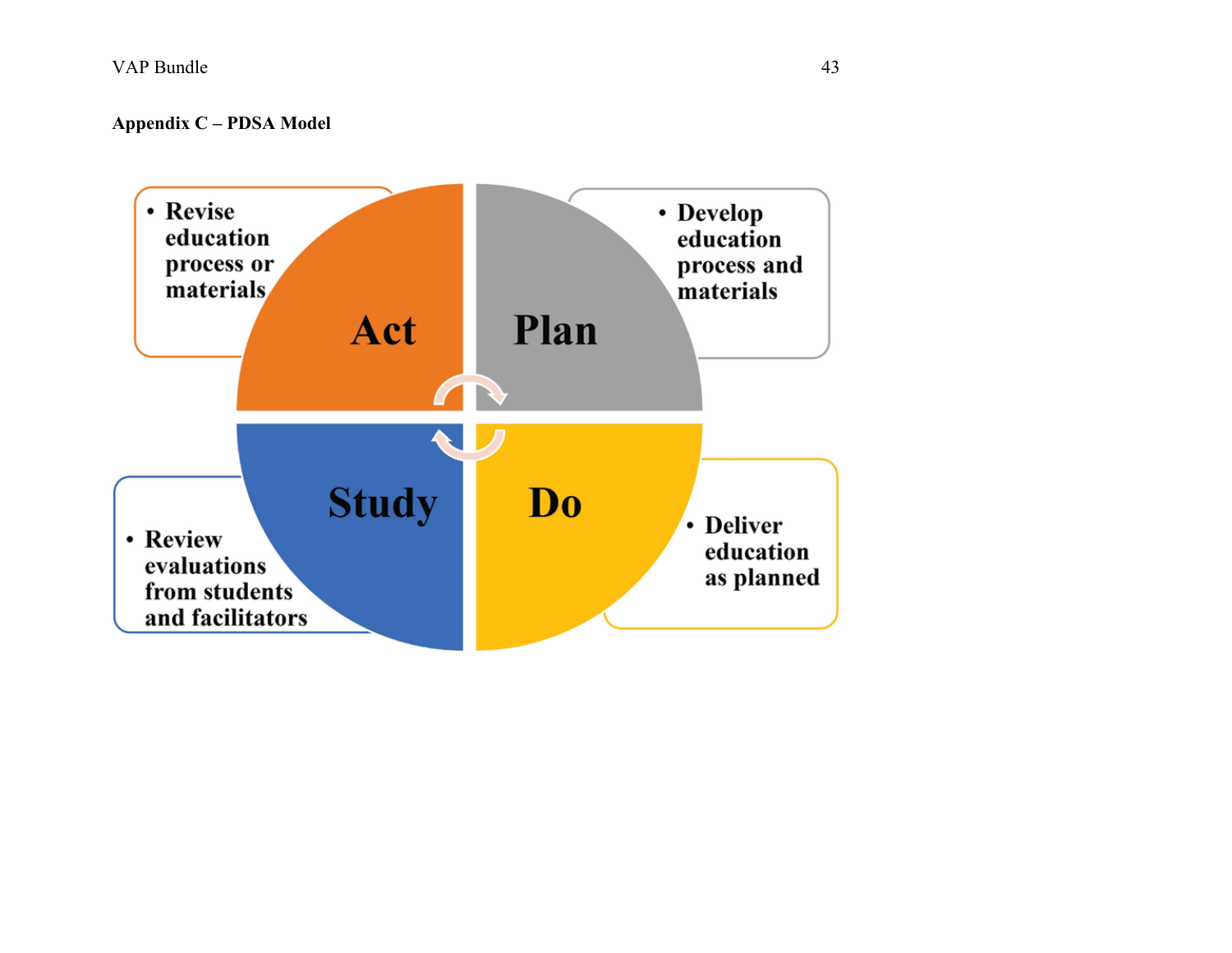# **Appendix D - Knowledge Assessment Questionnaire – Preventing Ventilator-Associated Pneumonia (Modified from Aziz et al. 2020)**

1. VCB is:

- a. A checklist used as a protocol of care for mechanically ventilated patients.
- b. Guidelines used to reduce the risk of atelectasis
- c. Interventions to treat malignancies of lungs
- d. I do not know
- 2. Non-compliance to VCB tends to be associated with:
	- a. Decreased risk of VAP
	- b. High mortality in mechanically ventilated patients
	- c. Reduced morbidity in mechanically ventilated patients
	- d. I do not know
- 3. Which component is not included in the VCB for the prevention of VAP?
	- a. Oral care
	- b. Head of bed elevation
	- c. Daily sedation vacation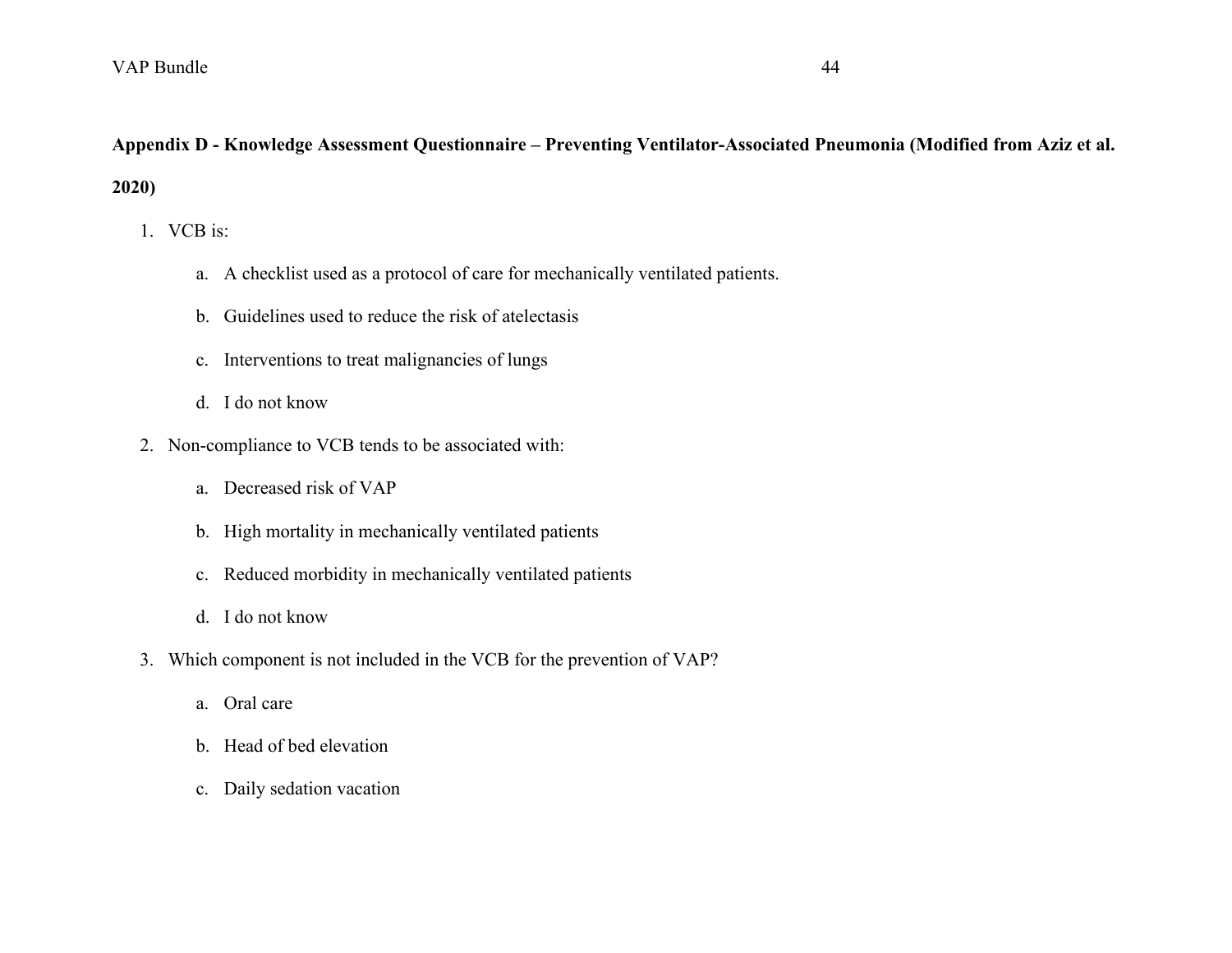- d. Administration of antibiotics
- 4. VAP occur in patients who have received mechanical ventilation for:
	- a. 6 hours
	- b. 12 hours
	- c. 24 hours
	- d. 48 hours
- 5. Which is the recommended position for mechanically ventilated patient for the prevention of VAP?
	- a. Supine position
	- b. Semi-recumbent position
	- c. Prone position
	- d. Side-lying position
- 6. Head side of the bed should be elevated at:
	- a. 0-15 degree
	- b. 15-30 degrees
	- c. 30-45 degrees
	- d. I do not know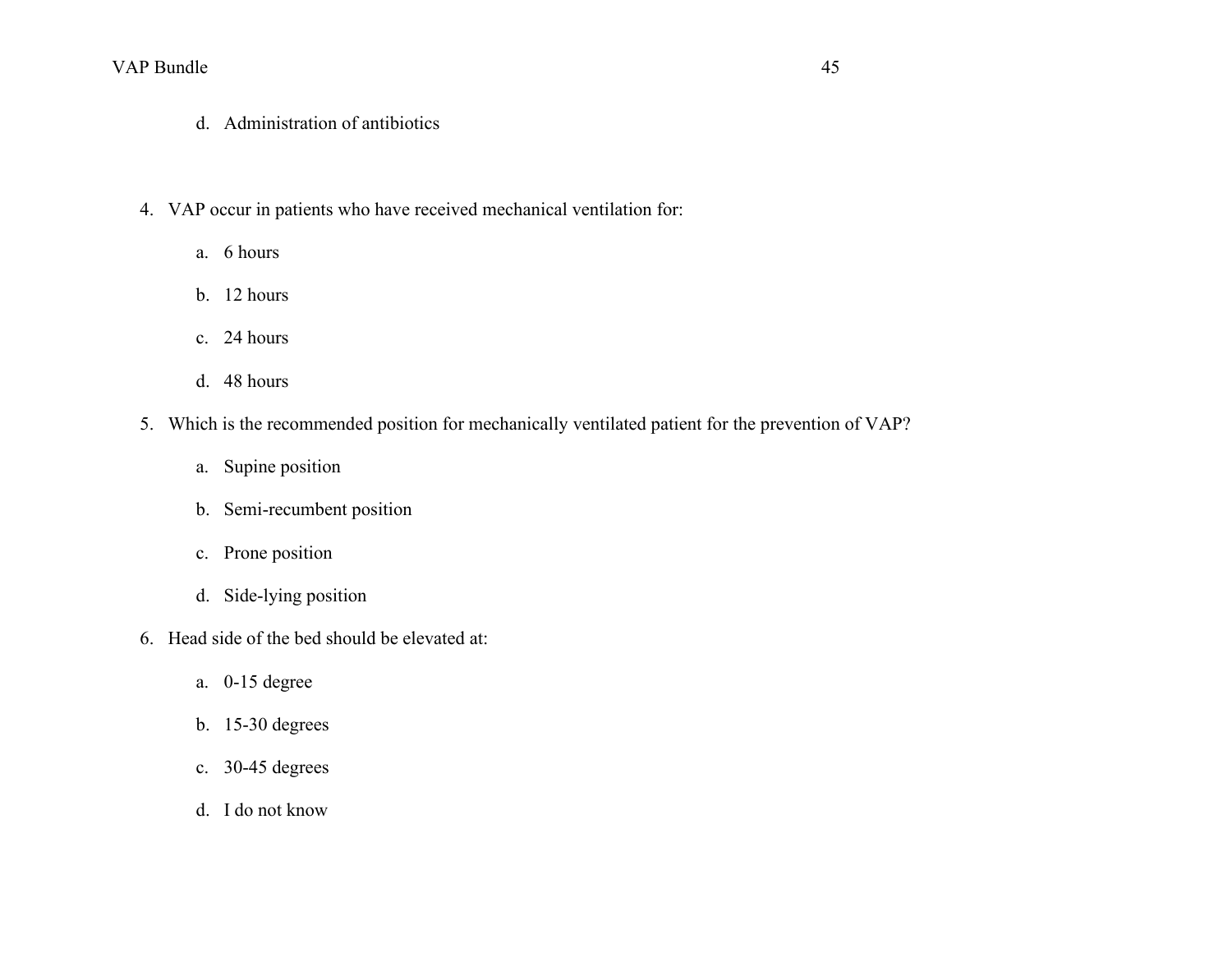- 7. What is the effect of kinetic beds for the prevention of VAP?
	- a. Increases the risk for VAP
	- b. Reduces the risk for VAP
	- c. No effect
	- d. I don't know
- 8. Which route is best recommended when intubating a patient?
	- a. Oral intubation is recommended
	- b. Nasal intubation is recommended
	- c. Both routes of intubation are recommended
	- d. I do not know
- 9. Evidence-based guidelines for preventing VAP recommend changing ventilator circuits how frequently?
	- a. Every 48 hours
	- b. Every 72 hours
	- c. Every week
	- d. Every new patient
- 10. A nurse caring for a ventilated patient is required to wash hands:
	- a. Before oral and ETT suctioning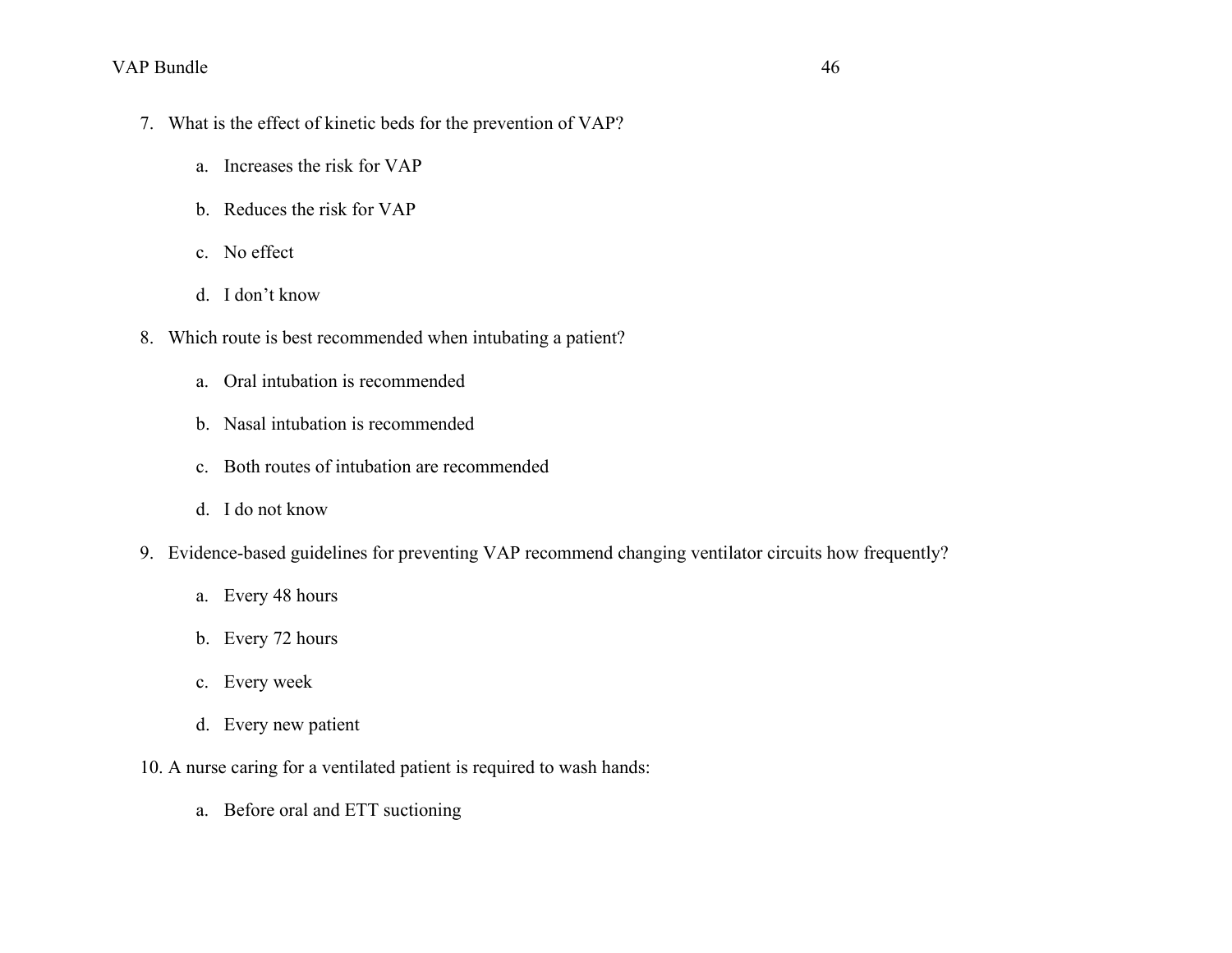- b. After oral and ETT suctioning
- c. Before and after oral and ETT suctioning
- d. I do not know
- 11. It is recommended to perform oral care by using a swab moistened with chlorhexidine 1%:
	- a. Once a shift
	- b. Every 4 to 6 hours and whenever necessary
	- c. Twice daily
	- d. I do not know
- 12. One of the components of VCB is:
	- a. Chest physiotherapy
	- b. Sedation Interruption
	- c. Daily ventilator circuit changes
	- d. I do not know
- 13. Early weaning:
	- a. Reduces the risk for VAP
	- b. Increases the risk for VAP
	- c. Early weaning does not influence the risk for VAP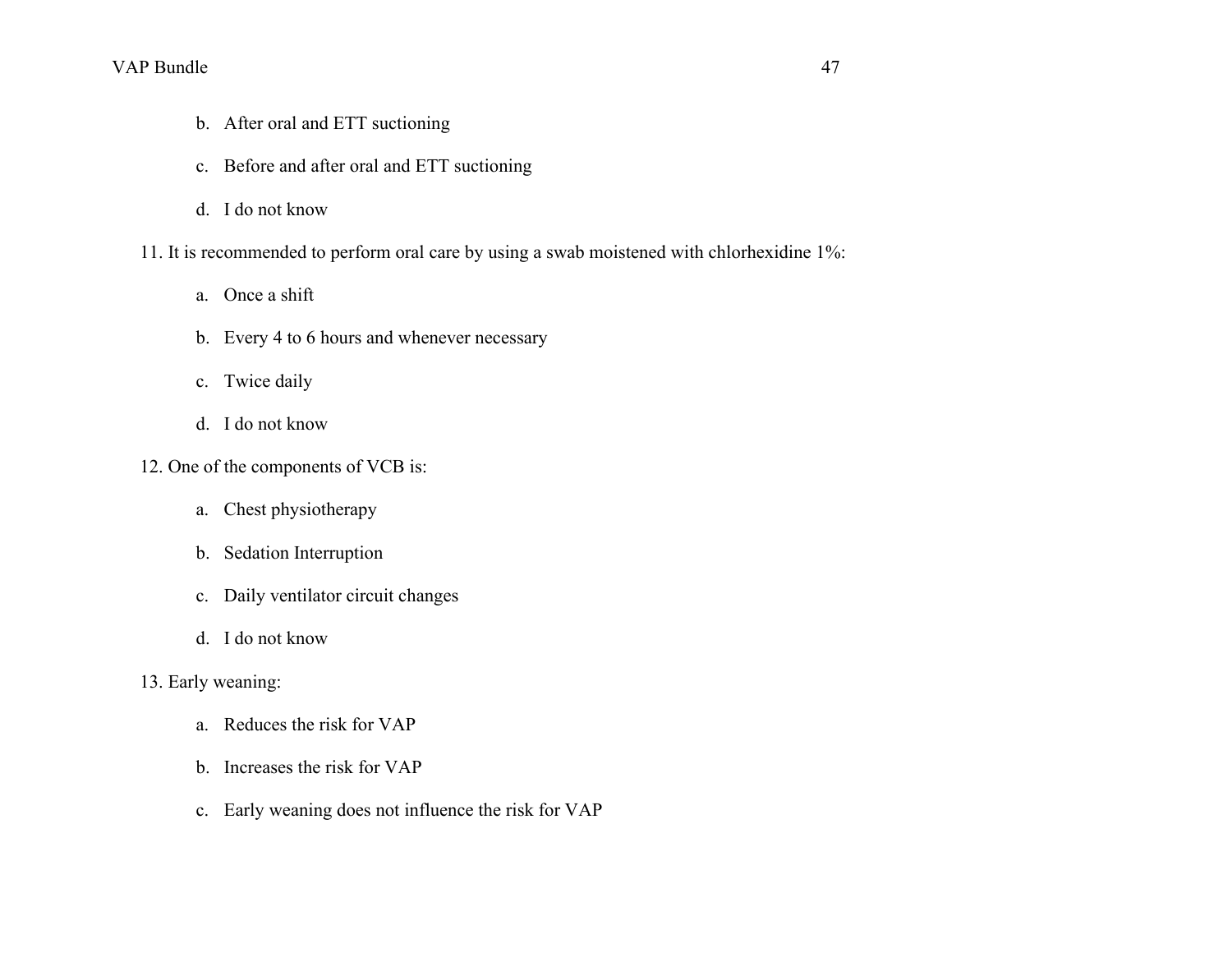- d. I do not know
- 14. What is your opinion regarding respiratory physiotherapy for the prevention of VAP?
	- a. Highly recommended
	- b. Can be recommended
	- c. There is no evidence of efficacy
	- d. I don't know
- 15. Contraindication for DVT prophylaxis include:
	- a. Thrombocytopenia (HIT)
	- b. Active bleeding (GI Bleed)
	- c. Presumed or confirmed clot in lower extremity
	- d. All of the above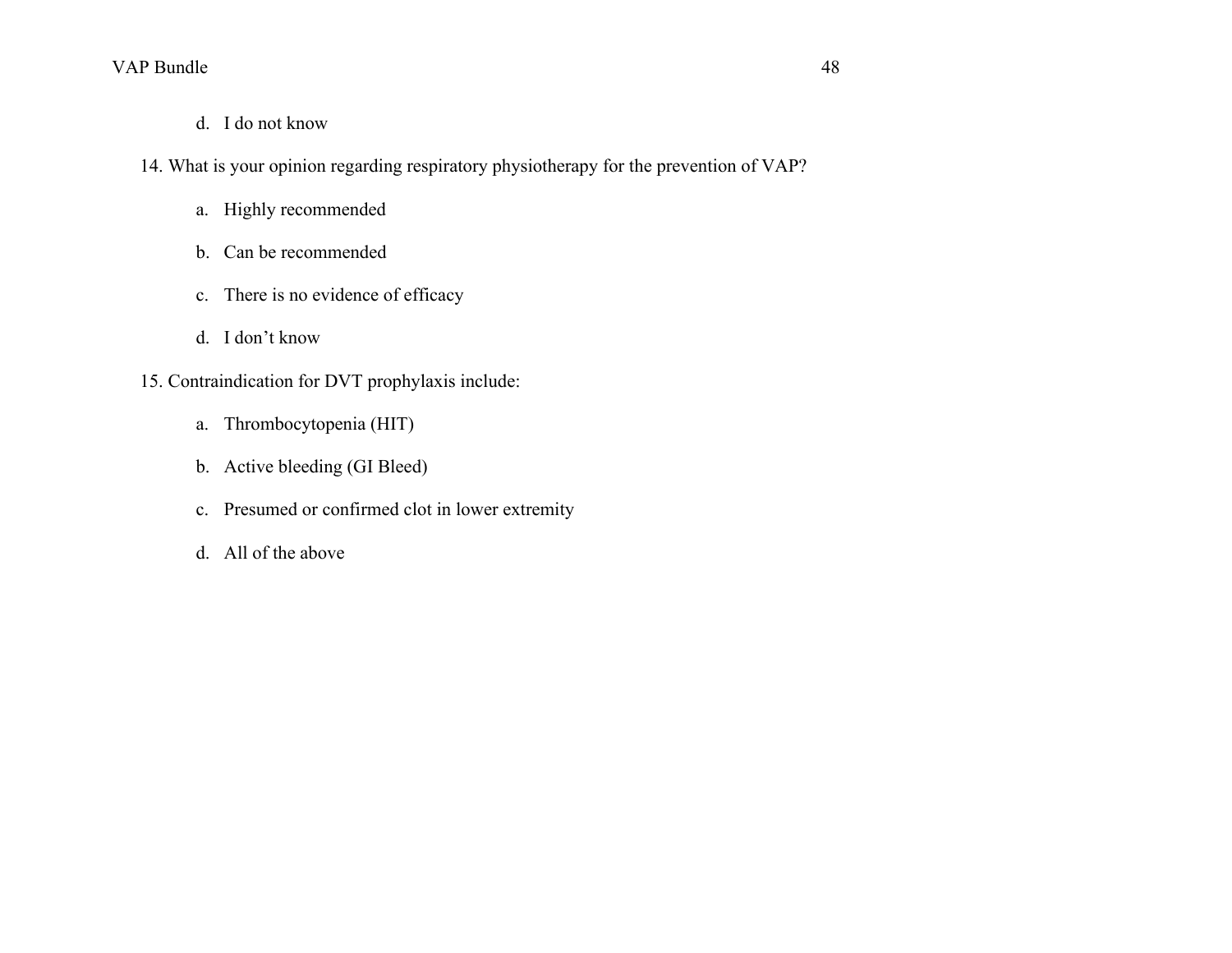## **Appendix E: Post-Intervention Staff Self-Assessment Survey**

- 1. Before receiving this education, my knowledge on the Ventilator-Associated Pneumonia Bundled Care was:
	- a) Excellent
	- b) Good
	- c) Fair
	- d) Poor
- 2. After receiving this education, do you feel your knowledge on Ventilator-Associated Pneumonia Bundled Care has been enhanced?
	- a) Yes
	- b) No
- 3. Will you apply this education received to your current practice?
	- a) Yes
	- b) No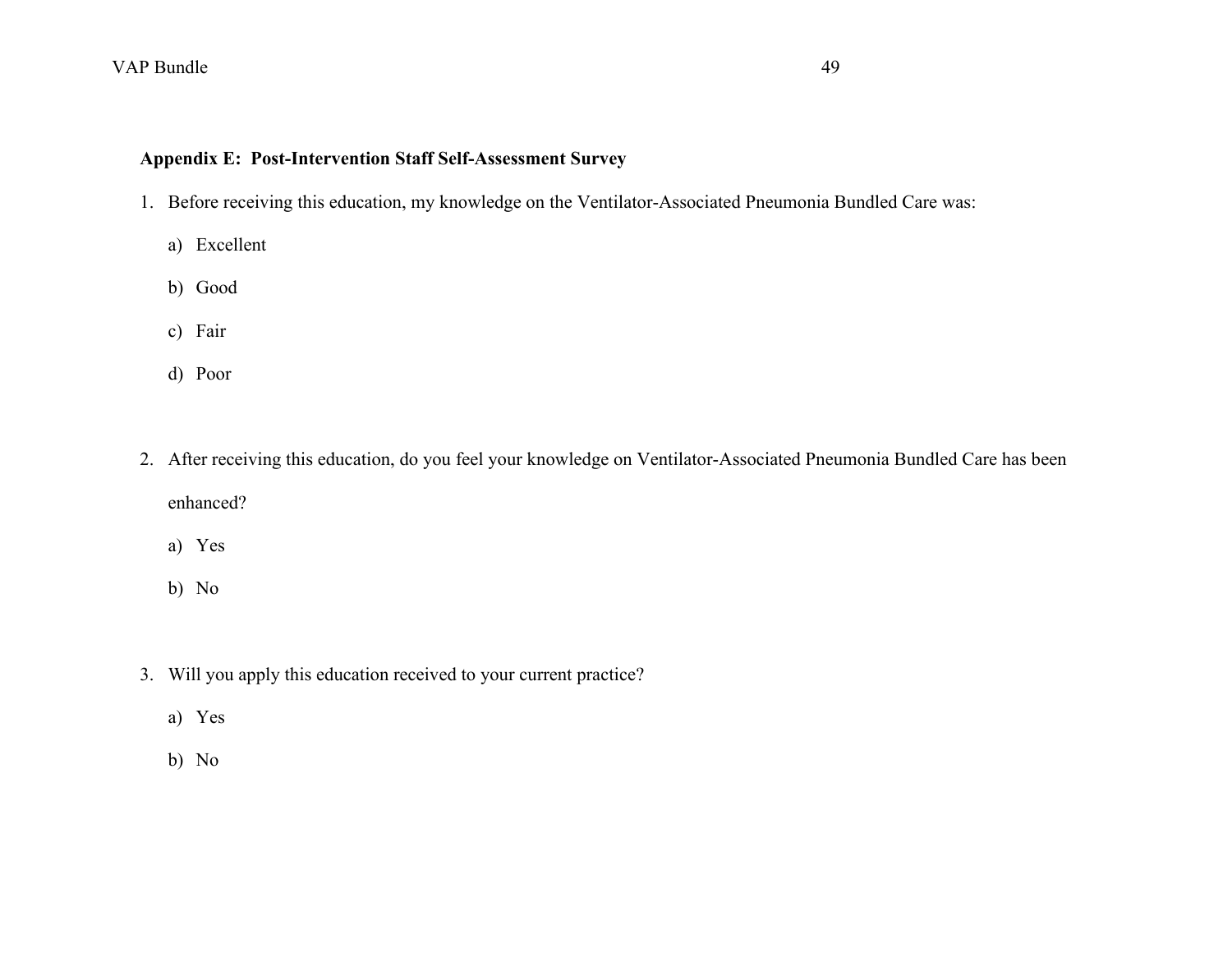### **Appendix F - Project Recruitment Flyer**

**Ventilator-Associated Pneumonia Bundle Compliance: A Quality Improvement Project**

*Participants Needed for Quality Improvement Project!*



Who: All full-time and part-time Medical Intensive Care Unit Nurses

When: November 1, 2021 – January 15, 2022

What: This research study is a quality improvement project that will assess the knowledge of the MICU nurses on ventilator-associated pneumonia and ventilator-associated pneumonia bundle care. The Principal Investigator (PI) is the AVP of Critical Care and Trauma Services and Keesha Holmes, MSN, FNP, NE-BC.

Where:

The research study will take place in the MICU Conference Room

Why: The purpose of this research study is to explore the impact that a structured education program has on the knowledge of the nurse on ventilator-associated pneumonia bundle interventions.

The benefits of this study may be none, but some participants may experience an increase in knowledge. You will be asked to commit to participating in three phases of the study over the next 10 weeks and you will be asked to complete a preintervention knowledge assessment test, attend a 30-minute education session, complete a post-intervention knowledge assessment test and a self-assessment survey.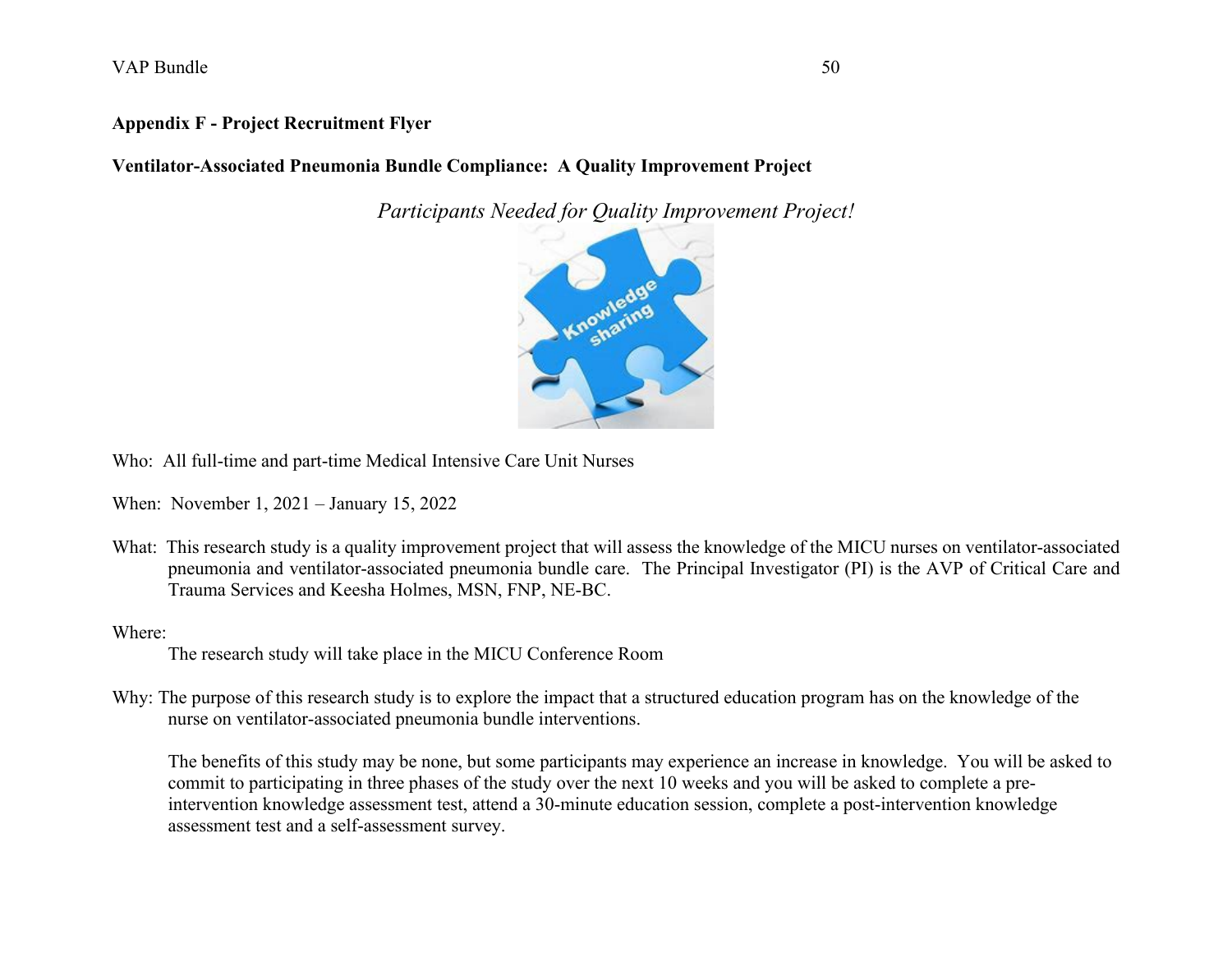If you would like to participate please submit your email to Keesha Holmes she will review the consent in detail with you. Refreshments will be provided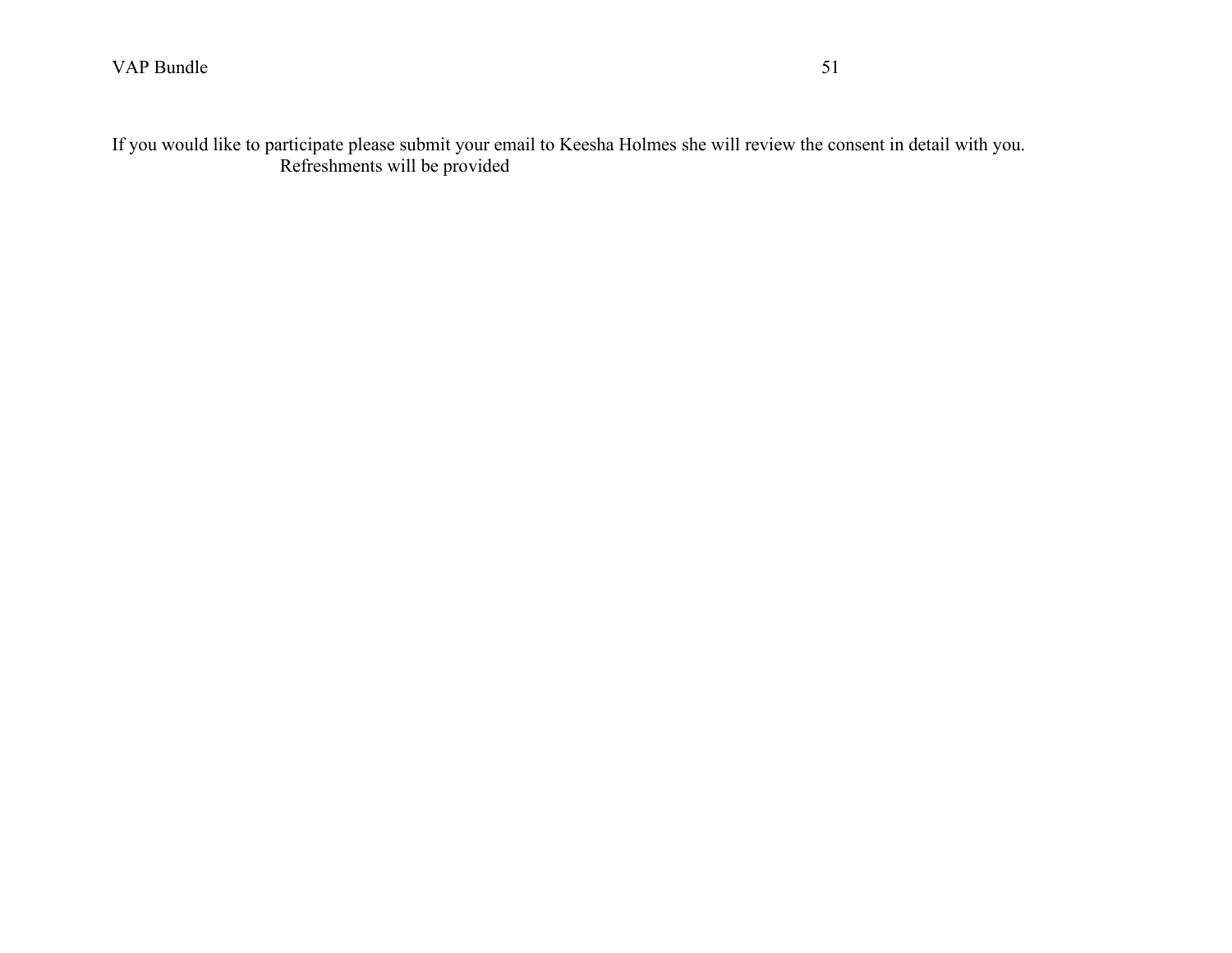#### **Appendix G - E-mail Invitation to Participate in Project**

Dear Medical Intensive Care Nurses:

I am writing to invite you to voluntarily participate in a performance improvement evidence-based project conducted by George Washington University School of Nursing titled:

#### *Ventilator-Associated Pneumonia Bundle Compliance: A Quality Improvement Project*

You may ask questions about anything you do not understand by contacting me via email or phone. You may refuse to participate, and it will not impact your job in any way.

#### **Project Director Contact Information:**

Keesha L. Holmes, MSN, FNP, NE-BC

Telephone: 732-258-9475

Email: [kholmesfnp@gwu.edu](mailto:kholmesfnp@gwu.edu)

#### **Aim of Project:**

The aims of this quality improvement project is to determine if a unit-based education initiative provided to the ICU RNs on VAP and the VAP bundle interventions will a) improve the RNs knowledge base on VAP, b) improve the RNs knowledge base on evidence-based VAP bundle interventions ordered to prevent VAP, c) improve documentation of completion of VAP bundle interventions in the patient's electronic medical record, and d) decrease incidences of VAP in the ICU areas of this organization.

#### **Explanation of Procedures:**

Participation in the project will entail completion of a Pre-Intervention Knowledge Assessment Test on Ventilator-Associated Pneumonia Bundle Care, attendance in a thirtyminute education session, completion of a Post-Education Knowledge Assessment Test and lastly, completion of a Post-Education Self-Assessment Survey.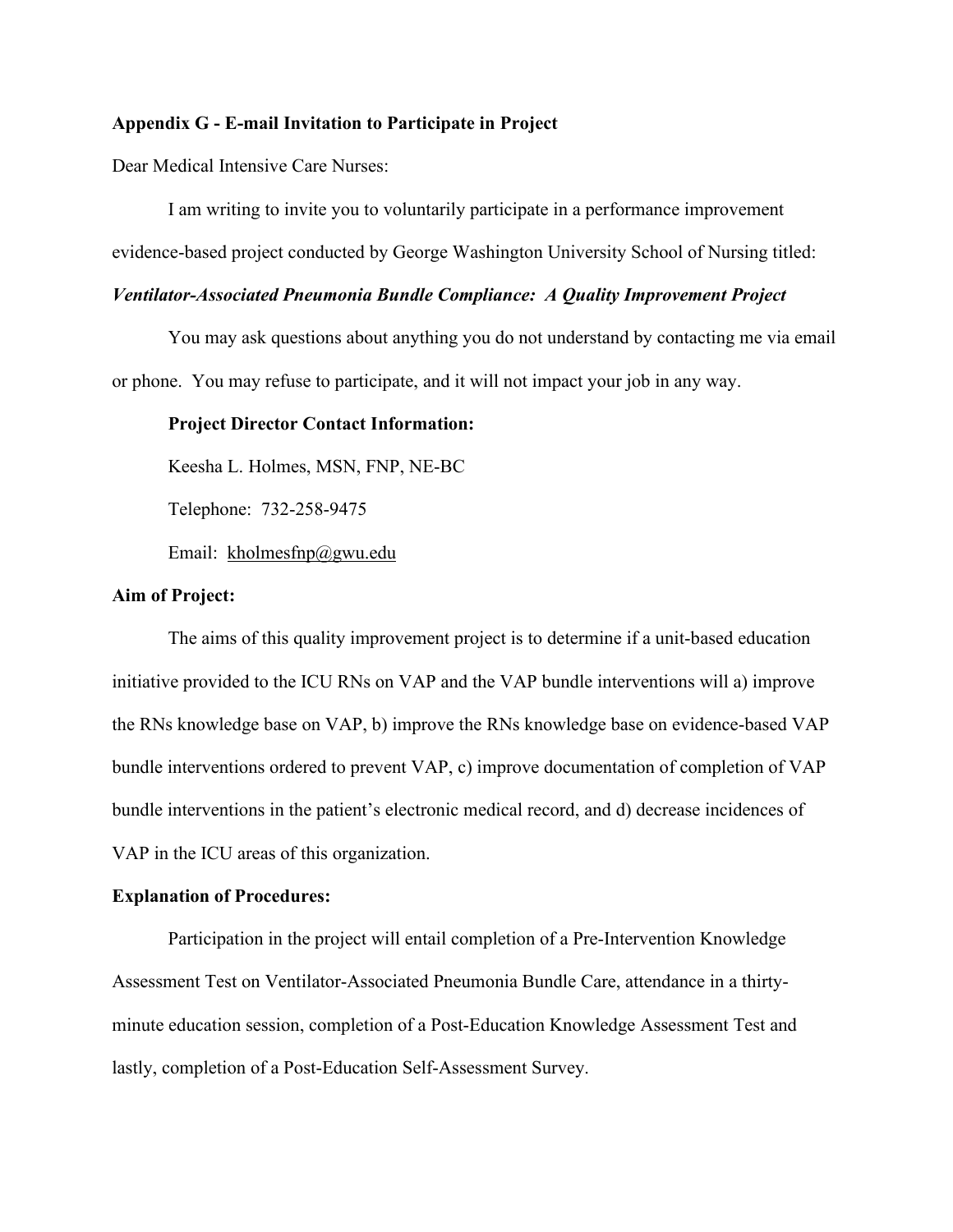### **Time Required:**

The Knowledge Assessment Test will take approximately thirty minutes, the education session will take about thirty minutes and Self-Assessment survey will take about ten minutes.

### **Risks:**

There are no known risks associated with this project.

#### **Benefits:**

Although there will be no direct benefits due to your participation in this project, refreshments will be provided during the sessions.

#### **Confidentiality:**

No identifying information will be included in any of the components. Your email will not be collected at any time.

## **Inclusion Criteria for Participation:**

All full- and part-time direct care MICU RNs who are off nursing orientation are invited to participate.

If you are interested in participating in this project please click on the following link to complete the pre-education knowledge assessment test.

Thank you.

Sincerely,

Keesha L. Holmes, MSN, FNP, NE-BC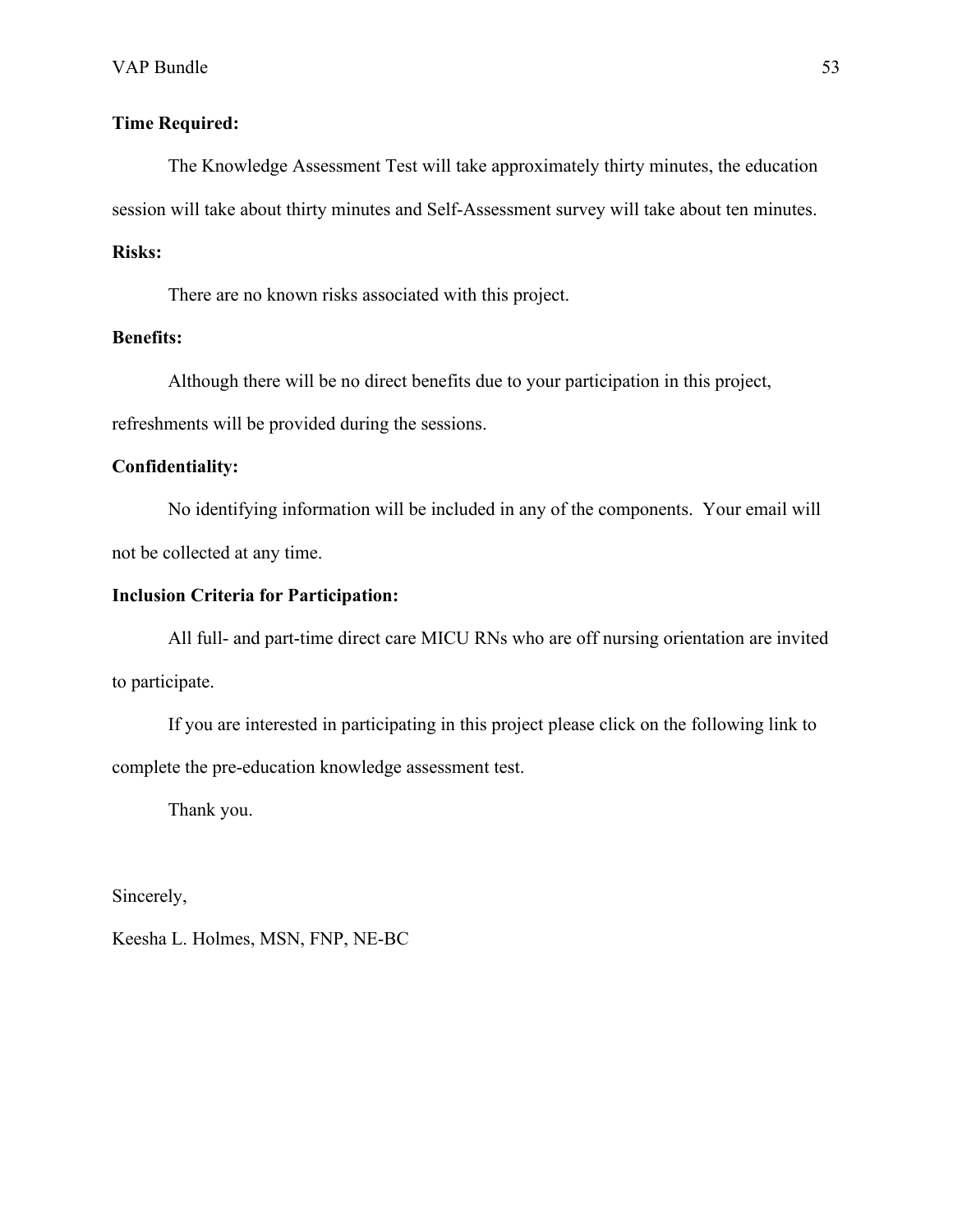### **Appendix I – Precautions Ventilator Acquired Pneumonia Order Set - Current**

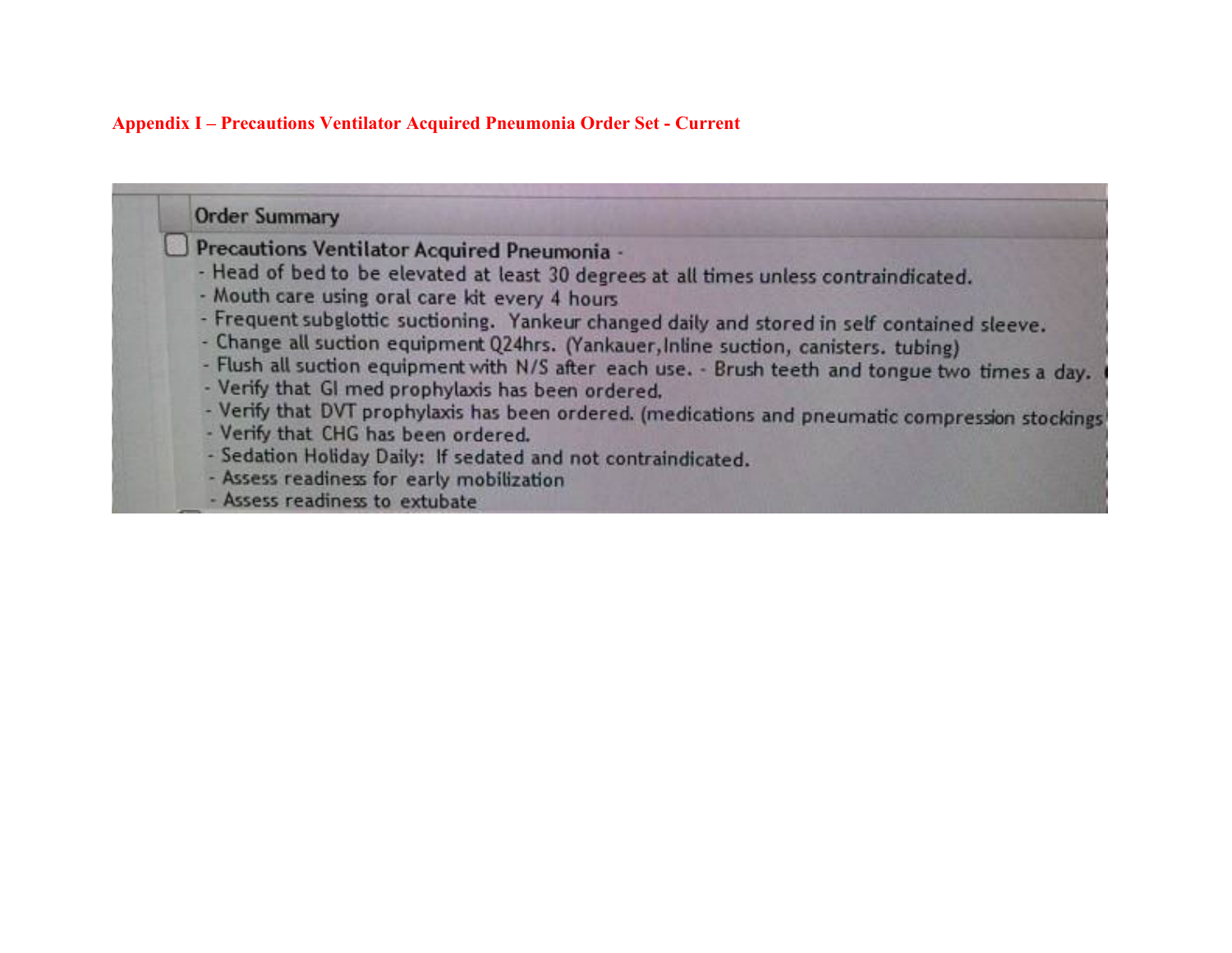**Appendix J: Ventilator-Associated Pneumonia Precautions Bundle Care Education**

# Ventilator-Associated Pneumonia Precautions Bundle Care

Keesha L. Holmes, MSN, FNP, NE-BC

# What is Ventilator-Associated Pneumonia

- A lung infection that develops in a person who is on a ventilator
- A ventilator is a machine that is used to help a patient breathe by giving oxygen through the tube
- An infection may occur if germs enter through the tube and get into the patient's lungs
- The infection can be treated with antibiotics and the antibiotic depends on which germ is causing the infection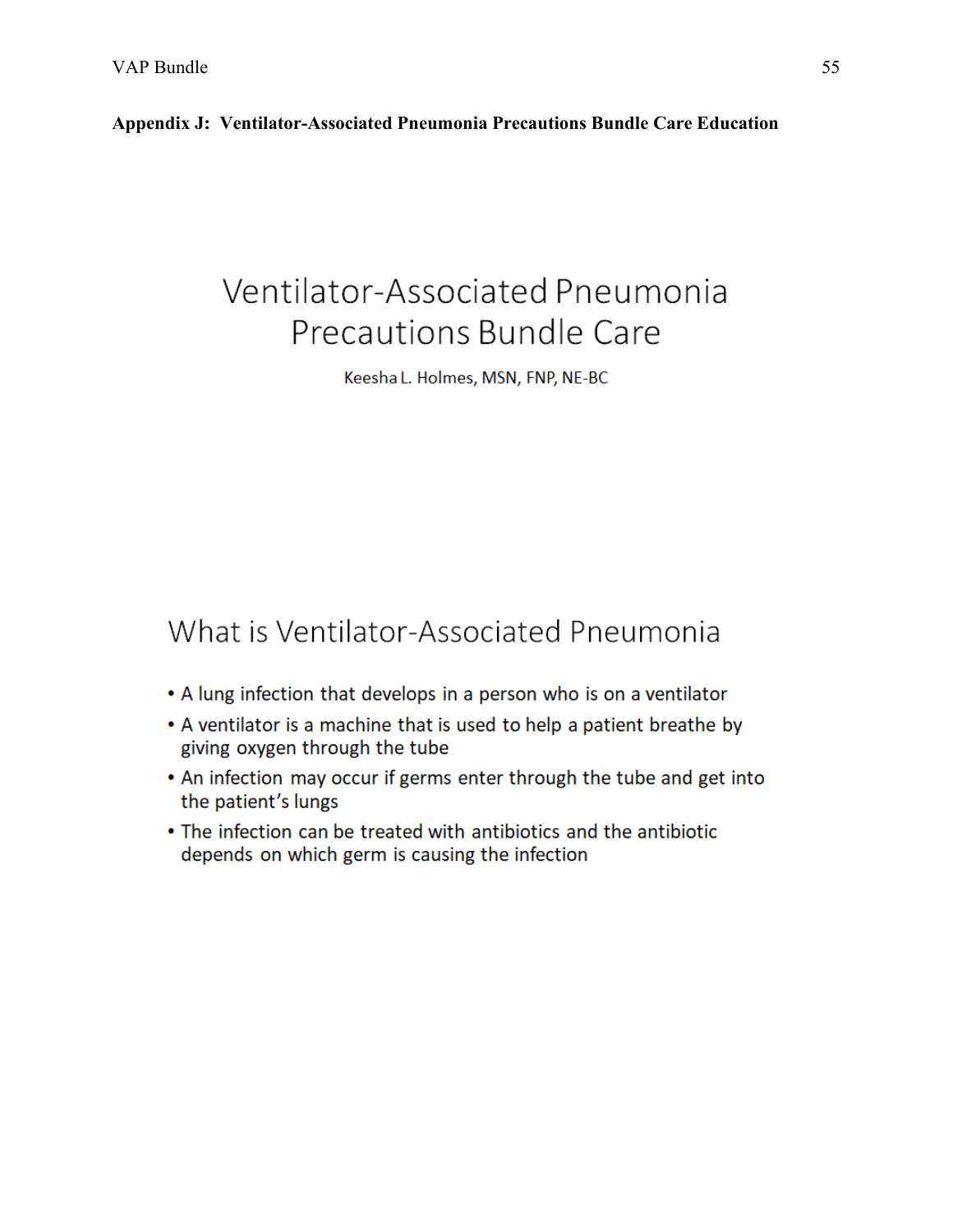# Ventilator-Associated Pneumonia Bundle Care

- Consists of a small set of preventive measures with proven efficacy
- Ensures more efficient prevention of disease
- VAP Bundles are comprised of interventions such as:
	- Elevated Head of Bed
	- Sedation Interruption
	- Assessment of readiness to extubate
	- Daily oral care we Chlorhexidine
	- Deep Vein Thrombosis Prophylaxis
	- Peptic Ulcer Disease Prophylaxis
	- Hand hygiene

# Precautions VAP Order Set - Current

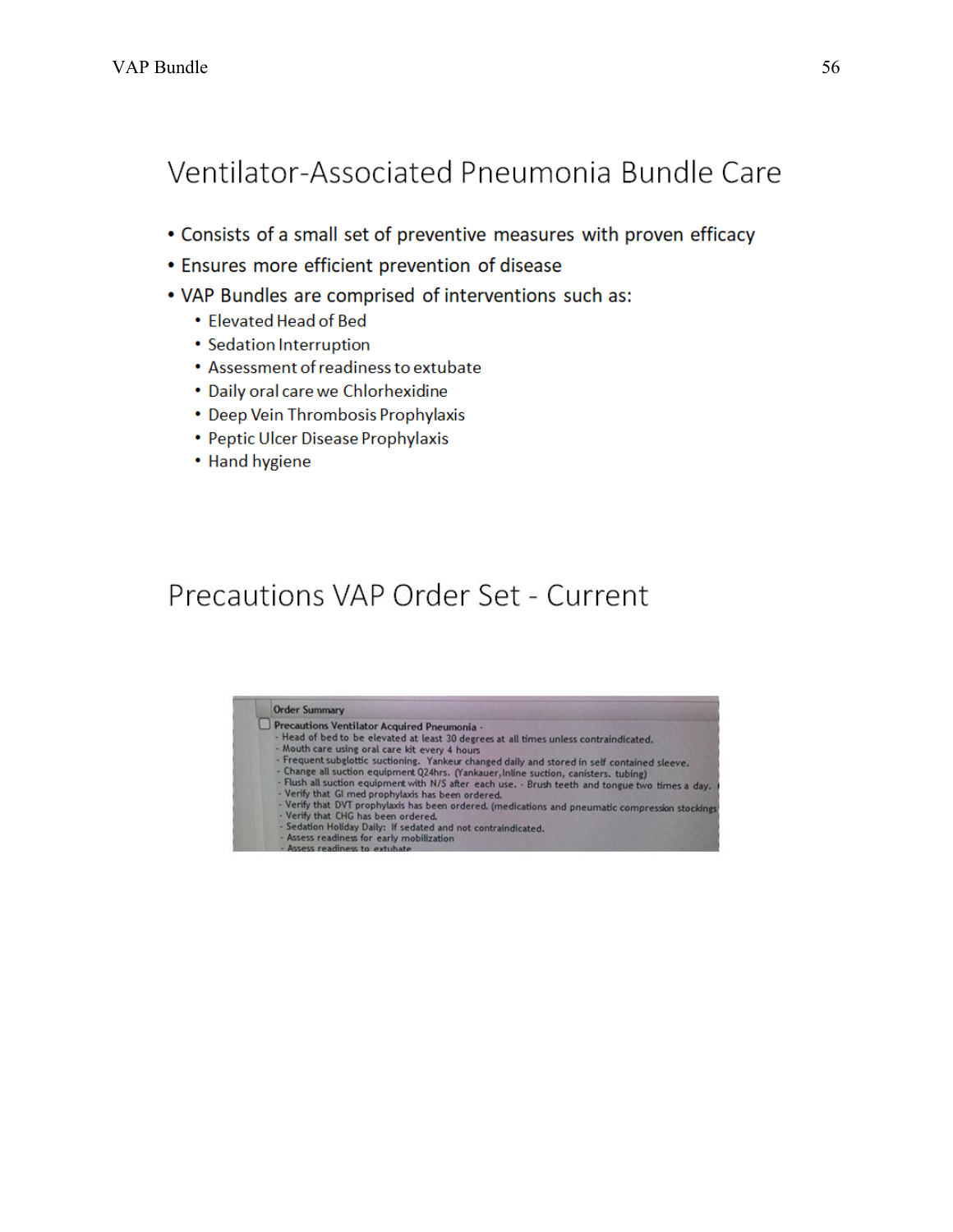# **Head of Bed Elevation**

- Head of bed elevation at 30 45 degrees helps avoid supine position
- Prevents gastroesophageal reflux
- Reduces risk for aspiration to lower airways

# Oral Hygiene and Subglottic Suctioning

- Antiseptic oral hygiene reduces and prevents oropharyngeal colonization by bacterial pathogens
- Chlorhexidine was the most studied antiseptic and its efficacy in prevention of VAP has been proven
- Chlorhexidine has a broad spectrum of action, covering microorganisms such as P. aeruginosa, S. aureus, Acinetobacter and **MRSA**
- Subglottic secretion drainage reduces incidence of VAP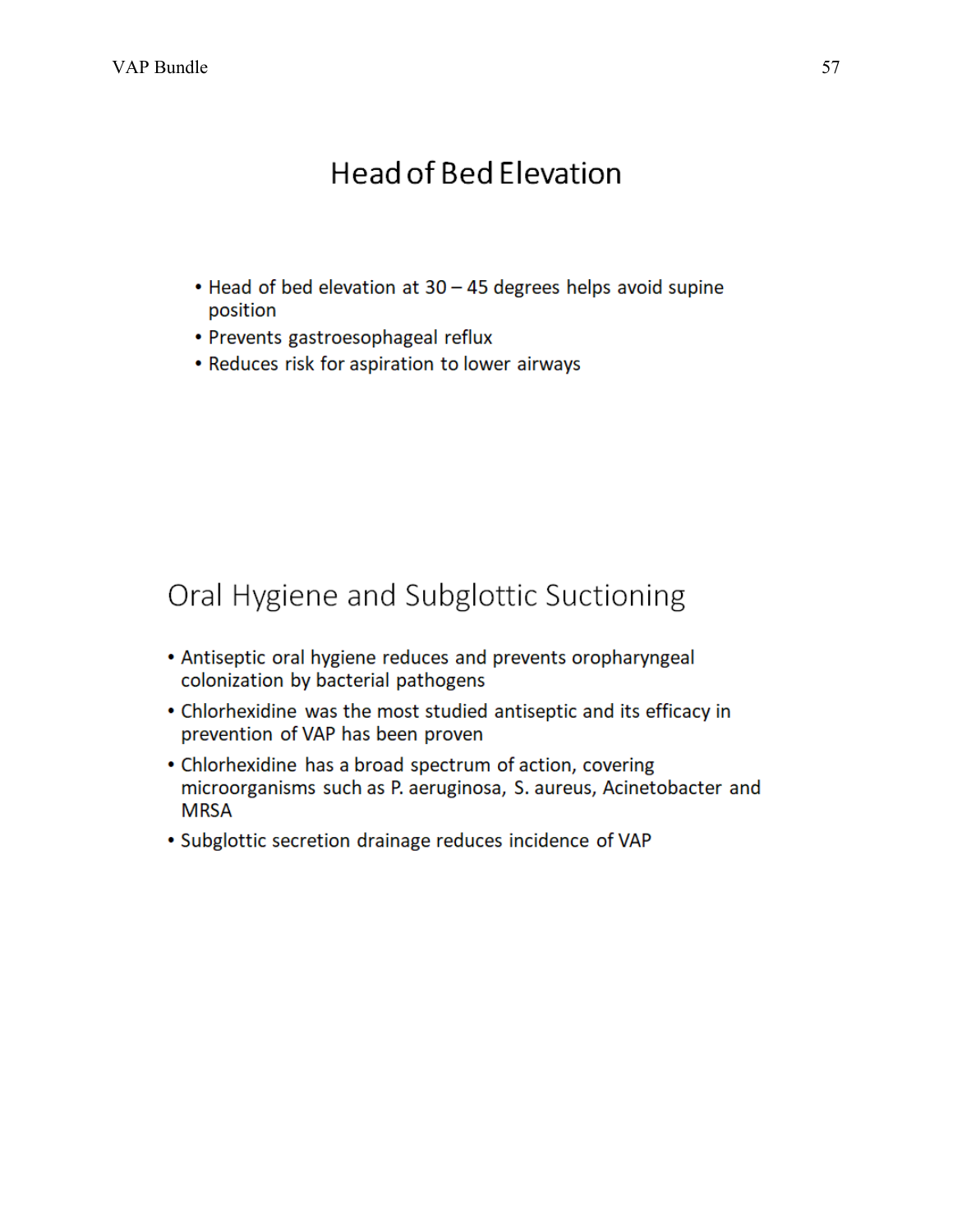# Gastrointestinal and Deep Vein Thrombosis Prophylaxis

## • Probiotics

- Are viable microorganisms present in sufficient number so that they can have a beneficial effect on the health of the host in the gut
- decrease the presence of potential pathogens by favoring the growth of bacterial species beneficial to the organism
- Sequential Compression Devices
- Early Ambulation Assessment

# **Extubation Assessment**

- Spontaneous breathing trials allow the observation for signs of respiratory failure
- Patients breathe spontaneously through the endotracheal tube connected to a T-piece which provides humidified oxygen connected to a CPAP and/or pressure support ventilation for short periods of time
- Assessment also includes weaning from sedatives also known as sedation holiday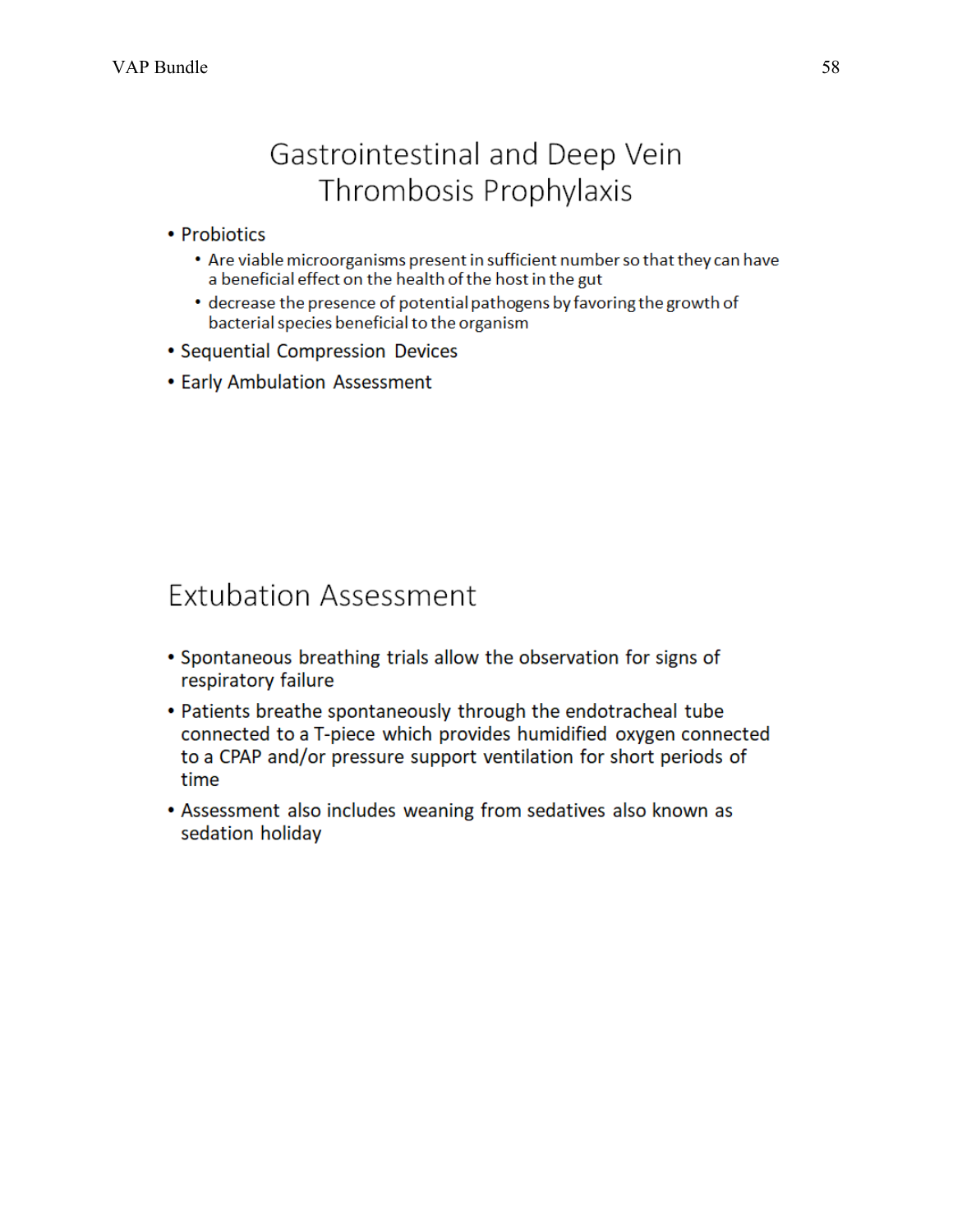| Outcome                                                                                                                                                          | Objective                                                                                                                                                                                                                                   | <b>Evaluation</b>                                                                                   | <b>Methods</b>                                                   |
|------------------------------------------------------------------------------------------------------------------------------------------------------------------|---------------------------------------------------------------------------------------------------------------------------------------------------------------------------------------------------------------------------------------------|-----------------------------------------------------------------------------------------------------|------------------------------------------------------------------|
| Improve participant's<br>knowledge on<br>ventilator-associated<br>pneumonia<br>guidelines and<br>ventilator-associated<br>pneumonia bundle<br>care interventions | Implement an<br>education session<br>about VAP<br>guidelines and<br>evidence-based<br><b>VAP</b><br>interventions for<br>the mechanically<br>ventilated patient                                                                             | The percentage of<br>participants with<br>improved<br>Knowledge<br><b>Assessment Test</b><br>scores | Quantitative analysis<br>using descriptive<br>techniques T-tests |
| Improve participant's<br>compliance in<br>documentation of<br>completion of<br>ventilator-associated<br>pneumonia bundle<br>interventions                        | Complete chart<br>reviews of<br>mechanically<br>ventilated<br>patients and<br>review<br>ventilator-<br>associated<br>pneumonia<br>bundle<br>interventions<br>documented as<br>completed in the<br>patient's<br>electronic<br>medical record |                                                                                                     | Quantitative analysis<br>using descriptive<br>techniques         |
| <b>Process Measures</b>                                                                                                                                          | Objective                                                                                                                                                                                                                                   | <b>Evaluation Plan</b>                                                                              | <b>Methods</b>                                                   |
| Ability of the<br>program to educate<br>all qualified nurses                                                                                                     | Sessions will be<br>scheduled to<br>ensure they are<br>available to all<br>qualified nurses                                                                                                                                                 | Prearranged schedule<br>to ensure all staff<br>attend                                               | Categorical data                                                 |

**Appendix K**: **Donabedian Model of Structure, Process and Outcome**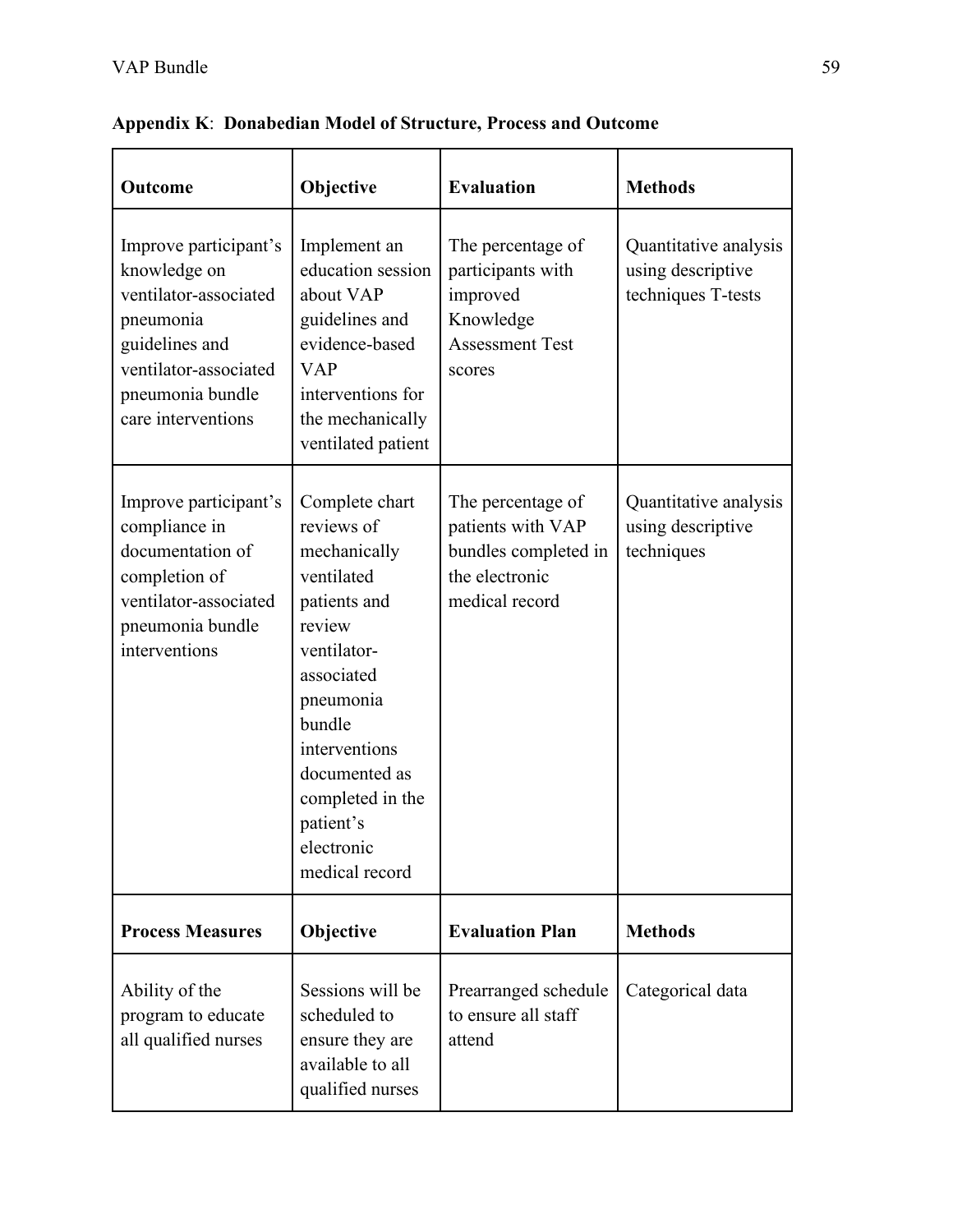| Participants rating of<br>their satisfaction of<br>the education session                                                   | Participants will<br>be satisfied with<br>the education<br>session                     | Post-education Staff<br>Self-Assessment<br>Survey                                                                                                           | Quantitative<br>Analysis                                               |
|----------------------------------------------------------------------------------------------------------------------------|----------------------------------------------------------------------------------------|-------------------------------------------------------------------------------------------------------------------------------------------------------------|------------------------------------------------------------------------|
| <b>Structure</b>                                                                                                           | <b>Objective</b>                                                                       | <b>Evaluation Plan</b>                                                                                                                                      | <b>Methods</b>                                                         |
| Education program<br>will be offered<br>through the Center<br>for Professional<br>Development,<br>Innovation &<br>Research | Course will be<br>incorporated into<br>the annual<br>nursing<br>competency<br>sessions | Number of sessions<br>offered during the<br>annual competency<br>timeframe by the<br>Center for<br>Professional<br>Development,<br>Innovation &<br>Research | Track number of<br>annual competency<br>sessions through<br>early 2022 |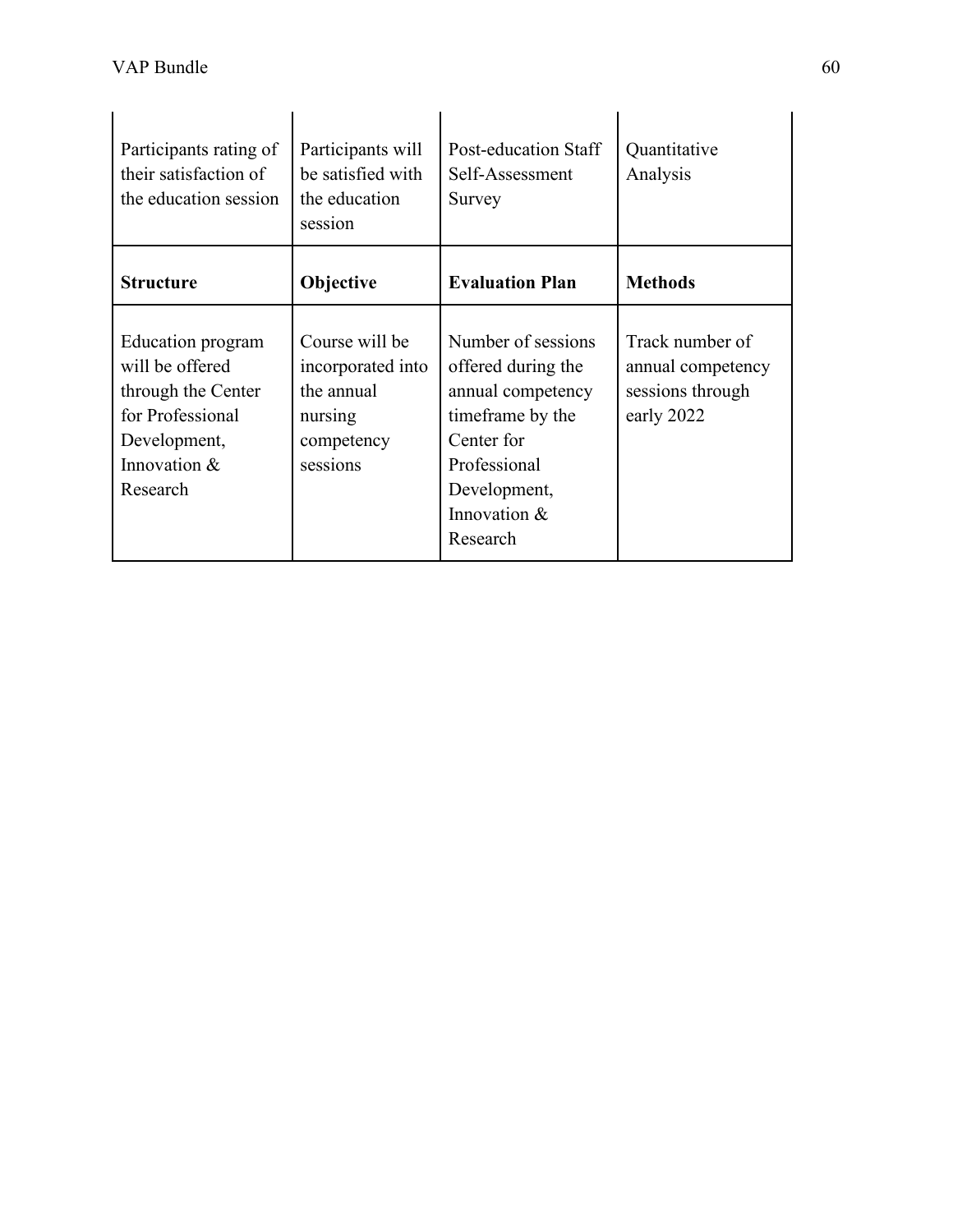|  |  |  |  | <b>Appendix L. VAP Quality Improvement Gantt Chart</b> |  |
|--|--|--|--|--------------------------------------------------------|--|
|--|--|--|--|--------------------------------------------------------|--|

|                               | Expected | Jul | Aug | Sept | Oct | Nov | Dec |  | Jan | Feb |  | Mar | Apr | Ma |
|-------------------------------|----------|-----|-----|------|-----|-----|-----|--|-----|-----|--|-----|-----|----|
|                               | Length   |     |     |      |     |     |     |  |     |     |  |     |     | y  |
| Task                          | of Time  |     |     |      |     |     |     |  |     |     |  |     |     |    |
| Obtain DNP Proposal           |          |     |     |      |     |     |     |  |     |     |  |     |     |    |
| <b>Approval from Primary</b>  |          |     |     |      |     |     |     |  |     |     |  |     |     |    |
| and Secondary Advisors        | 2 Weeks  |     |     |      |     |     |     |  |     |     |  |     |     |    |
| Present DNP proposal to       |          |     |     |      |     |     |     |  |     |     |  |     |     |    |
| <b>EBP</b> Steering Committee |          |     |     |      |     |     |     |  |     |     |  |     |     |    |
| at Practice Site              | 1 Day    |     |     |      |     |     |     |  |     |     |  |     |     |    |
| Obtain IRB approval           | 4 Weeks  |     |     |      |     |     |     |  |     |     |  |     |     |    |
| Announce QI Project to        |          |     |     |      |     |     |     |  |     |     |  |     |     |    |
| Study Participants at daily   |          |     |     |      |     |     |     |  |     |     |  |     |     |    |
| department huddles            | 2 Weeks  |     |     |      |     |     |     |  |     |     |  |     |     |    |
| Disseminate pre-              |          |     |     |      |     |     |     |  |     |     |  |     |     |    |
| intervention knowledge        |          |     |     |      |     |     |     |  |     |     |  |     |     |    |
| assessment questionnaire      | 2 Weeks  |     |     |      |     |     |     |  |     |     |  |     |     |    |
| to participating MICU         |          |     |     |      |     |     |     |  |     |     |  |     |     |    |
| <b>RNs</b>                    |          |     |     |      |     |     |     |  |     |     |  |     |     |    |
| Provide ventilator-           |          |     |     |      |     |     |     |  |     |     |  |     |     |    |
| associated pneumonia          |          |     |     |      |     |     |     |  |     |     |  |     |     |    |
| bundle education to all       |          |     |     |      |     |     |     |  |     |     |  |     |     |    |
| included MICU RNs             | 3 Weeks  |     |     |      |     |     |     |  |     |     |  |     |     |    |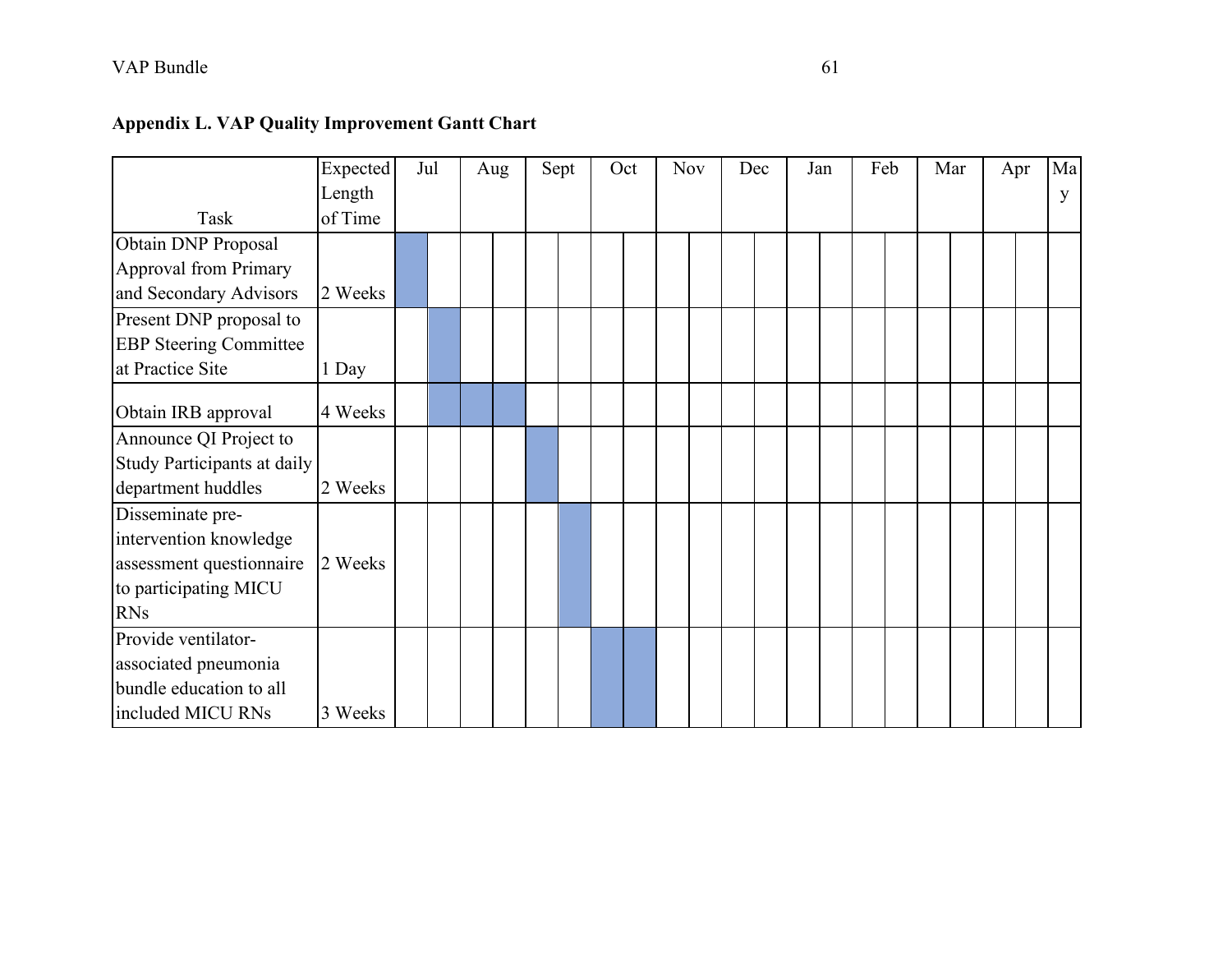| Disseminate post-<br>intervention knowledge<br>self-assessment survey to<br>participating MICU RNs | 2 Weeks |  |  |  |  |  |  |  |  |  |  |  |
|----------------------------------------------------------------------------------------------------|---------|--|--|--|--|--|--|--|--|--|--|--|
| Conduct review of<br>infection prevention<br>documentation<br>compliance data                      | 4 Weeks |  |  |  |  |  |  |  |  |  |  |  |
| Data Analysis                                                                                      | 4 Weeks |  |  |  |  |  |  |  |  |  |  |  |
| Write up report                                                                                    | 6 Weeks |  |  |  |  |  |  |  |  |  |  |  |
| Dissemination of results<br>via abstract, poster,<br>repository, presentation<br>and conference    | 8 Weeks |  |  |  |  |  |  |  |  |  |  |  |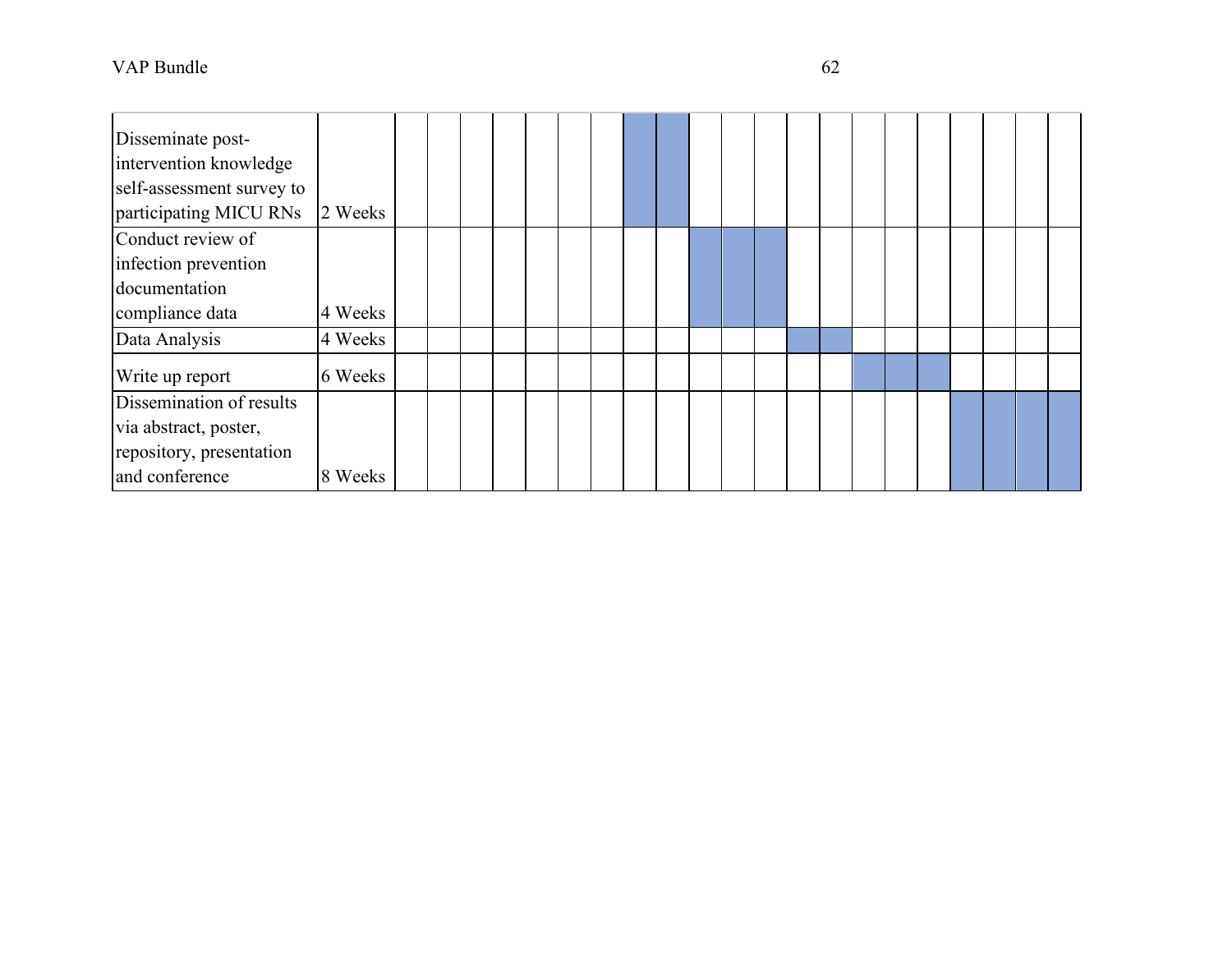| <b>VAP Bundle Compliance</b>                  | N  | Mean  | <b>Std. Deviation</b> | Std. Error Mean |
|-----------------------------------------------|----|-------|-----------------------|-----------------|
| Post-Intervention<br>Knowledge Assessment     | 15 | 27.87 | 2.532                 | .654            |
| Pre-Intervention Knowledge   15<br>Assessment |    | 20.53 | 8.314                 | 2.147           |

## **Appendix M. Pre- and Post-Knowledge Assessment Test Results**

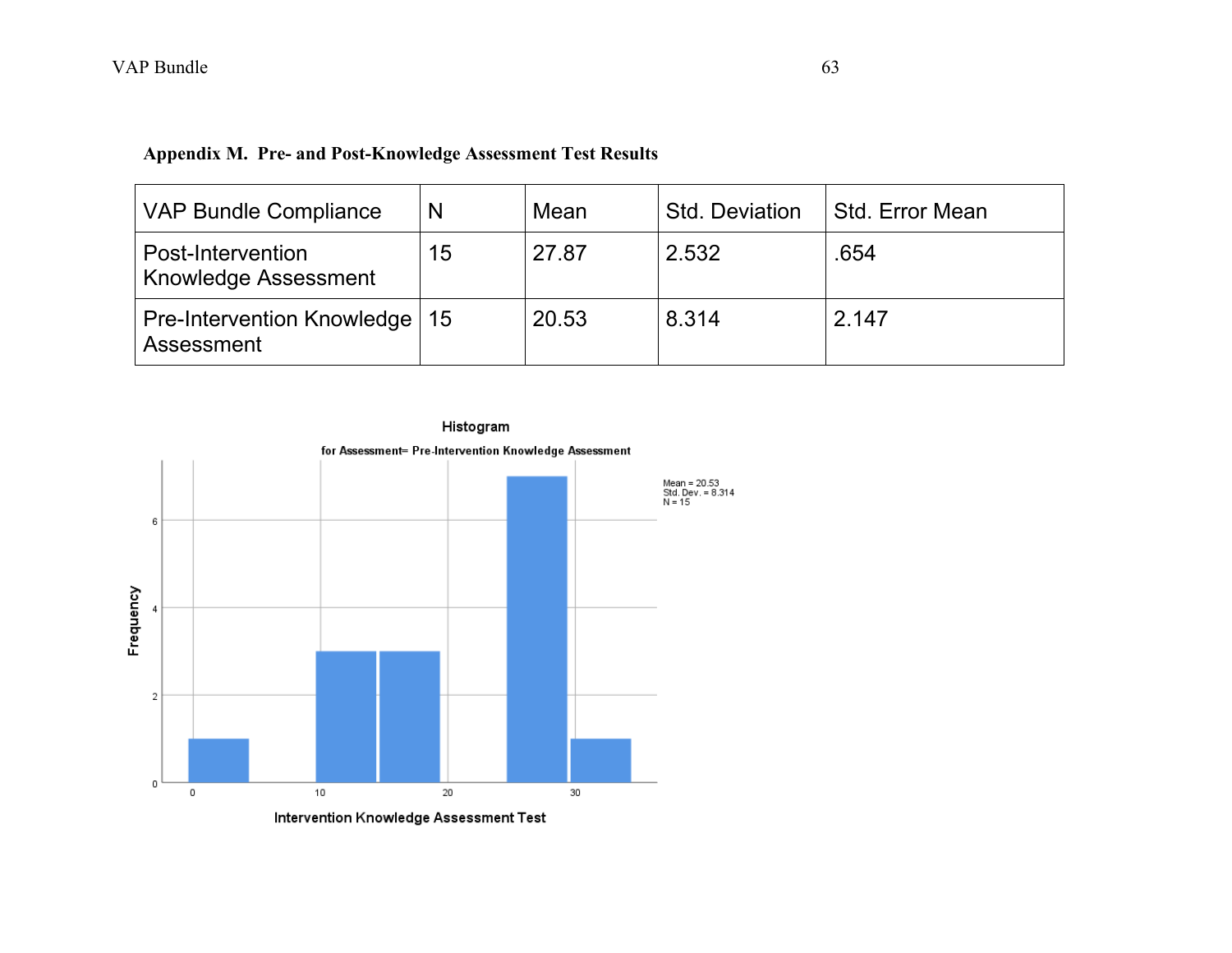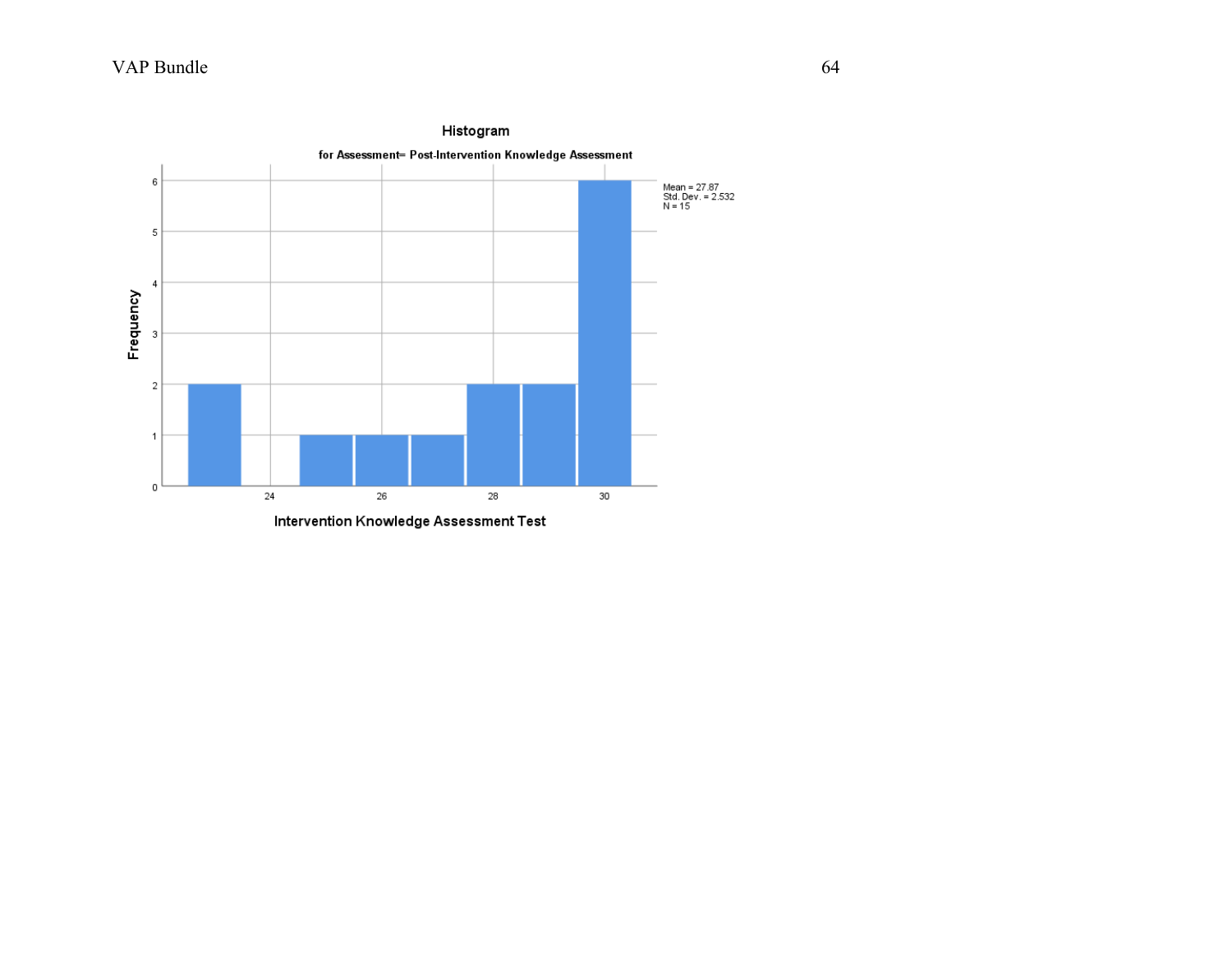# **Appendix N. 4th Quarter 2021 and 1st Quarter 2022 Infection Prevention VCB Documentation Compliance**

Quarter 4 2021 – Infection Prevention VAP Bundle Completion of Documentation Audit

|      |                    | <b>HOB Elevation</b> |    | CHG Oral Care 2x |      | Suctioning |      |
|------|--------------------|----------------------|----|------------------|------|------------|------|
|      | Charts<br>Reviewed | Documented           | %  | Documented       | %    | Documented | %    |
| MICU |                    | 63                   | 90 | 58               | 82.9 | 67         | 95.7 |

Quarter 1 2022 – Infection Prevention VAP Bundle Completion of Documentation Audit

|             |                    | <b>HOB Elevation</b> |      | CHG Oral Care 2x |      | Suctioning |     |
|-------------|--------------------|----------------------|------|------------------|------|------------|-----|
|             | Charts<br>Reviewed | Documented           | %    | Documented       | %    | Documented | %   |
| <b>MICU</b> | 60                 |                      | 95.0 | 55               | 91.7 | 60         | 100 |